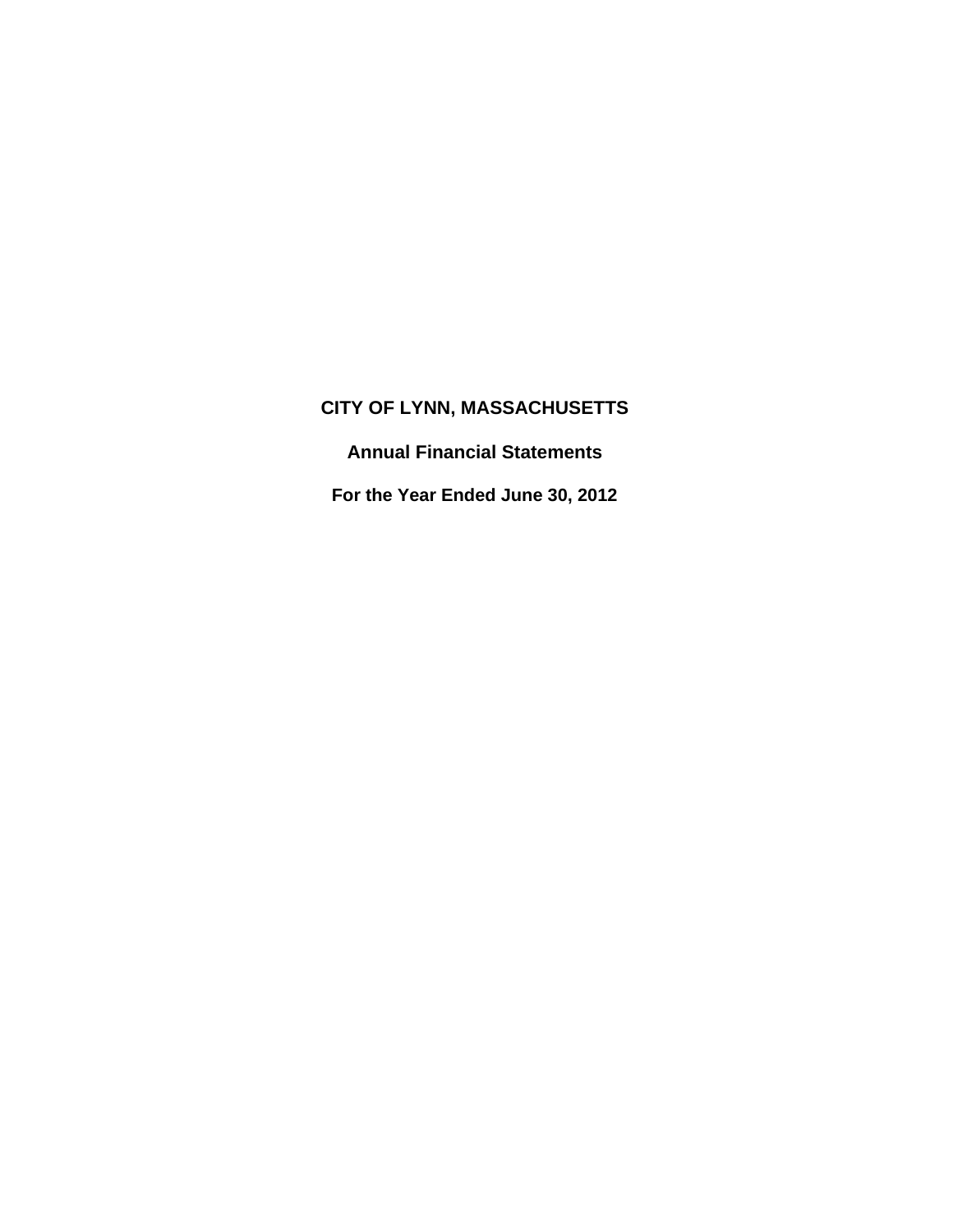# **TABLE OF CONTENTS**

|                                                                                                                                                    | <b>PAGE</b> |
|----------------------------------------------------------------------------------------------------------------------------------------------------|-------------|
| <b>INDEPENDENT AUDITORS' REPORT</b>                                                                                                                | 1           |
| <b>MANAGEMENT'S DISCUSSION AND ANALYSIS</b>                                                                                                        | 3           |
| <b>BASIC FINANCIAL STATEMENTS:</b>                                                                                                                 |             |
| <b>Governmental-wide Financial Statements:</b>                                                                                                     |             |
| <b>Statement of Net Assets</b>                                                                                                                     | 11          |
| <b>Statement of Activities</b>                                                                                                                     | 12          |
| <b>Fund Financial Statements:</b>                                                                                                                  |             |
| <b>Governmental Funds:</b>                                                                                                                         |             |
| <b>Balance Sheet</b>                                                                                                                               | 13          |
| Reconciliation of Total Governmental Fund Balances to<br>Net Assets of Governmental Activities in the Statement<br>of Net Assets                   | 14          |
| Statement of Revenues, Expenditures, and Changes<br>in Fund Balances                                                                               | 15          |
| Reconciliation of the Statement of Revenues, Expenditures,<br>and Changes in Fund Balances of Governmental Funds to<br>the Statement of Activities | 16          |
| Statement of Revenues and Other Sources, and Expenditures<br>and Other Uses - Budget and Actual - General Fund                                     | 17          |
| <b>Proprietary Funds:</b>                                                                                                                          |             |
| <b>Statement of Net Assets</b>                                                                                                                     | 18          |
| Statement of Revenues, Expenses, and Changes in Fund<br><b>Net Assets</b>                                                                          | 19          |
| <b>Statement of Cash Flows</b>                                                                                                                     | 20          |
| <b>Fiduciary Funds:</b>                                                                                                                            |             |
| <b>Statement of Fiduciary Net Assets</b>                                                                                                           | 21          |
| Statement of Changes in Fiduciary Net Assets                                                                                                       | 22          |
| <b>Notes to Financial Statements</b>                                                                                                               | 23          |
| <b>SUPPLEMENTARY INFORMATION:</b>                                                                                                                  |             |
| <b>Schedule of Funding Progress</b>                                                                                                                | 51          |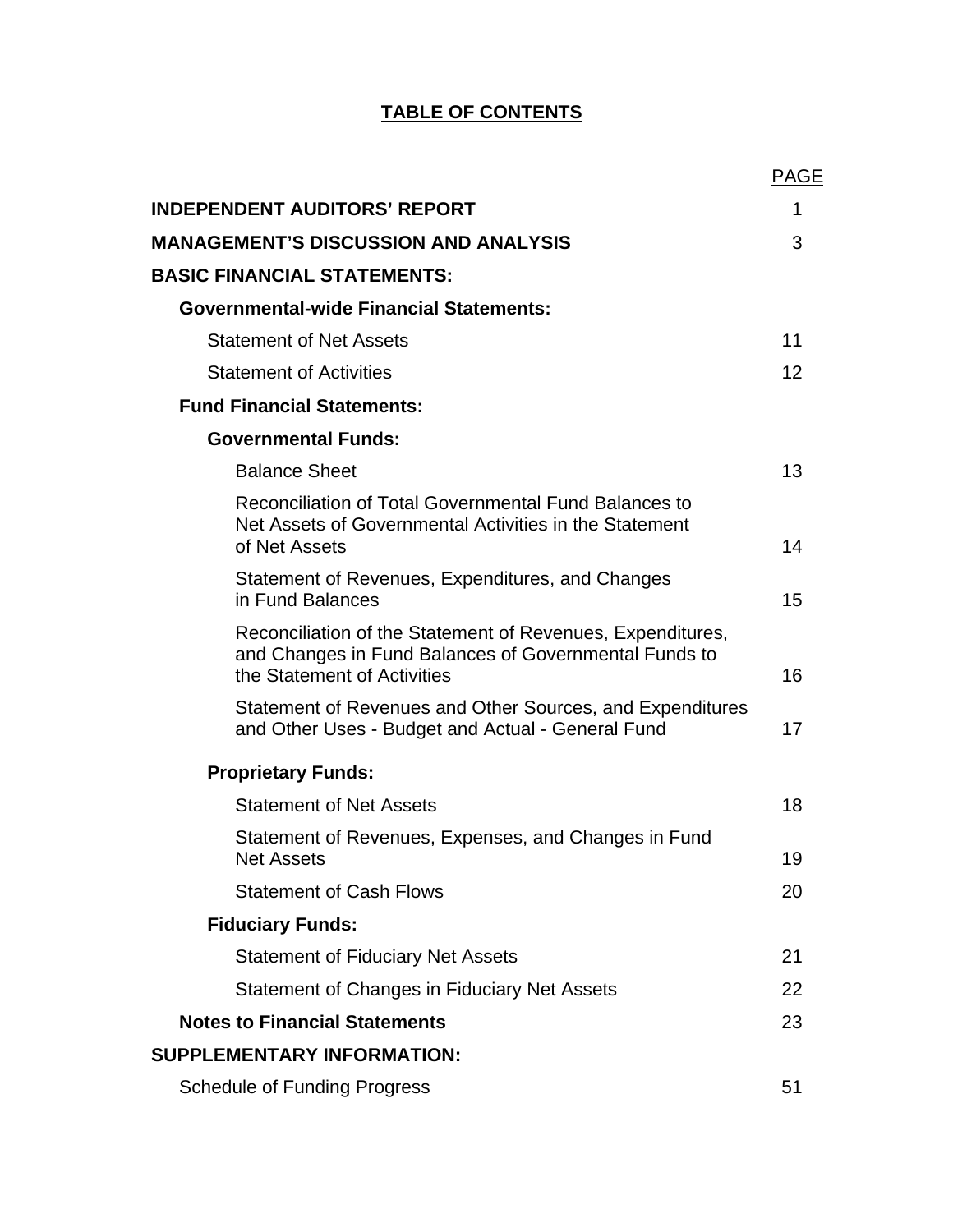

MELANSON HEATH & COMPANY, PC

CERTIFIED PUBLIC ACCOUNTANTS **MANAGEMENT ADVISORS** 

# INDEPENDENT AUDITORS' REPORT

To the Mayor and City Council City of Lynn, Massachusetts

We have audited the accompanying financial statements of the governmental activities, the business-type activities, each major fund, and the aggregate remaining fund information of the City of Lynn, Massachusetts, as of and for the year ended June 30, 2012, (except for the Lynn Contributory Retirement System which is as of and for the year ended December 31, 2011) which collectively comprise the City's basic financial statements as listed in the Table of Contents. These financial statements are the responsibility of the City of Lynn's management. Our responsibility is to express an opinion on these financial statements based on our audit.

We conducted our audit in accordance with auditing standards generally accepted in the United States of America and the standards applicable to financial audits contained in *Government Auditing Standards*, issued by the Comptroller General of the United States**.** Those standards require that we plan and perform the audit to obtain reasonable assurance about whether the financial statements are free of material misstatement. An audit includes examining, on a test basis, evidence supporting the amounts and disclosures in the financial statements. An audit also includes assessing the accounting principles used and significant estimates made by management, as well as evaluating the overall financial statement presentation. We believe that our audit provides a reasonable basis for our opinions.

In our opinion, the financial statements referred to above present fairly, in all material respects, the respective financial position of the governmental activities, the business-type activities, each major fund, and the aggregate remaining fund information of the City of Lynn, as of June 30, 2012, (except the Lynn Contributory Retirement System which is as of December 31, 2011), and the respective changes in financial position and cash flows, where applicable, thereof and the respective budgetary comparison for the General Fund for the year then ended in conformity with accounting principles generally accepted in the United States of America.

*Nashua, NH 03063 Manchester, NH 03101*

*10 New England Business Center Drive, Suite 107 102 Perimeter Road 149 Hanover Street 51 Davis Street, Suite 1 302 Surry Road* O O O O *Andover, MA 01810 800-282-2440* O *www.melansonheath.com*

*Greenfield, MA 01301*

*Ellsworth, ME 04605*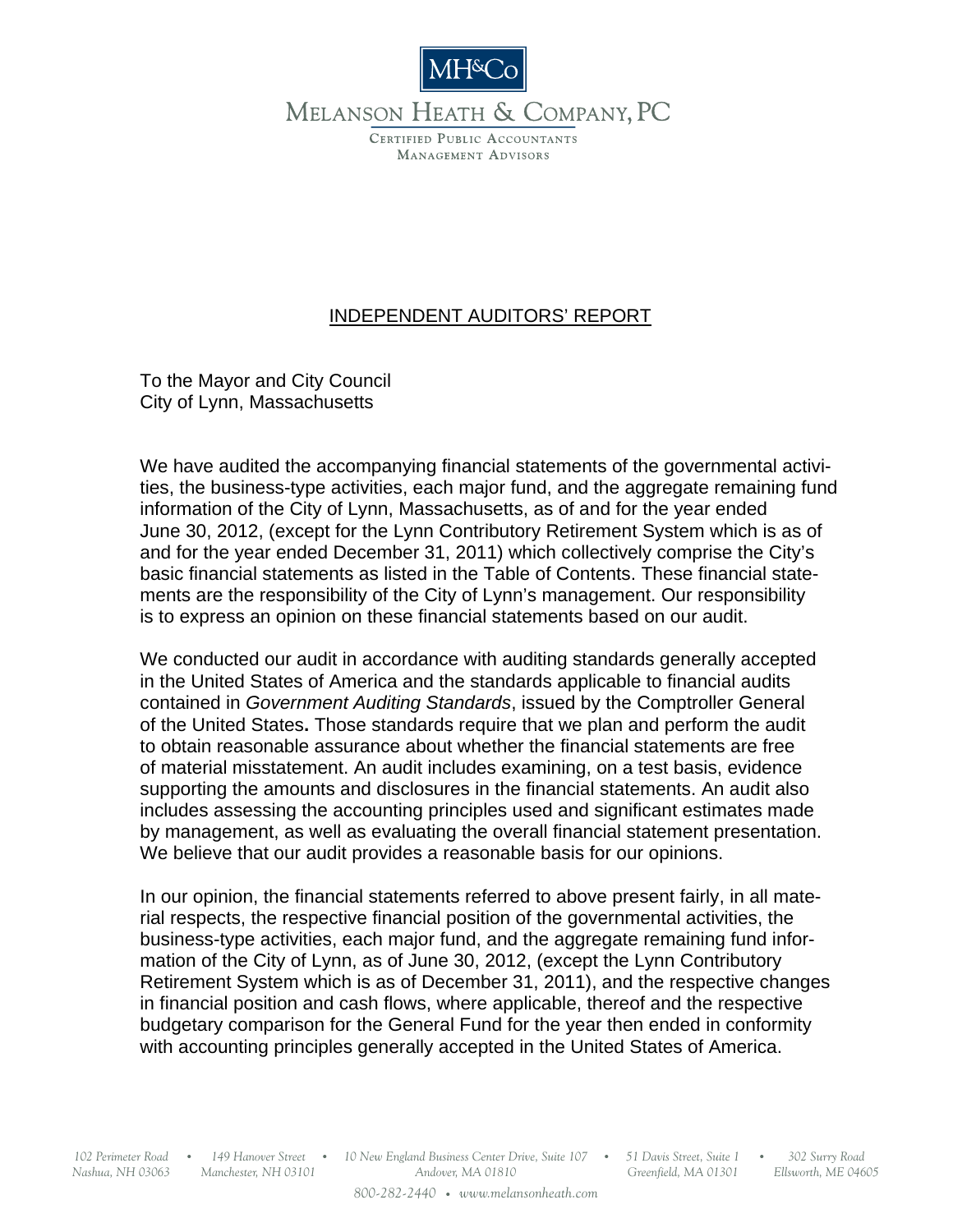In accordance with Government Auditing Standards, we have issued our report dated May 24, 2013 on our consideration of the City's internal control over financial reporting and our tests of its compliance with certain provisions of laws, regulations, contracts and grant agreements, and other matters. The purpose of that report is to describe the scope of our testing of internal control over financial reporting and compliance and the results of that testing, and not to provide an opinion on the internal control over financial reporting or on compliance. That report is an integral part of an audit performed in accordance with Government Auditing Standards and should be considered in assessing the results of our audit.

Accounting principles generally accepted in the United States of America require that the management's discussion and analysis and Schedule of Funding Progress be presented to supplement the basic financial statements. Such information, although not a part of the basic financial statements, is required by the Governmental Accounting Standards Board, who considers it to be an essential part of financial reporting for placing the basic financial statements in an appropriate operational, economic, or historical context. We have applied certain limited procedures to the required supplementary information in accordance with auditing standards generally accepted in the United States of America, which consisted of inquiries of management about the methods of preparing the information and comparing the information for consistency with management's responses to our inquiries, the basic financial statements, and other knowledge we obtained during our audit of the basic financial statements. We do not express an opinion or provide any assurance on the information because the limited procedures do not provide us with evidence sufficient to express an opinion or provide any assurance.

Melanson, Heach + Company P.C.

May 24, 2013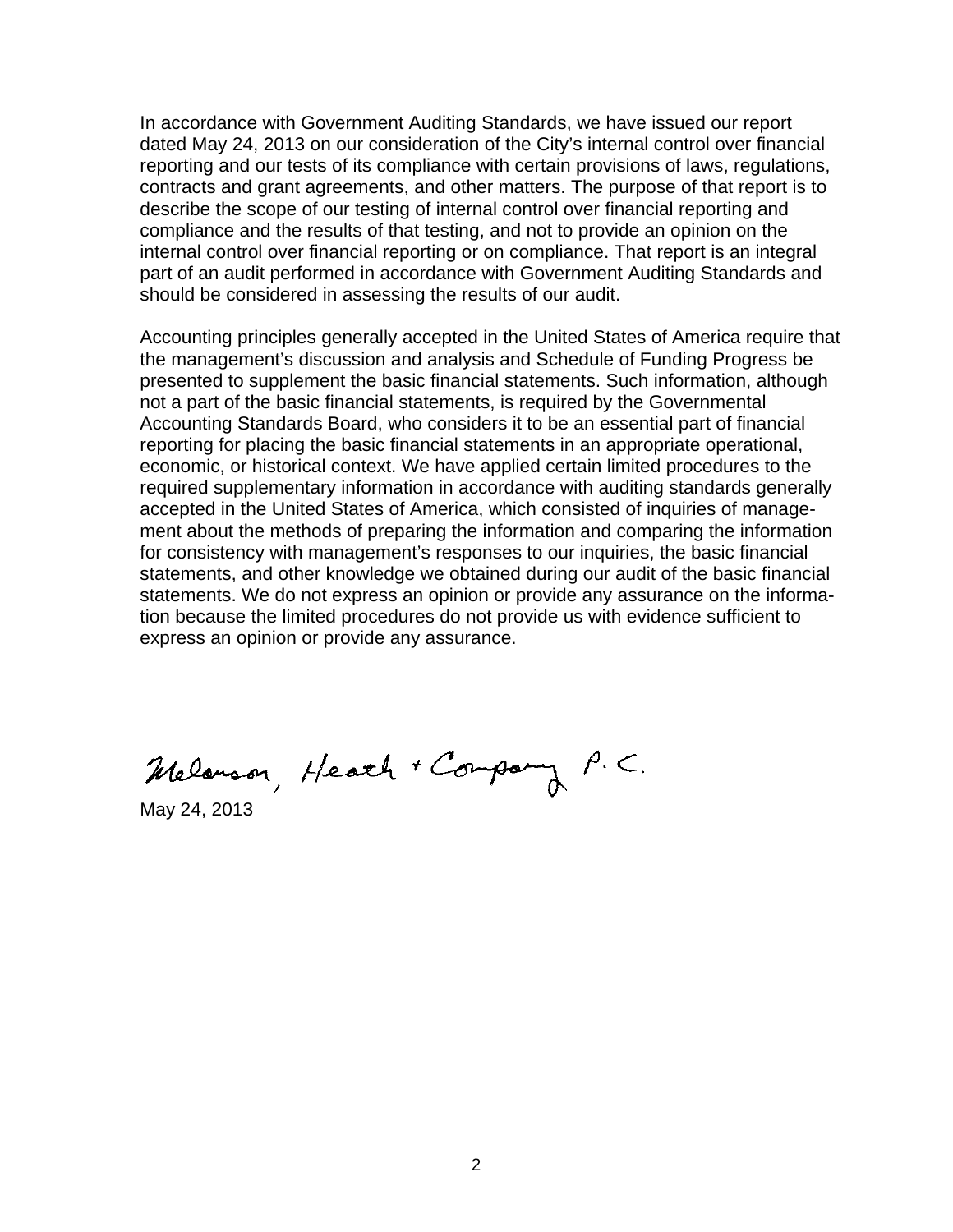### **MANAGEMENT'S DISCUSSION AND ANALYSIS**

As management of the City of Lynn we offer readers this narrative overview and analysis of the financial activities of the City of Lynn for the fiscal year ended June 30, 2012. All amounts, unless otherwise indicated, are expressed in thousands of dollars.

# **A. OVERVIEW OF THE FINANCIAL STATEMENTS**

This discussion and analysis is intended to serve as an introduction to the basic financial statements. The basic financial statements are comprised of three components: (1) government-wide financial statements, (2) fund financial statements, and (3) notes to financial statements. This report also contains other supplementary information in addition to the basic financial statements themselves.

**Government-wide financial statements.** The government-wide financial statements are designed to provide readers with a broad overview of our finances in a manner similar to a private-sector business.

The Statement of Net Assets presents information on all assets and liabilities, with the difference between the two reported as net assets. Over time, increases or decreases in net assets may serve as a useful indicator of whether the financial position is improving or deteriorating.

The Statement of Activities presents information showing how the government's net assets changed during the most recent fiscal year. All changes in net assets are reported as soon as the underlying event giving rise to the change occurs, regardless of the timing of related cash flows. Thus, revenues and expenses are reported in this statement for some items that will only result in cash flows in future fiscal periods (e.g., uncollected taxes and earned but unused vacation leave).

Both of the government-wide financial statements distinguish functions that are principally supported by taxes and intergovernmental revenues (governmental activities) from other functions that are intended to recover all or a significant portion of their costs through user fees and charges (business-type activities). The governmental activities include general government, public safety, highways and streets, sanitation, economic development, and culture and recreation. The business-type activities include the marina activities.

**Fund financial statements.** A fund is a grouping of related accounts that is used to maintain control over resources that have been segregated for specific activities or objectives. Fund accounting is used to ensure and demonstrate compliance with finance-related legal requirements. All of the funds can be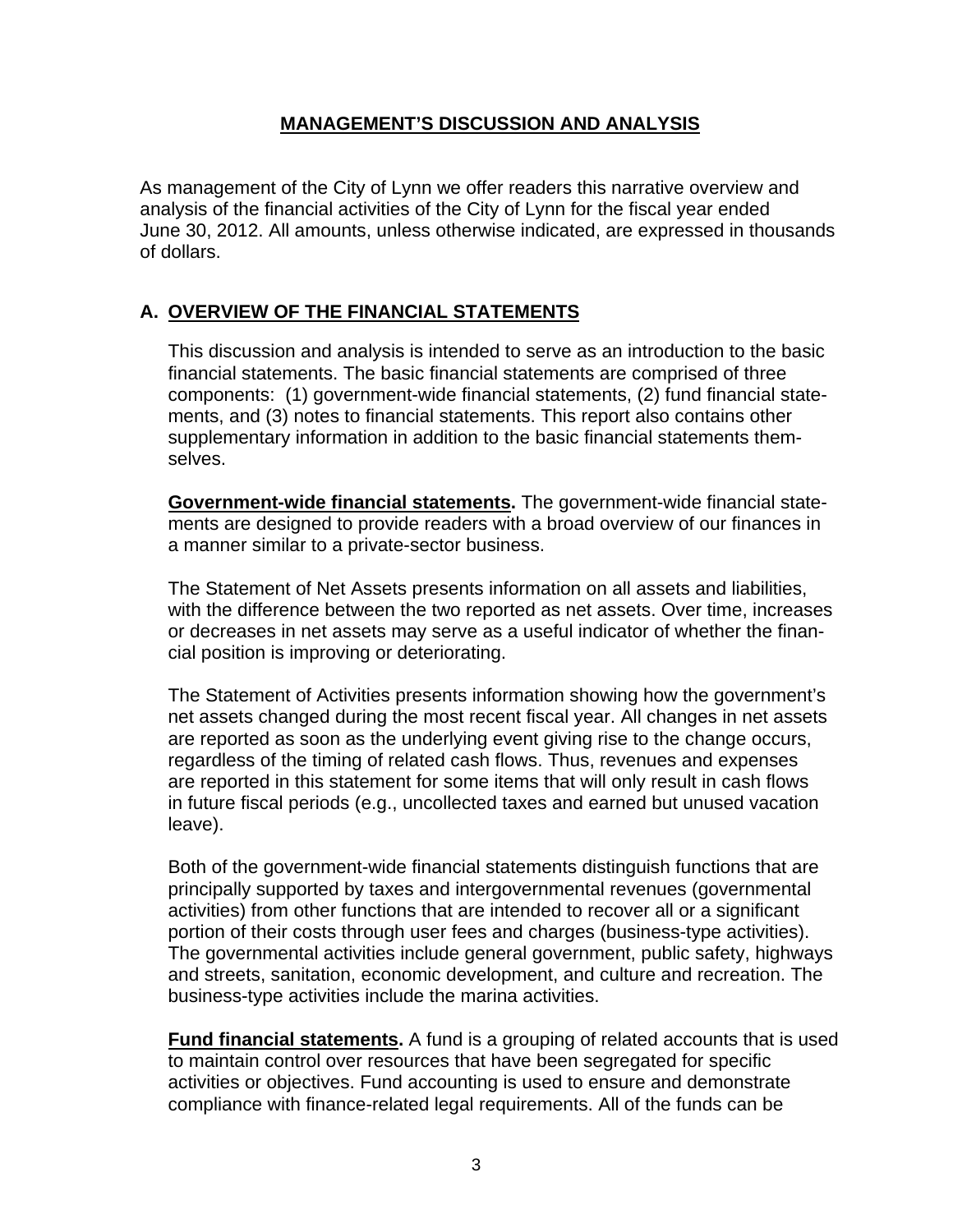divided into three categories: governmental funds, proprietary funds and fiduciary funds.

**Governmental funds***.* Governmental funds are used to account for essentially the same functions reported as governmental activities in the government-wide financial statements. However, unlike the government-wide financial statements, governmental fund financial statements focus on near-term inflows and outflows of spendable resources, as well as on balances of spendable resources available at the end of the fiscal year. Such information may be useful in evaluating a government's near-term financing requirements.

Because the focus of governmental funds is narrower than that of the governmentwide financial statements, it is useful to compare the information presented for governmental funds with similar information presented for governmental activities in the government-wide financial statements. By doing so, readers may better understand the long-term impact of the government's near-term financing decisions. Both the governmental fund balance sheet and the governmental fund statement of revenues, expenditures and changes in fund balances provide a reconciliation to facilitate this comparison between governmental funds and governmental activities.

An annual appropriated budget is adopted for the general fund. A budgetary comparison statement has been provided for the general fund to demonstrate compliance with this budget.

**Proprietary funds.** Proprietary funds are maintained as follows:

Enterprise funds are used to report the same functions presented as businesstype activities in the government-wide financial statements. Specifically, enterprise funds are used to account for the marina operations.

Internal service funds are an accounting device used to accumulate and allocate costs internally among various functions. Specifically, internal service funds are used to account for self-insured employee health programs. Because these services predominantly benefit governmental rather than business-type functions, they have been included within governmental activities in the government-wide financial statements.

Proprietary funds provide the same type of information as the business-type activities reported in the government-wide financial statements, only in more detail. The proprietary fund financial statements provide separate information for the marina operations, which is considered to be a major fund.

**Fiduciary funds***.* Fiduciary funds are used to account for resources held for the benefit of parties outside the government. Fiduciary funds are not reflected in the government-wide financial statements because the resources of those funds are not available to support the City's own programs. The accounting used for fiduciary funds is much like that used for proprietary funds.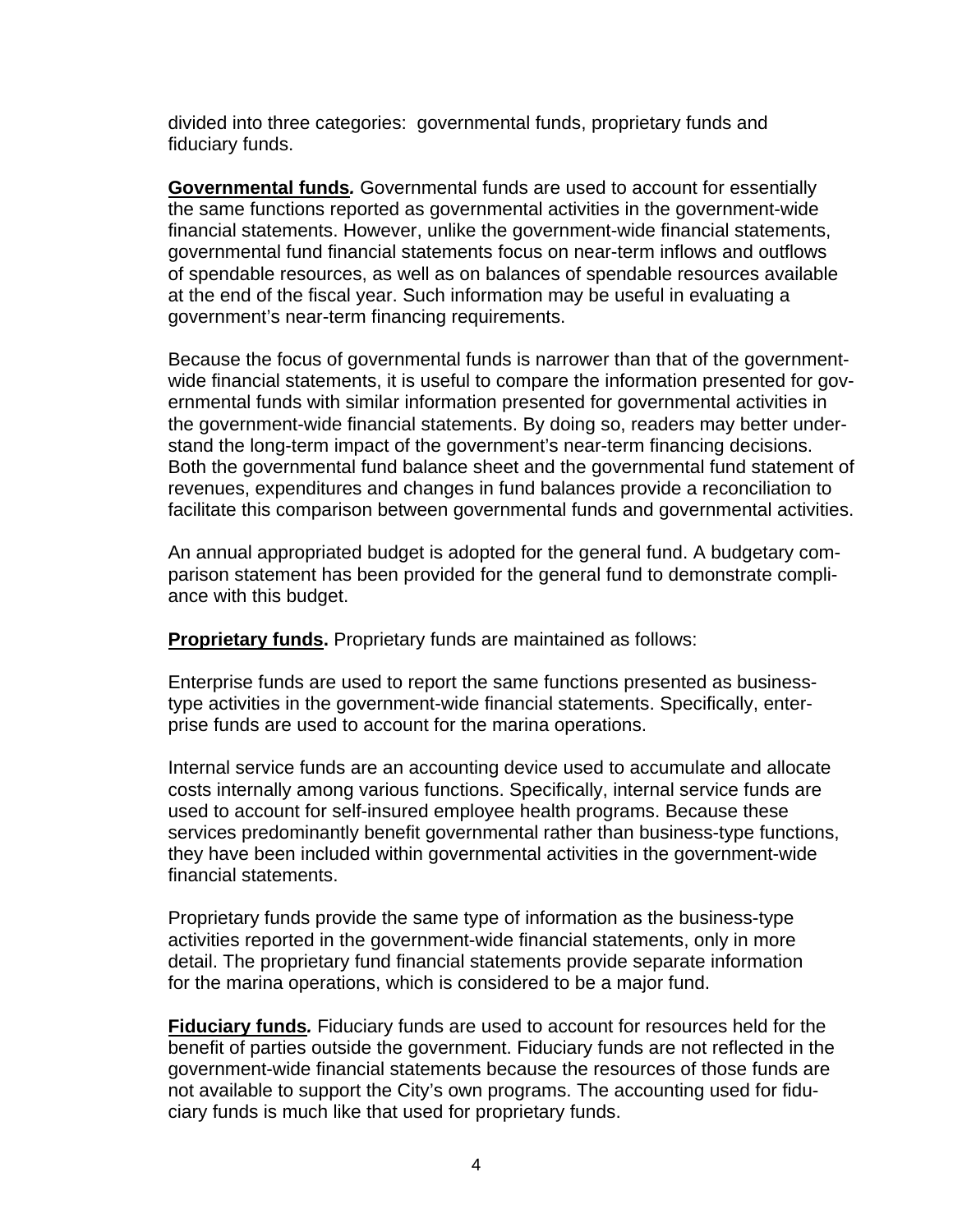**Notes to financial statements.** The notes provide additional information that is essential to a full understanding of the data provided in the government-wide and fund financial statements.

**Other information.** In addition to the basic financial statements and accompanying notes, this report also presents certain required supplementary information which is required to be disclosed by accounting principles generally accepted in the United States of America.

## **B. FINANCIAL HIGHLIGHTS**

- As of the close of the current fiscal year, the total of assets exceeded liabilities by \$89,253 (i.e., net assets), a change of \$(18,740) in comparison to the prior year.
- As of the close of the current fiscal year, governmental funds reported combined ending fund balances of \$55,293 a change of \$1,729 in comparison to the prior year.
- At the end of the current fiscal year, unassigned fund balance for the general fund was \$21,848, a change of \$933 in comparison to the prior year.
- Total bonds payable at the close of the current fiscal year was \$69,050 a change of \$(9,092) in comparison to the prior year.

# **C. GOVERNMENT-WIDE FINANCIAL ANALYSIS**

The following is a summary of condensed government-wide financial data for the current and prior fiscal years. All amounts are presented in thousands:

|                                                                 | Governmental<br>Activities        |    |                             | <b>Business-Type</b><br>Activities |              |    |              |    | Total                       |     |                             |  |
|-----------------------------------------------------------------|-----------------------------------|----|-----------------------------|------------------------------------|--------------|----|--------------|----|-----------------------------|-----|-----------------------------|--|
|                                                                 | 2012                              |    | 2011                        |                                    | 2012         |    | 2011         |    | 2012                        |     | 2011                        |  |
| Current and other assets<br>Noncurrent assets<br>Capital assets | \$<br>96.449<br>15,227<br>175,342 | \$ | 92,673<br>18,664<br>176,207 | \$                                 | 118<br>1,471 | \$ | 135<br>1,547 | \$ | 96,567<br>15,227<br>176,813 | \$. | 92,808<br>18,664<br>177,754 |  |
| <b>Total assets</b>                                             | 287,018                           |    | 287,544                     |                                    | 1.589        |    | 1,682        |    | 288,607                     |     | 289,226                     |  |
| Long-term liabilities outstanding                               | 179,730                           |    | 162,529                     |                                    | 1.135        |    | 1.146        |    | 180,865                     |     | 163,675                     |  |
| Other liabilities<br>Total liabilities                          | 18,148<br>197.878                 |    | 17,282<br>179.811           |                                    | 341<br>1.476 |    | 276<br>1.422 |    | 18,489<br>199.354           |     | 17,558<br>181,233           |  |
| Net assets:                                                     |                                   |    |                             |                                    |              |    |              |    |                             |     |                             |  |
| Invested in capital assets, net                                 | 125,836                           |    | 121,131                     |                                    | 541          |    | 617          |    | 126,377                     |     | 121,748                     |  |
| Restricted<br>Unrestricted                                      | 29,527<br>(66,223)                |    | 30.087<br>(43,485)          |                                    | (428)        |    | (357)        |    | 29.527<br>(66, 651)         |     | 30,087<br>(43, 842)         |  |
| Total net assets                                                | \$<br>89.140                      | S. | 107.733                     | S                                  | 113          | \$ | 260          | S. | 89,253                      | S   | 107.993                     |  |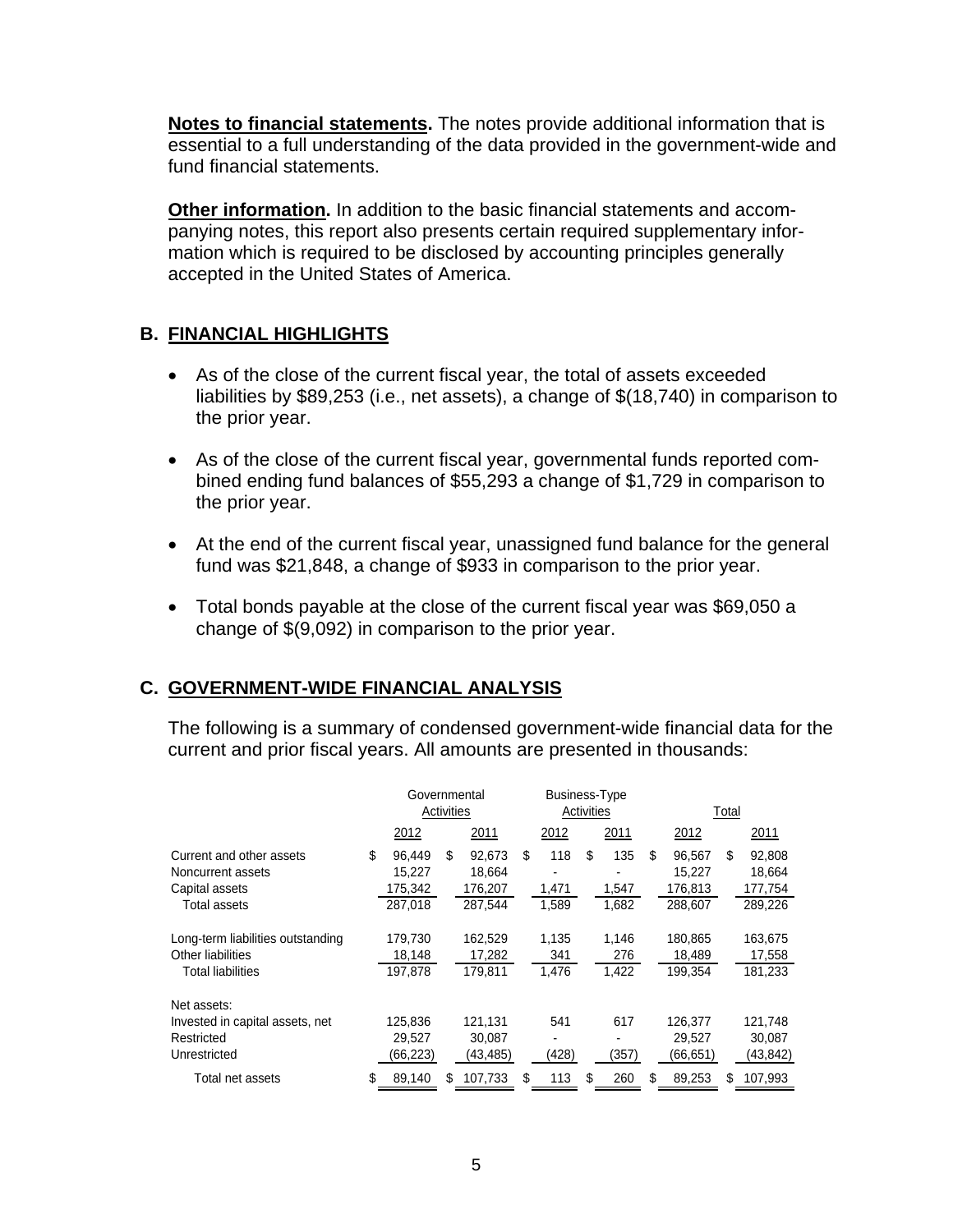#### CHANGES IN NET ASSETS

|                                | Governmental<br><b>Activities</b> |    |         | Business-Type<br><b>Activities</b> |    |                |    | Total     |    |         |
|--------------------------------|-----------------------------------|----|---------|------------------------------------|----|----------------|----|-----------|----|---------|
|                                | 2012                              |    | 2011    | 2012                               |    | 2011           |    | 2012      |    | 2011    |
| Revenues:                      |                                   |    |         |                                    |    |                |    |           |    |         |
| Program revenues:              |                                   |    |         |                                    |    |                |    |           |    |         |
| Charges for services           | \$<br>9,792                       | \$ | 8,926   | \$<br>431                          | \$ | 478            | \$ | 10,223    | \$ | 9,404   |
| Operating grants and           |                                   |    |         |                                    |    |                |    |           |    |         |
| contributions                  | 181,922                           |    | 179,477 |                                    |    |                |    | 181,922   |    | 179,477 |
| Capital grants and             |                                   |    |         |                                    |    |                |    |           |    |         |
| contributions                  | 1,359                             |    | 1,026   |                                    |    |                |    | 1,359     |    | 1,026   |
| General revenues:              |                                   |    |         |                                    |    |                |    |           |    |         |
| Property taxes                 | 99,332                            |    | 97,083  |                                    |    |                |    | 99,332    |    | 97,083  |
| Excises                        | 4,697                             |    | 4,873   |                                    |    |                |    | 4,697     |    | 4,873   |
| Penalties and interest on      |                                   |    |         |                                    |    |                |    |           |    |         |
| taxes                          | 1,207                             |    | 1,163   |                                    |    |                |    | 1,207     |    | 1,163   |
| Grants and contributions       |                                   |    |         |                                    |    |                |    |           |    |         |
| not restricted to specific     |                                   |    |         |                                    |    |                |    |           |    |         |
| programs                       | 27,605                            |    | 27,023  |                                    |    |                |    | 27,605    |    | 27,023  |
| Investment income              | 601                               |    | 145     |                                    |    |                |    | 601       |    | 145     |
| Other                          | 1,308                             |    | 1,372   |                                    |    |                |    | 1,308     |    | 1,372   |
| <b>Total revenues</b>          | 327,823                           |    | 321,088 | 431                                |    | 478            |    | 328,254   |    | 321,566 |
| Expenses:                      |                                   |    |         |                                    |    |                |    |           |    |         |
| General government             | 21,233                            |    | 19,553  |                                    |    |                |    | 21,233    |    | 19,553  |
| Public safety                  | 36,755                            |    | 35,334  |                                    |    |                |    | 36,755    |    | 35,334  |
| Education                      | 175,304                           |    | 162,563 |                                    |    |                |    | 175,304   |    | 162,563 |
| Public works                   | 16,421                            |    | 16,667  |                                    |    |                |    | 16,421    |    | 16,667  |
| Health and human services      | 3,838                             |    | 3,016   |                                    |    |                |    | 3,838     |    | 3,016   |
| Culture and recreation         | 1,341                             |    | 1,166   |                                    |    |                |    | 1,341     |    | 1,166   |
| Employee benefits              | 87,505                            |    | 79,671  |                                    |    |                |    | 87,505    |    | 79,671  |
| Interest on long-term debt     | 1,906                             |    | 1,148   |                                    |    | $\overline{a}$ |    | 1,906     |    | 1,148   |
| Intergovernmental              | 2,113                             |    | 2,117   |                                    |    |                |    | 2,113     |    | 2,117   |
| Marina                         |                                   |    |         | 578                                |    | 650            |    | 578       |    | 650     |
| <b>Total expenses</b>          | 346,416                           |    | 321,235 | 578                                |    | 650            |    | 346,994   |    | 321,885 |
| Decrease in net assets         | (18, 593)                         |    | (147)   | (147)                              |    | (172)          |    | (18, 740) |    | (319)   |
| Net assets - beginning of year | 107,733                           |    | 107,880 | 260                                |    | 432            |    | 107,993   |    | 108,312 |
| Net assets - end of year       | \$<br>89,140                      | \$ | 107,733 | \$<br>113                          | \$ | 260            | \$ | 89,253    | \$ | 107,993 |

As noted earlier, net assets may serve over time as a useful indicator of a government's financial position. At the close of the most recent fiscal year, total net assets were \$89,253, a change of \$(18,740) from the prior year.

The largest portion of net assets \$126,377 reflects our investment in capital assets (e.g., land, buildings, machinery and equipment); less any related debt used to acquire those assets that is still outstanding. These capital assets are used to provide services to citizens; consequently, these assets are not available for future spending. Although the investment in capital assets is reported net of related debt, it should be noted that the resources needed to repay this debt must be provided from other sources, since the capital assets themselves cannot be used to liquidate these liabilities.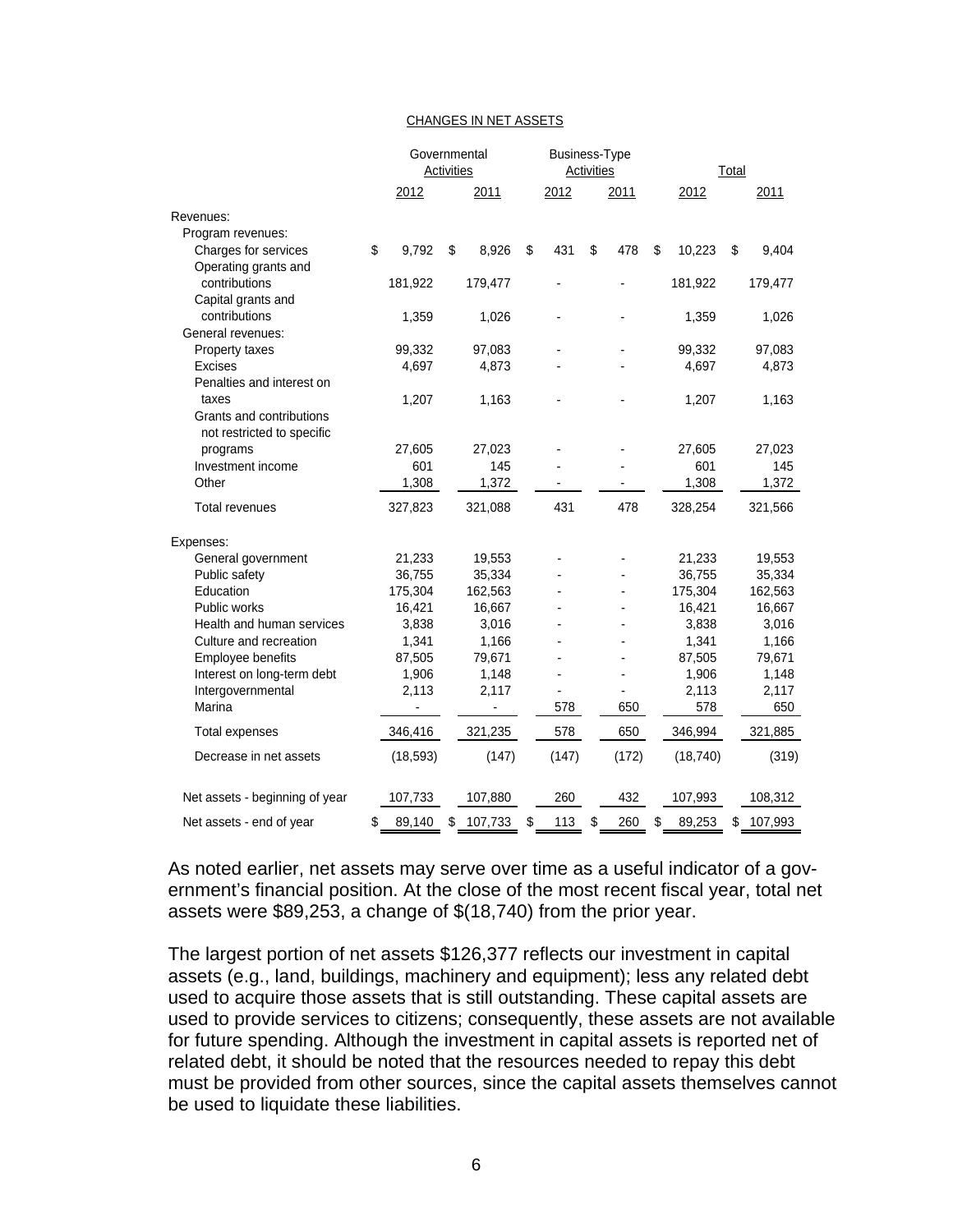An additional portion of net assets, \$29,527, represents resources that are subject to external restrictions on how they may be used. The remaining balance of unrestricted net assets, \$(66,651), results in a deficit.

**Governmental activities.** Governmental activities for the year resulted in a change in net assets of \$(18,593). Key elements of this change are as follows (in thousands):

| General fund revenues in excess of expenditures          | \$<br>3,974 |
|----------------------------------------------------------|-------------|
| Non-major funds expenditures in excess of revenues       | (2, 245)    |
| Internal service fund revenues in excess of expenditures | 1,699       |
| Capital assets obtained from current year revenues       | 6,210       |
| Massachusetts School Building Authority principal        |             |
| payment received in current year, however recognized     |             |
| in prior years                                           | (3,513)     |
| Principal debt service in excess of depreciation expense | 2,025       |
| Decrease in capital lease liability over prior year      | 651         |
| Increase in net OPEB obligation over prior year          | (27, 620)   |
| Other                                                    | 226         |
| Total                                                    | (18, 593)   |

**Business-type activities.** Business-type activities for the year resulted in a change in net assets of \$(147) primarily due to accrued interest on long-term debt that is not being repaid.

# **D. FINANCIAL ANALYSIS OF THE GOVERNMENT'S FUNDS**

As noted earlier, fund accounting is used to ensure and demonstrate compliance with finance-related legal requirements.

**Governmental funds***.* The focus of governmental funds is to provide information on near-term inflows, outflows and balances of spendable resources.

Such information is useful in assessing financing requirements. In particular, unassigned fund balance may serve as a useful measure of a government's net resources available for spending at the end of the fiscal year.

As of the end of the current fiscal year, governmental funds reported combined ending fund balances of \$55,293, an increase of \$1,729 in comparison to the prior year. Key elements of this increase are as follows (in thousands):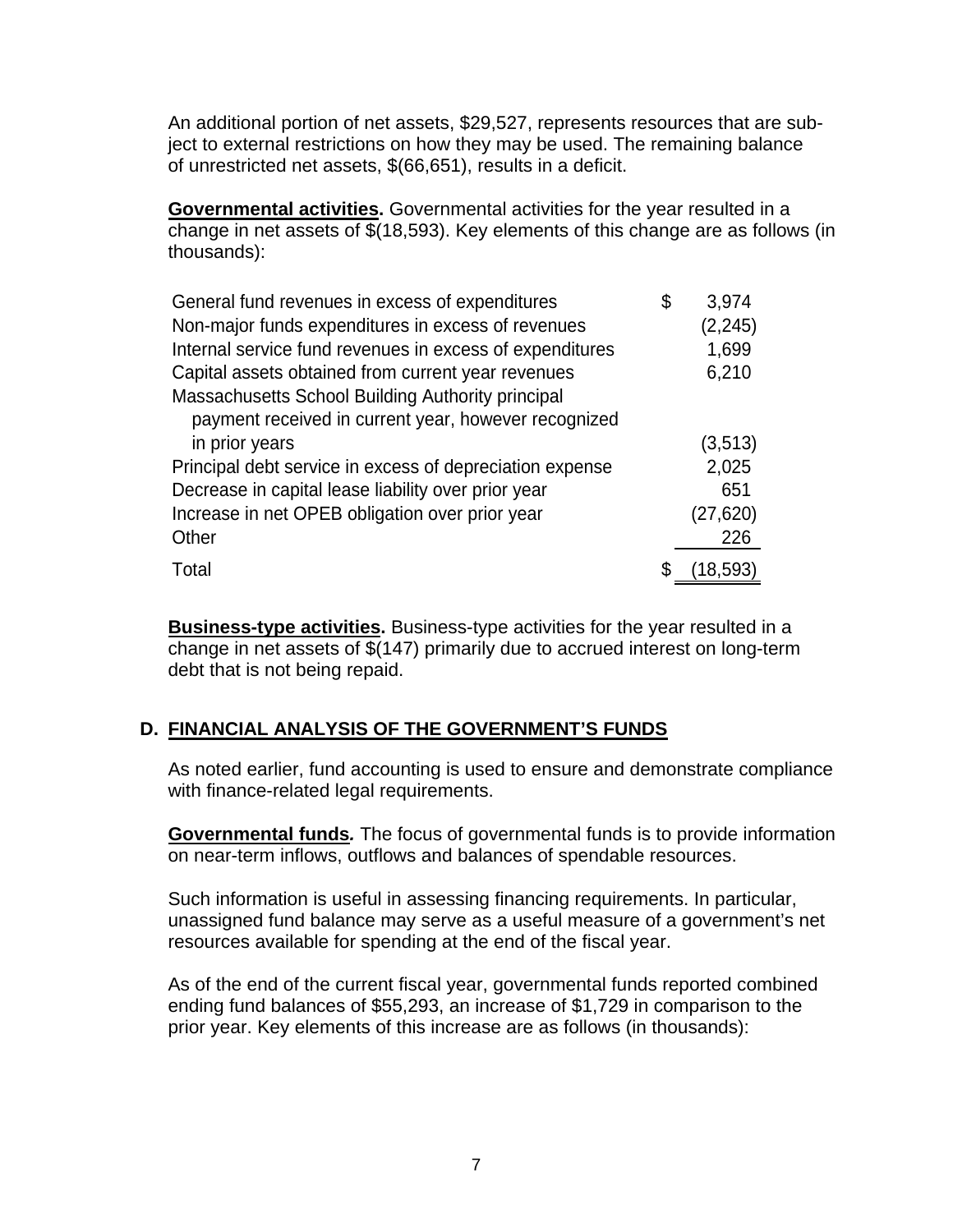| General fund revenues in excess of expenditures         | \$. | 3.974   |
|---------------------------------------------------------|-----|---------|
| Special revenue fund expenditures in excess of revenues |     | (2,339) |
| Capital project fund expenditures in excess of revenues |     | (435)   |
| Trust fund gain on investments                          |     | 529     |
| Total                                                   | S   | 1.729   |

The general fund is the chief operating fund. At the end of the current fiscal year, unassigned fund balance of the general fund was \$21,848, while total fund balance was \$28,512. As a measure of the general fund's liquidity, it may be useful to compare both unassigned fund balance and total fund balance to total general fund expenditures. Refer to the table below (in thousands).

|                         |              |         |        | % of                     |
|-------------------------|--------------|---------|--------|--------------------------|
|                         |              |         |        | <b>Total General</b>     |
| <b>General Fund</b>     | 6/30/12      | 6/30/11 | Change | <b>Fund Expenditures</b> |
| Unassigned fund balance | \$<br>21.848 | 20.915  | 933    | 7.8%                     |
| Total fund balance      | 28,512       | 24,842  | 3,670  | 10.2%                    |

The total fund balance of the general fund changed by \$3,670 during the current fiscal year. Key factors in this change are as follows (in thousands):

| Use of free cash and overlay surplus as a funding source | \$<br>(2,956) |
|----------------------------------------------------------|---------------|
| Prior year deficits raised in the current year           | 2,085         |
| Revenues less than budget                                | 243           |
| Expenditures less than budget                            | 2,325         |
| Current year encumbrances in excess of prior year        | 2,102         |
| Property tax collections in excess of budget             | (129)         |
| Total                                                    | 3,670         |

**Proprietary funds.** Proprietary funds provide the same type of information found in the business-type activities reported in the government-wide financial statements, but in more detail.

Unrestricted net assets of the enterprise funds at the end of the year amounted to a deficit balance of \$(428), a decrease of \$(72) in comparison to the prior year. Other factors concerning the finances of proprietary funds have already been addressed in the entity-wide discussion of business-type activities.

# **E. GENERAL FUND BUDGETARY HIGHLIGHTS**

Differences between the original budget and the final amended budget resulted in an overall change in appropriations of \$3,159. Major reasons for these amendments include: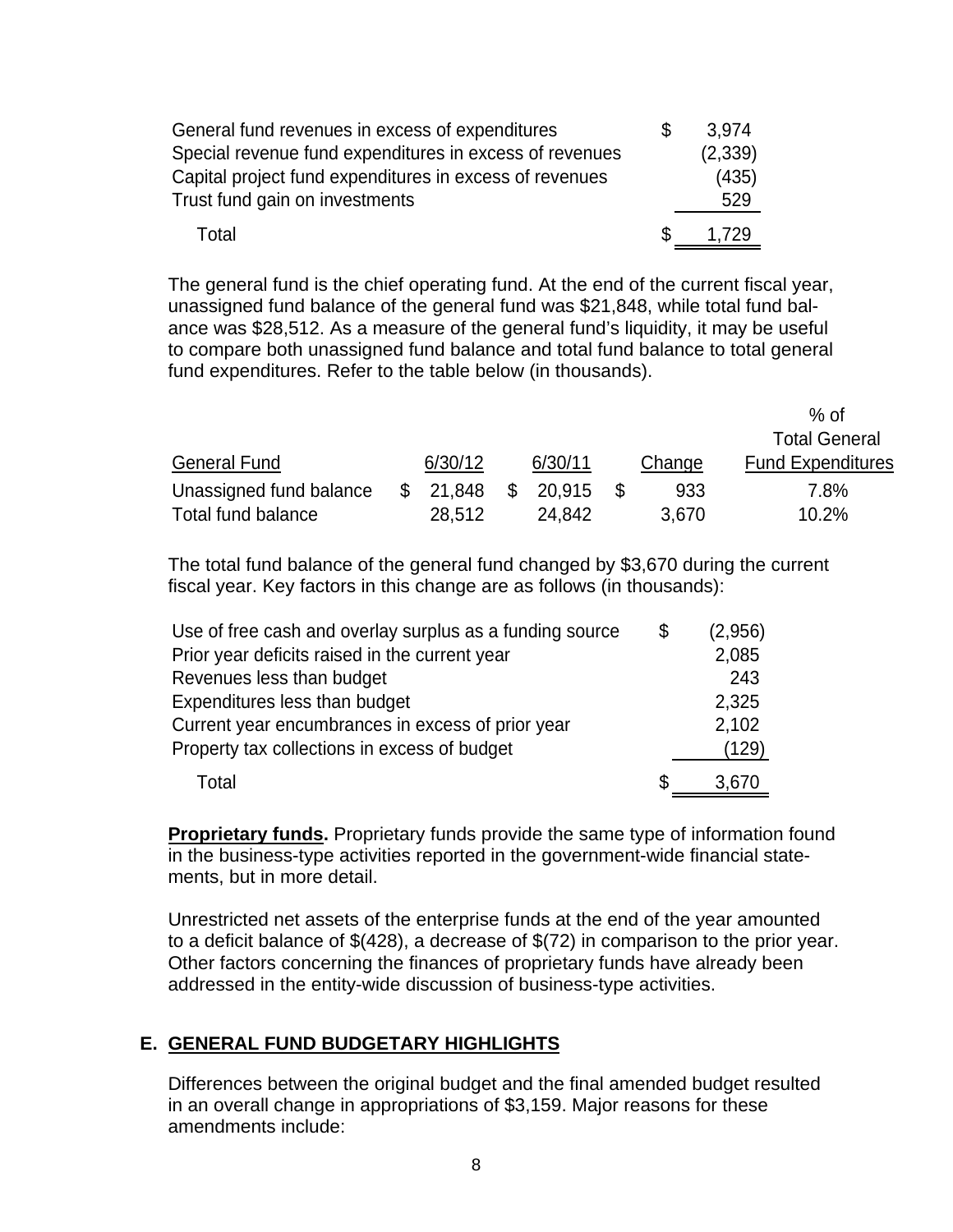- \$835 Additional fire department appropriations
- \$750 Marshall school renovations
- \$701 Additional public works appropriations
- \$320 Additional workers compensation appropriations
- \$318 Additional inspectional services appropriations
- \$150 Additional Medicare contributions
- \$ 45 Additional parking appropriations
- \$35 Additional city clerk appropriations
	- \$ 5 Other

The increases were funded from property taxes, free cash, and transfers from related special revenue funds.

# **F. CAPITAL ASSET AND DEBT ADMINISTRATION**

**Capital assets.** Total investment in capital assets for governmental and businesstype activities at year-end amounted to \$176,813 (net of accumulated depreciation), a decrease of \$(941) from the prior year. This investment in capital assets includes land, buildings and system, improvements, and machinery and equipment.

Major capital asset events during the current fiscal year included the following (in thousands):

| New school equipment                                | \$<br>1,180 |
|-----------------------------------------------------|-------------|
| Street and sidewalks repaving                       | 1,019       |
| School building repairs                             | 758         |
| Street lighting improvements                        | 723         |
| <b>Highrock Reservation improvements</b>            | 677         |
| Library project                                     | 502         |
| New public works vehicles                           | 416         |
| New police equipment                                | 311         |
| New fire equipment and furnishings                  | 289         |
| New school vehicles                                 | 120         |
| Memorial auditorium fire alarm system upgrades      | 94          |
| Multi-service center improvements                   | 56          |
| Museum and Historical Society building improvements | 47          |
| Depreciation                                        | (7,133)     |
| Total                                               | \$<br>941   |

Additional information on capital assets can be found in the Notes to the Financial Statements.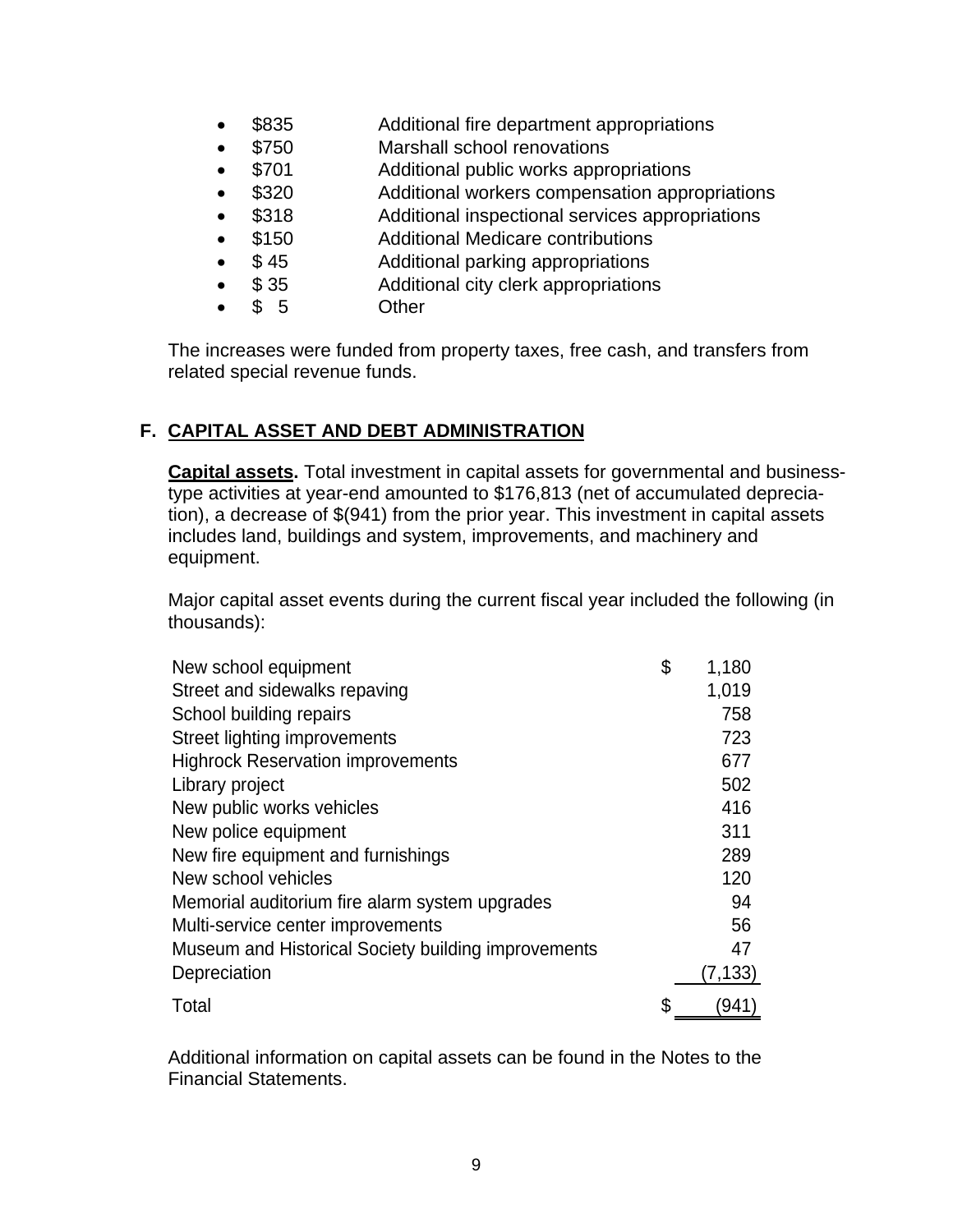**Long-term debt.** At the end of the current fiscal year, total bonded debt outstanding was \$69,050, all of which was backed by the full faith and credit of the government.

Additional information on long-term debt can be found in the Footnotes to the Financial Statements.

# **REQUESTS FOR INFORMATION**

This financial report is designed to provide a general overview of the City of Lynn's finances for all those with an interest in the government's finances. Questions concerning any of the information provided in this report or requests for additional financial information should be addressed to:

> Treasurer's Office 3 City Hall Square Lynn, Massachusetts 01901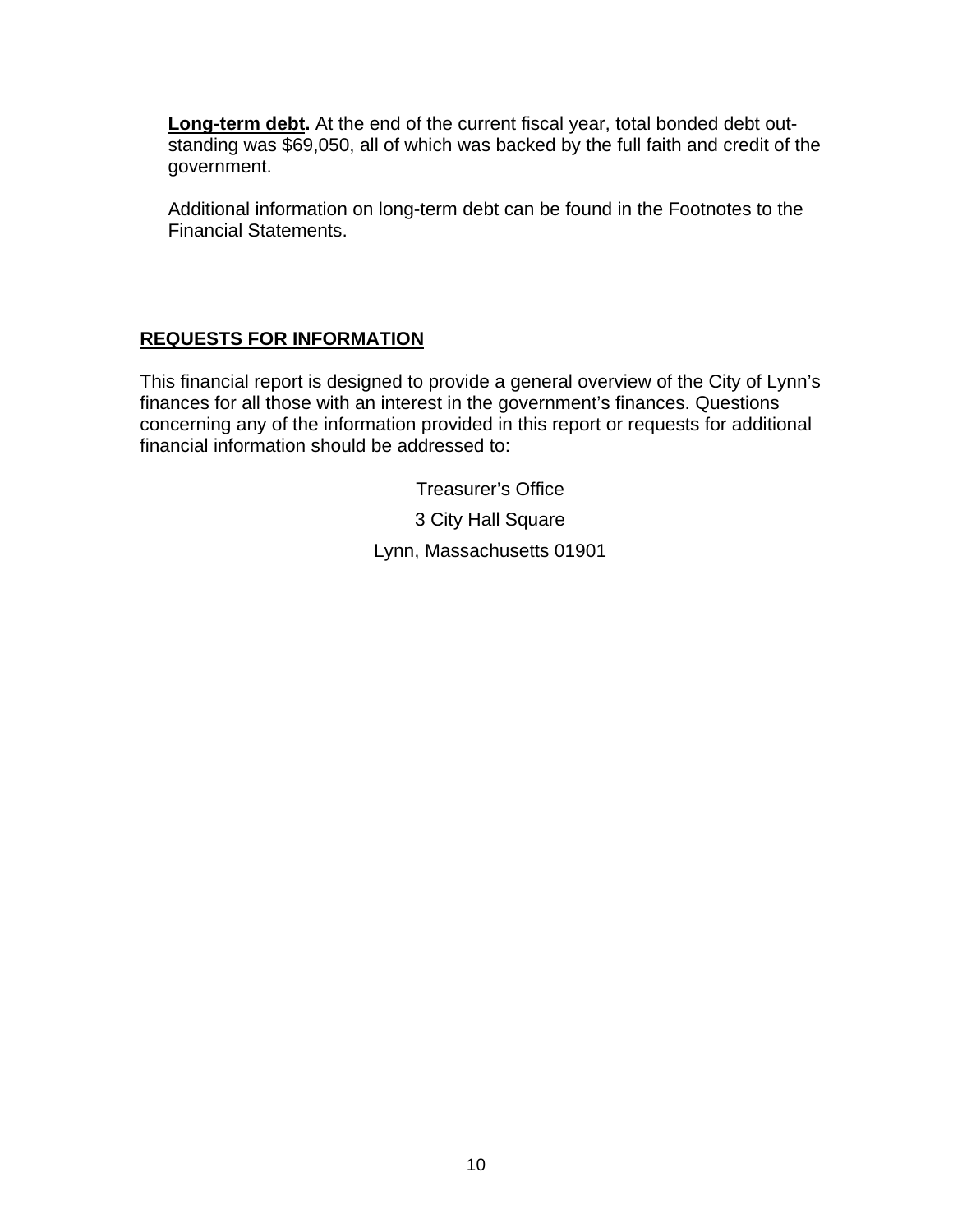#### STATEMENT OF NET ASSETS

#### JUNE 30, 2012

|                                                   | Governmental<br>Activities | <b>Business-Type</b><br>Activities | Total            |
|---------------------------------------------------|----------------------------|------------------------------------|------------------|
| <b>ASSETS</b>                                     |                            |                                    |                  |
| Current:                                          |                            |                                    |                  |
| Cash and short-term investments                   | \$<br>64,574,871           | \$<br>45,939                       | \$<br>64,620,810 |
| Investments                                       | 6,761,224                  |                                    | 6,761,224        |
| Receivables, net of allowance for uncollectibles: |                            |                                    |                  |
| Property taxes                                    | 4,270,171                  |                                    | 4,270,171        |
| <b>Excises</b>                                    | 1,638,015                  |                                    | 1,638,015        |
| Departmental and other                            | 6,900,558                  | 42,458                             | 6,943,016        |
| Intergovernmental                                 | 9,564,057                  | $\overline{\phantom{a}}$           | 9,564,057        |
| Other assets                                      | 2,740,000                  | 30,056                             | 2,770,056        |
| Noncurrent:                                       |                            |                                    |                  |
| Receivables, net of allowance for uncollectibles: |                            |                                    |                  |
| Intergovernmental                                 | 14,896,181                 |                                    | 14,896,181       |
| Property taxes                                    | 331,034                    |                                    | 331,034          |
| Capital assets, non-depreciable                   | 8,369,202                  |                                    | 8,369,202        |
| Capital assets, depreciable, net of               |                            |                                    |                  |
| accumulated depreciation                          | 166,972,652                | 1,471,389                          | 168,444,041      |
| <b>TOTAL ASSETS</b>                               | 287,017,965                | 1,589,842                          | 288,607,807      |
| <b>LIABILITIES</b>                                |                            |                                    |                  |
| Current:                                          |                            |                                    |                  |
| Warrants payable                                  | 3,734,444                  |                                    | 3,734,444        |
| Accounts payable                                  | 1,388,813                  |                                    | 1,388,813        |
| <b>Accrued liabilities</b>                        | 6,707,358                  | 190,194                            | 6,897,552        |
| Tax refunds payable                               | 864,708                    |                                    | 864,708          |
| Other current liabilities                         | 5,452,270                  | 151,000                            | 5,603,270        |
| Current portion of long-term liabilities:         |                            |                                    |                  |
| Bonds payable                                     | 8,895,000                  | 707,738                            | 9,602,738        |
| Other liabilities                                 | 844,891                    |                                    | 844,891          |
| Noncurrent:                                       |                            |                                    |                  |
| Bonds payable, net of current portion             | 59,020,000                 | 427,545                            | 59,447,545       |
| Other liabilities, net of current portion         | 4,667,565                  |                                    | 4,667,565        |
| Net OPEB obligation                               | 106,303,000                |                                    | 106,303,000      |
| <b>TOTAL LIABILITIES</b>                          | 197,878,049                | 1,476,477                          | 199,354,526      |
| <b>NET ASSETS</b>                                 |                            |                                    |                  |
| Invested in capital assets, net of related debt   | 125,835,749                | 541,714                            | 126,377,463      |
| Restricted for:                                   |                            |                                    |                  |
| Grants and other statutory restrictions           | 22,646,905                 |                                    | 22,646,905       |
| Permanent funds:                                  |                            |                                    |                  |
| Nonexpendable                                     | 6,628,552                  |                                    | 6,628,552        |
| Expendable                                        | 251,358                    |                                    | 251,358          |
| Unrestricted                                      | (66, 222, 648)             | (428, 349)                         | (66,650,997)     |
| <b>TOTAL NET ASSETS</b>                           | \$<br>89,139,916           | \$<br>113,365                      | \$<br>89,253,281 |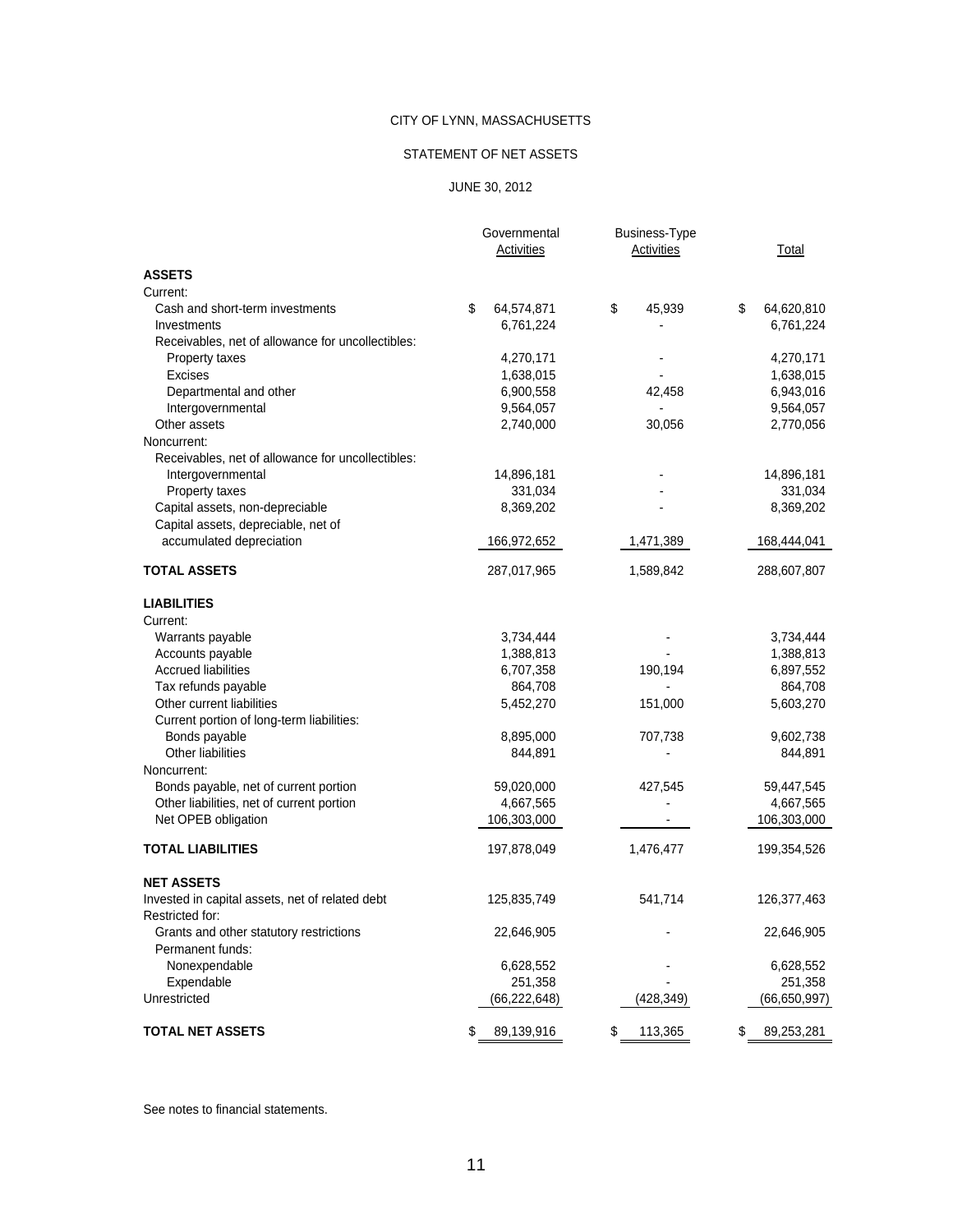#### STATEMENT OF ACTIVITIES

#### FOR THE YEAR ENDED JUNE 30, 2012

|                                       |                  |                                     | Program Revenues                        |               |                      | Net (Expenses) Revenues and Changes in Net Assets |                      |
|---------------------------------------|------------------|-------------------------------------|-----------------------------------------|---------------|----------------------|---------------------------------------------------|----------------------|
|                                       |                  |                                     | Operating                               | Capital       |                      | Business-                                         |                      |
|                                       |                  | Charges for                         | Grants and                              | Grants and    | Governmental         | Type                                              |                      |
|                                       | <b>Expenses</b>  | Services                            | Contributions                           | Contributions | Activities           | <b>Activities</b>                                 | Total                |
| <b>Governmental Activities:</b>       |                  |                                     |                                         |               |                      |                                                   |                      |
| General government                    | 21,232,654<br>S. | 2,478,327<br>\$                     | \$<br>325,381                           | \$            | \$<br>(18, 428, 946) | \$                                                | \$<br>(18, 428, 946) |
| Public safety                         | 36,755,423       | 1,232,591                           | 1,571,256                               |               | (33,951,576)         |                                                   | (33,951,576)         |
| Education                             | 175,304,363      | 883,298                             | 171,379,256                             |               | (3,041,809)          |                                                   | (3,041,809)          |
| Public works                          | 16,420,974       | 3,574,378                           | 5,235,256                               | 1,358,944     | (6, 252, 396)        |                                                   | (6, 252, 396)        |
| Health and human services             | 3,837,516        | 534,384                             | 2,825,145                               |               | (477, 987)           |                                                   | (477, 987)           |
| Culture and recreation                | 1,340,781        | 1,089,300                           | 55,871                                  |               | (195, 610)           |                                                   | (195, 610)           |
| Employee benefits                     | 87,504,641       |                                     | 529,639                                 |               | (86,975,002)         |                                                   | (86,975,002)         |
| Interest                              | 1,905,771        |                                     |                                         |               | (1,905,771)          |                                                   | (1,905,771)          |
| Intergovernmental                     | 2,113,574        |                                     |                                         |               | (2, 113, 574)        |                                                   | (2, 113, 574)        |
| <b>Total Governmental Activities</b>  | 346,415,697      | 9,792,278                           | 181,921,804                             | 1,358,944     | (153, 342, 671)      |                                                   | (153, 342, 671)      |
| <b>Business-Type Activities:</b>      |                  |                                     |                                         |               |                      |                                                   |                      |
| Marina services                       | 578,277          | 430,523                             |                                         |               |                      | (147, 754)                                        | (147, 754)           |
| <b>Total Business-Type Activities</b> | 578,277          | 430,523                             |                                         |               |                      | (147, 754)                                        | (147, 754)           |
| Total                                 | \$ 346,993,974   | \$ 10,222,801                       | \$181,921,804                           | \$1,358,944   | (153, 342, 671)      | (147, 754)                                        | (153, 490, 425)      |
|                                       |                  | <b>General Revenues:</b>            |                                         |               |                      |                                                   |                      |
|                                       |                  | Property taxes                      |                                         |               | 99,331,518           |                                                   | 99,331,518           |
|                                       |                  | Excises                             |                                         |               | 4,696,686            |                                                   | 4,696,686            |
|                                       |                  | Penalties, interest and other taxes | Grants and contributions not restricted |               | 1,206,709            |                                                   | 1,206,709            |
|                                       |                  | to specific programs                |                                         |               | 27,605,696           |                                                   | 27,605,696           |
|                                       |                  | Investment income                   |                                         |               | 601,055              | 44                                                | 601,099              |
|                                       |                  | Other                               |                                         |               | 1,308,287            | $\overline{\phantom{a}}$                          | 1,308,287            |
|                                       |                  | Total general revenues              |                                         |               | 134,749,951          | 44                                                | 134,749,995          |
|                                       |                  | Change in Net Assets                |                                         |               | (18,592,720)         | (147, 710)                                        | (18,740,430)         |
|                                       |                  | <b>Net Assets:</b>                  |                                         |               |                      |                                                   |                      |
|                                       |                  | Beginning of year                   |                                         |               | 107,732,636          | 261,075                                           | 107,993,711          |
|                                       |                  | End of year                         |                                         |               | 89,139,916           | 113,365<br>\$                                     | 89,253,281<br>S.     |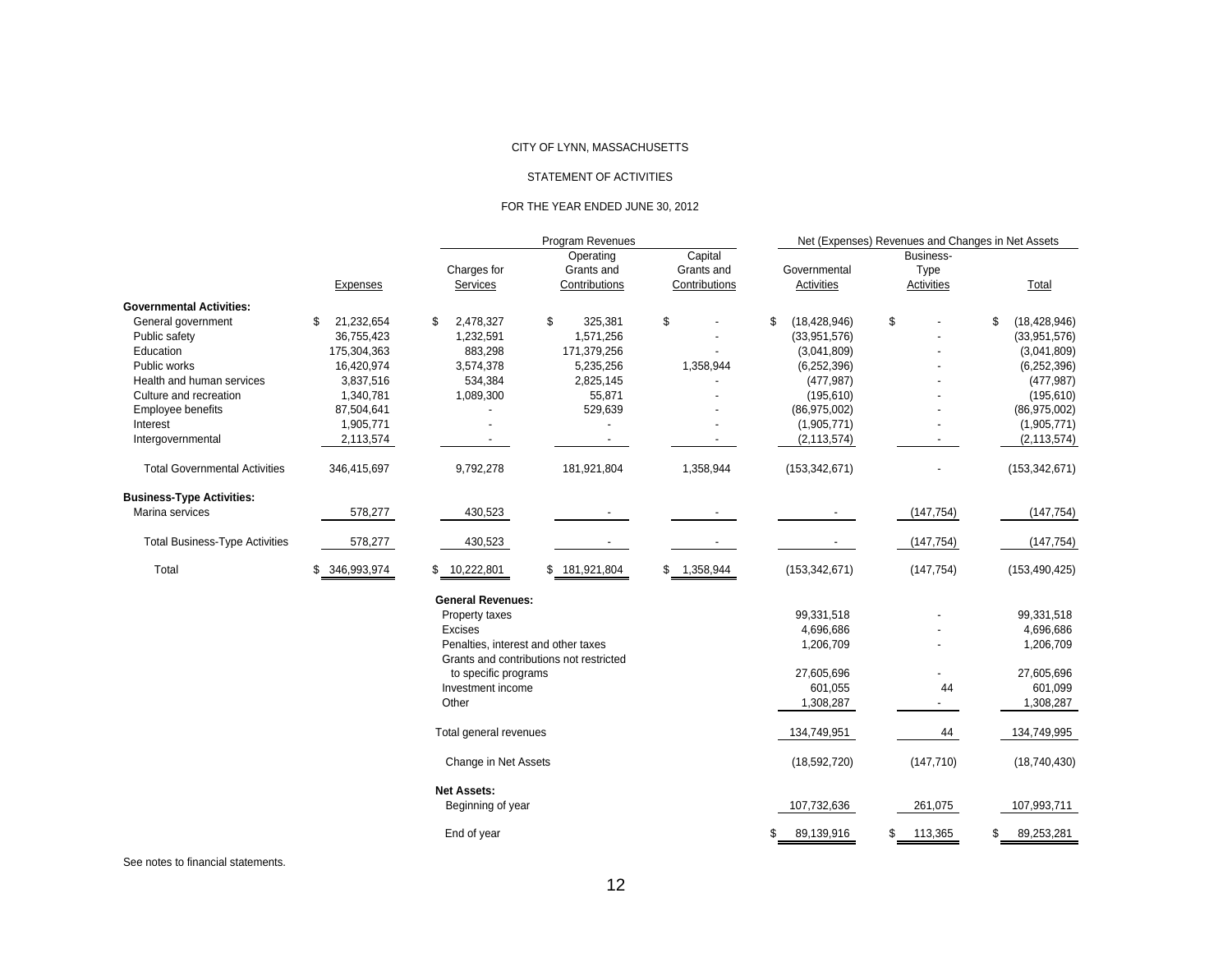GOVERNMENTAL FUNDS

### BALANCE SHEET

### JUNE 30, 2012

|                                                                                                                                                                                  | General                                                                    | Nonmajor<br>Governmental<br><b>Funds</b>           | Total<br>Governmental<br><b>Funds</b>                                                  |
|----------------------------------------------------------------------------------------------------------------------------------------------------------------------------------|----------------------------------------------------------------------------|----------------------------------------------------|----------------------------------------------------------------------------------------|
| <b>ASSETS</b>                                                                                                                                                                    |                                                                            |                                                    |                                                                                        |
| Cash and short-term investments<br>Investments<br>Receivables:                                                                                                                   | 34,700,317<br>\$                                                           | 19,899,864<br>\$<br>6,761,224                      | 54,600,181<br>\$<br>6,761,224                                                          |
| Property taxes<br><b>Excises</b><br>Departmental and other<br>Intergovernmental<br>Due from other funds                                                                          | 6,650,221<br>6,073,173<br>628,804<br>27,970                                | 6,271,754<br>6,051,343                             | 6,650,221<br>6,073,173<br>6,900,558<br>6,051,343<br>27,970                             |
| <b>TOTAL ASSETS</b>                                                                                                                                                              |                                                                            |                                                    |                                                                                        |
| <b>LIABILITIES AND FUND BALANCES</b>                                                                                                                                             | 48,080,485<br>\$                                                           | 38,984,185<br>\$                                   | 87,064,670<br>S                                                                        |
| Liabilities:<br>Warrants payable<br><b>Accounts Payable</b><br><b>Accrued liabilities</b><br>Deferred revenues<br>Tax refunds payable<br>Due to other funds<br>Other liabilities | \$<br>2,720,462<br>686,787<br>2,886,979<br>12,363,081<br>864,708<br>46,362 | \$<br>1,013,982<br>702,026<br>10,459,053<br>27,970 | \$<br>3,734,444<br>1,388,813<br>2,886,979<br>22,822,134<br>864,708<br>27,970<br>46,362 |
| <b>TOTAL LIABILITIES</b>                                                                                                                                                         | 19,568,379                                                                 | 12,203,031                                         | 31,771,410                                                                             |
| Fund Balances:<br>Nonspendable<br>Restricted<br>Committed<br>Assigned<br>Unassigned                                                                                              | 2,022,771<br>4,641,286<br>21,848,049                                       | 6,628,552<br>21,987,263<br>911,000<br>(2,745,661)  | 8,651,323<br>21,987,263<br>911,000<br>4,641,286<br>19,102,388                          |
| <b>TOTAL FUND BALANCES</b>                                                                                                                                                       | 28,512,106                                                                 | 26,781,154                                         | 55,293,260                                                                             |
| TOTAL LIABILITIES AND FUND BALANCES                                                                                                                                              | \$<br>48,080,485                                                           | \$<br>38,984,185                                   | 87,064,670<br>\$                                                                       |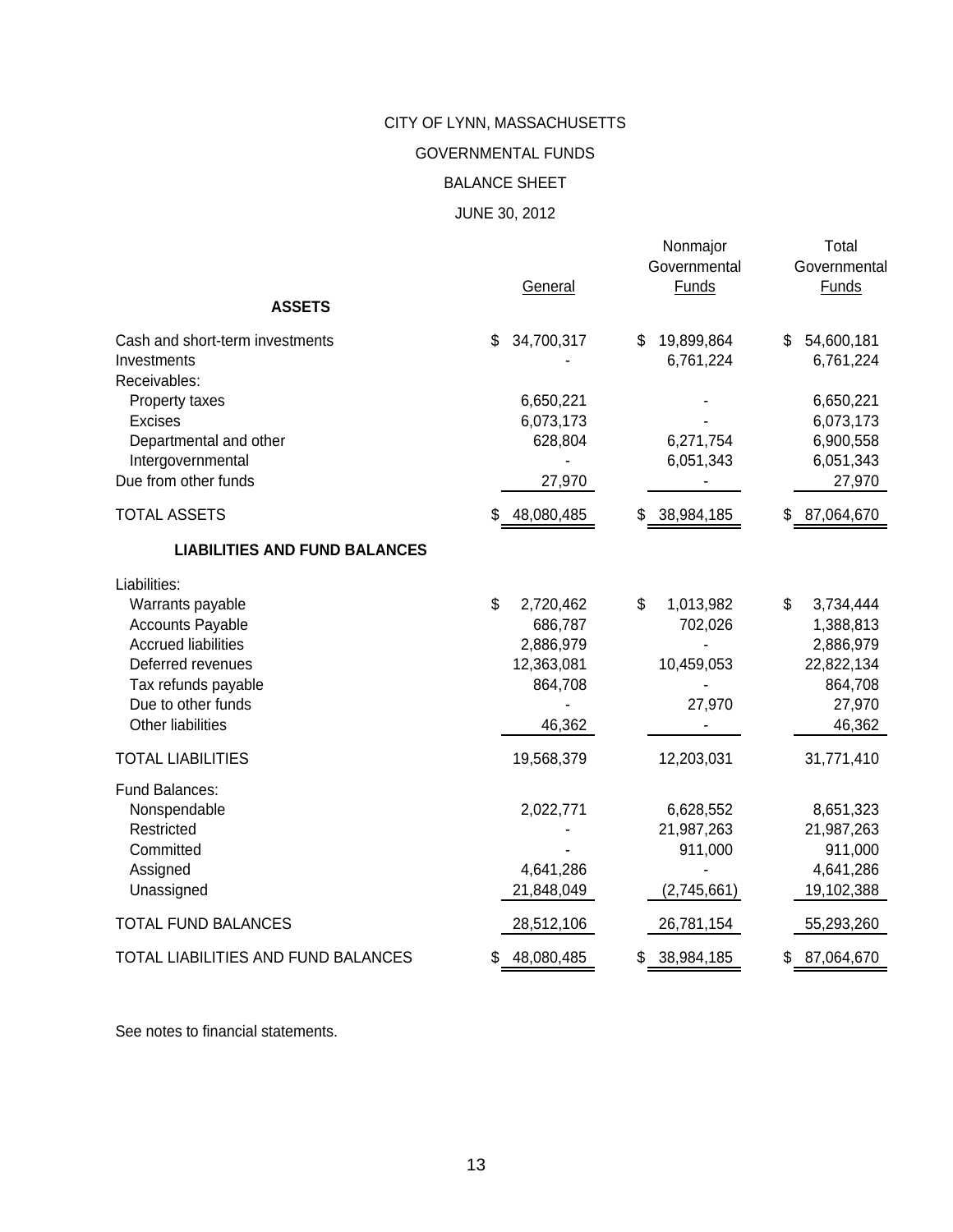#### RECONCILIATION OF TOTAL GOVERNMENTAL FUND BALANCES TO NET ASSETS OF GOVERNMENTAL ACTIVITIES IN THE STATEMENT OF NET ASSETS

### JUNE 30, 2012

| <b>Total governmental fund balances</b>                                                                                                                                                                                                                                        | \$<br>55,293,260 |
|--------------------------------------------------------------------------------------------------------------------------------------------------------------------------------------------------------------------------------------------------------------------------------|------------------|
| Capital assets used in governmental activities are not financial<br>$\bullet$<br>resources and, therefore, are not reported in the funds.                                                                                                                                      | 175,341,854      |
| Long-term receivable from the Massachusetts School Building<br>$\bullet$<br>Authority are not available in the current period and, therefore, are<br>not reported in the governmental funds.                                                                                   | 18,408,895       |
| • Revenues are reported on the accrual basis of accounting<br>and are not deferred until collection.                                                                                                                                                                           | 16,337,960       |
| Internal service funds are used by management to account for<br>$\bullet$<br>health insurance and workers' compensation activities. The assets<br>and liabilities of the internal service funds are included in the<br>governmental activities in the Statement of Net Assets. | 4,144,455        |
| In the statement of activities, interest is accrued on outstanding<br>٠<br>long-term debt, whereas in governmental funds interest is not<br>reported until due.                                                                                                                | (656, 052)       |
| • Future expenditures related to providing other post employment<br>benefits (OPEB's) are not due and payable in the current period<br>and, therefore, are not reported in the governmental funds.                                                                             | (106, 303, 000)  |
| • Long-term liabilities, including bonds payable, are not due and<br>payable in the current period and, therefore, are not reported<br>in the governmental funds.                                                                                                              | (73,427,456)     |
| Net assets of governmental activities                                                                                                                                                                                                                                          | \$<br>89,139,916 |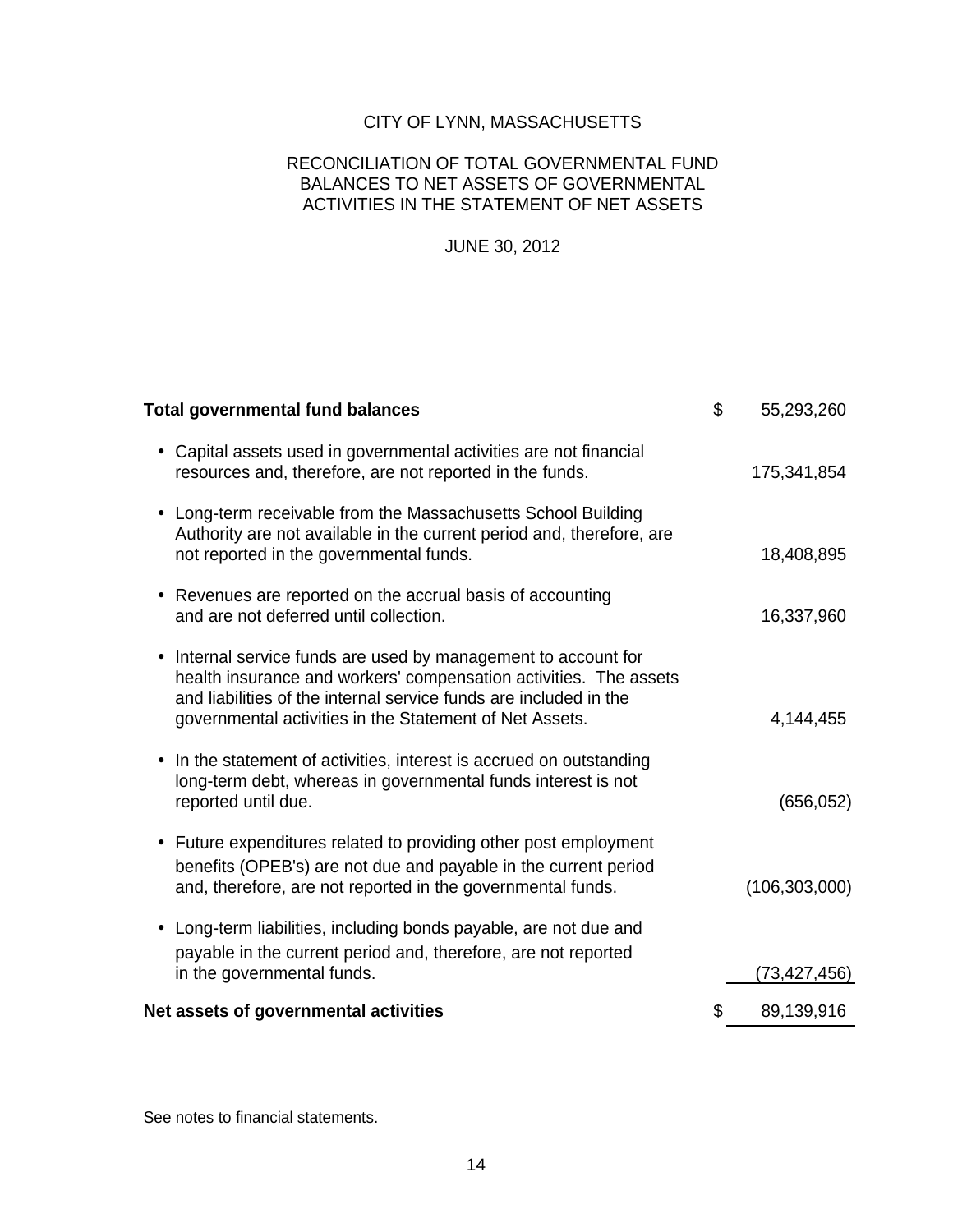#### GOVERNMENTAL FUNDS

#### STATEMENT OF REVENUES, EXPENDITURES AND CHANGES IN FUND BALANCES

#### FOR THE YEAR ENDED JUNE 30, 2012

|                                             | General          | Nonmajor<br>Governmental<br><b>Funds</b> |    | Total<br>Governmental<br>Funds |
|---------------------------------------------|------------------|------------------------------------------|----|--------------------------------|
| Revenues:                                   |                  |                                          |    |                                |
| Property taxes                              | \$<br>99,388,337 | \$                                       | \$ | 99,388,337                     |
| Excises                                     | 4,922,361        |                                          |    | 4,922,361                      |
| Penalties, interest and other taxes         | 1,206,709        |                                          |    | 1,206,709                      |
| Charges for services                        | 2,250,533        | 4,053,696                                |    | 6,304,229                      |
| Intergovernmental                           | 172,773,098      | 42,734,325                               |    | 215,507,423                    |
| Contributions and donations                 |                  | 918,915                                  |    | 918,915                        |
| Licenses and permits                        | 1,188,187        |                                          |    | 1,188,187                      |
| Fines and forfeitures                       | 1,541,725        |                                          |    | 1,541,725                      |
| Investment income                           | 70,234           | 530,821                                  |    | 601,055                        |
| <b>Miscellaneous</b>                        | 135,247          | 951,373                                  |    | 1,086,620                      |
| <b>Total Revenues</b>                       | 283,476,431      | 49,189,130                               |    | 332,665,561                    |
| <b>Expenditures:</b>                        |                  |                                          |    |                                |
| Current:                                    |                  |                                          |    |                                |
| General government                          | 18,329,447       | 1,745,628                                |    | 20,075,075                     |
| Public safety                               | 34,405,122       | 3,020,235                                |    | 37,425,357                     |
| Education                                   | 139,148,658      | 34,291,071                               |    | 173,439,729                    |
| Public works                                | 9,825,092        | 8,423,961                                |    | 18,249,053                     |
| Health and human services                   | 1,127,871        | 2,675,207                                |    | 3,803,078                      |
| Culture and recreation                      | 1,187,812        | 1,277,755                                |    | 2,465,567                      |
| Employee benefits                           | 61,509,478       |                                          |    | 61,509,478                     |
| Debt service                                | 11,855,614       |                                          |    | 11,855,614                     |
| Intergovernmental                           | 2,113,574        |                                          |    | 2,113,574                      |
| <b>Total Expenditures</b>                   | 279,502,668      | 51,433,857                               |    | 330,936,525                    |
| Excess (deficiency) of revenues             |                  |                                          |    |                                |
| over expenditures                           | 3,973,763        | (2, 244, 727)                            |    | 1,729,036                      |
| <b>Other Financing Sources (Uses):</b>      |                  |                                          |    |                                |
| Transfers in                                | 607,483          | 911,000                                  |    | 1,518,483                      |
| <b>Transfers out</b>                        | (911,000)        | (607, 483)                               |    | (1,518,483)                    |
| <b>Total Other Financing Sources (Uses)</b> | (303, 517)       | 303,517                                  |    |                                |
| Change in Fund Balance                      | 3,670,246        | (1,941,210)                              |    | 1,729,036                      |
| Fund Balance, at Beginning of Year          | 24,841,860       | 28,722,364                               |    | 53,564,224                     |
|                                             |                  |                                          |    |                                |
| Fund Balance, at End of Year                | 28,512,106       | \$<br>26,781,154                         | S  | 55,293,260                     |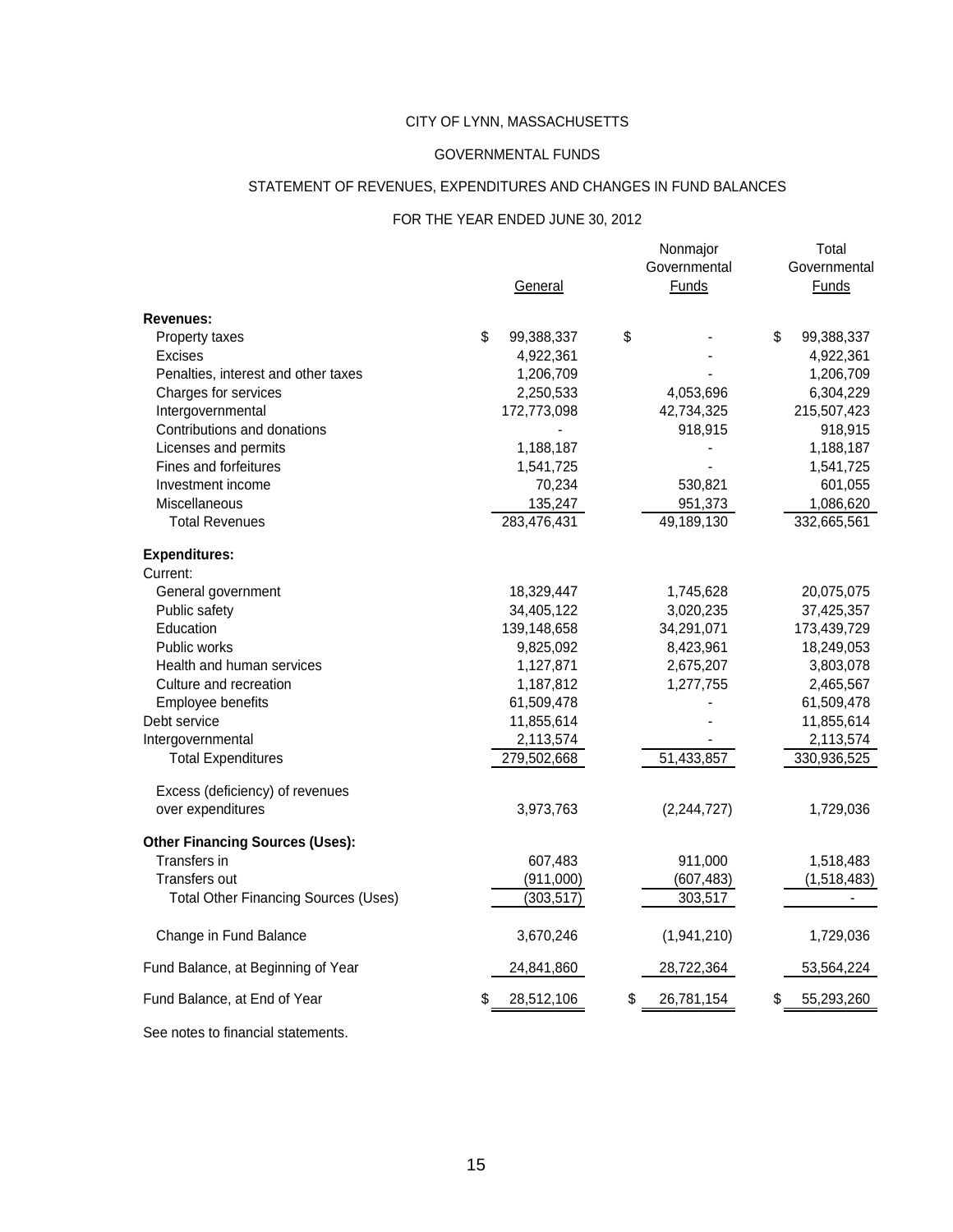#### RECONCILIATION OF THE STATEMENT OF REVENUES EXPENDITURES, AND CHANGES IN FUND BALANCES OF GOVERNMENTAL FUNDS TO THE STATEMENT OF ACTIVITIES

#### FOR THE YEAR ENDED JUNE 30, 2012

| NET CHANGES IN FUND BALANCES - TOTAL GOVERNMENTAL FUNDS                                                                                                                                                                                                                                                                                                                                                                                                    | \$<br>1,729,036 |
|------------------------------------------------------------------------------------------------------------------------------------------------------------------------------------------------------------------------------------------------------------------------------------------------------------------------------------------------------------------------------------------------------------------------------------------------------------|-----------------|
| • Governmental funds report capital outlays as expenditures. However,<br>in the Statement of Activities the cost of those assets is allocated<br>over their estimated useful lives and reported as depreciation expense:                                                                                                                                                                                                                                   |                 |
| Capital outlay purchases, net of dispositions                                                                                                                                                                                                                                                                                                                                                                                                              | 6,192,723       |
| Depreciation                                                                                                                                                                                                                                                                                                                                                                                                                                               | (7,057,499)     |
| • Revenues in the Statement of Activities that do not provide current<br>financial resources are fully deferred in the Statement of Revenues,<br>Expenditures and Changes in Fund Balances. Therefore, the<br>recognition of revenue for various types of accounts receivable<br>(i.e., real estate and personal property, motor vehicle excise, etc.)<br>differ between the two statements. This amount represents the<br>net change in deferred revenue. | (520, 771)      |
| • The issuance of long-term debt (e.g., bonds and leases) provides<br>current financial resources to governmental funds, while the<br>repayment of the principal of long-term debt consumes the financial<br>resources of governmental funds. Neither transaction, however,<br>has any effect on net assets:                                                                                                                                               |                 |
| Repayments of debt                                                                                                                                                                                                                                                                                                                                                                                                                                         | 9,082,000       |
| Amortization of bond premium                                                                                                                                                                                                                                                                                                                                                                                                                               | 221,667         |
| Payments of capital leases, net                                                                                                                                                                                                                                                                                                                                                                                                                            | 651,047         |
| In the statement of activities, interest is accrued on outstanding<br>long-term debt, whereas in governmental funds interest is not<br>reported until due.                                                                                                                                                                                                                                                                                                 | 79,075          |
| • Internal service funds are used by management to account for health<br>insurance and workers' compensation activities. The net activity of<br>internal service funds is reported with Governmental Activities.                                                                                                                                                                                                                                           | 1,699,064       |
| Some expenses reported in the Statement of Activities, such as<br>٠<br>certain employee benefits, do not require the use of current financial<br>resources and therefore, are not reported as expenditures in the<br>governmental funds:                                                                                                                                                                                                                   |                 |
| Decrease in compensated absences liability                                                                                                                                                                                                                                                                                                                                                                                                                 | 537,875         |
| Increase in net OPEB obligation                                                                                                                                                                                                                                                                                                                                                                                                                            | (27, 620, 050)  |
| Increase in workers compensation liability                                                                                                                                                                                                                                                                                                                                                                                                                 | (74, 175)       |
| Reimbursements from the Massachusetts School Building Authority for<br>principal payments on long-term debt provide current financial resources<br>to governmental funds but have no effect on changes in net assets,<br>therefore are excluded from net assets.                                                                                                                                                                                           | (3,512,712)     |
|                                                                                                                                                                                                                                                                                                                                                                                                                                                            |                 |
| CHANGE IN NET ASSETS OF GOVERNMENTAL ACTIVITIES                                                                                                                                                                                                                                                                                                                                                                                                            | \$ (18,592,720) |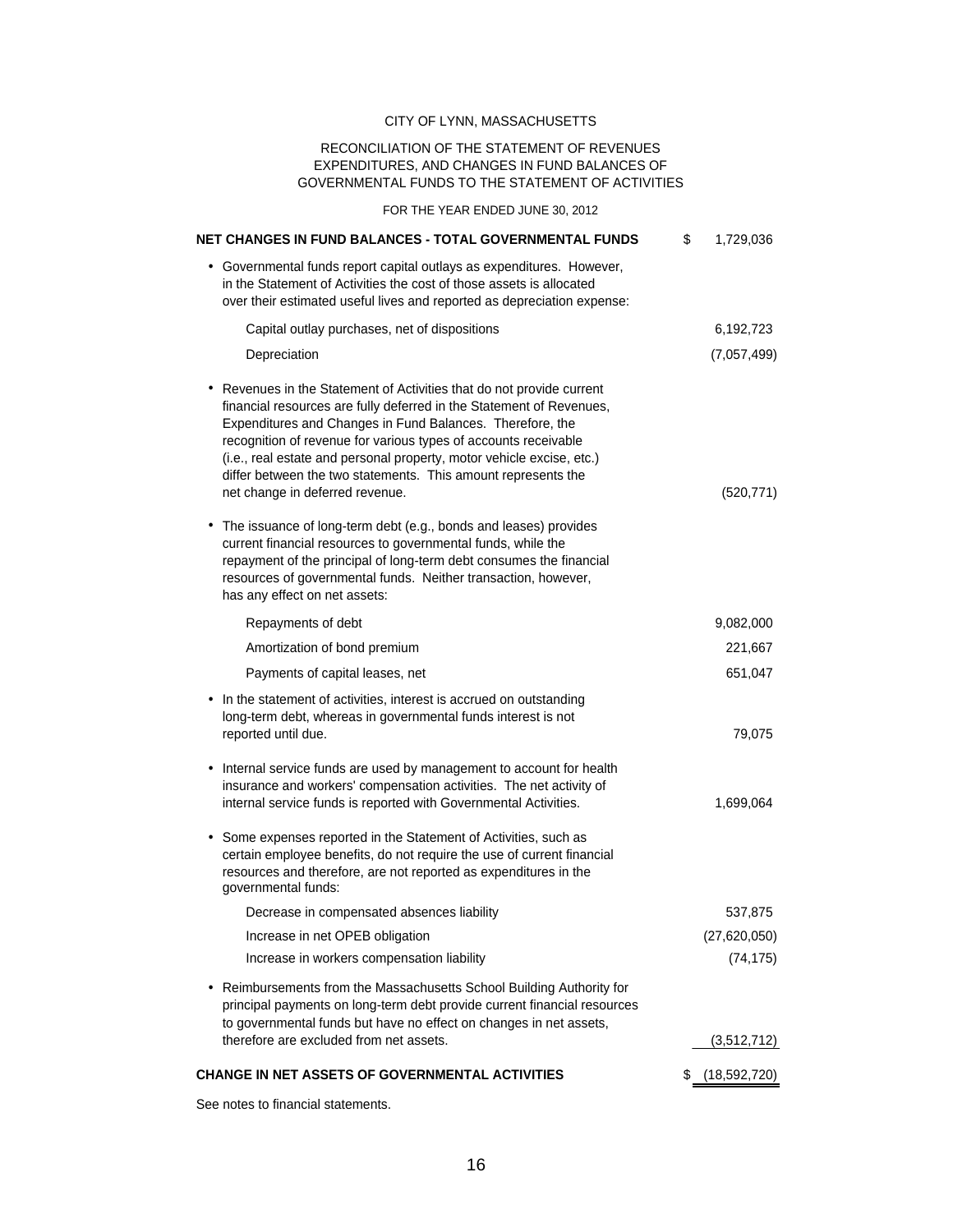#### GENERAL FUND

#### STATEMENT OF REVENUES AND OTHER SOURCES, AND EXPENDITURES AND OTHER USES - BUDGET AND ACTUAL

#### FOR THE YEAR ENDED JUNE 30, 2012

|                                          |                  | <b>Budgeted Amounts</b> |                  | Variance with                   |
|------------------------------------------|------------------|-------------------------|------------------|---------------------------------|
|                                          | Original         | Final                   | Actual           | <b>Final Budget</b><br>Positive |
|                                          | <b>Budget</b>    | <b>Budget</b>           | Amounts          | (Negative)                      |
| <b>Revenues and Other Sources:</b>       |                  |                         |                  |                                 |
| Taxes                                    | \$<br>98,770,830 | \$<br>99,517,058        | 99,517,058<br>\$ | \$                              |
| Excise                                   | 4,741,500        | 4,741,500               | 4,922,361        | 180,861                         |
| Penalties, interest and other taxes      | 1,295,000        | 1,295,000               | 1,206,709        | (88, 291)                       |
| Charges for services                     | 2,300,000        | 2,300,000               | 2,250,533        | (49, 467)                       |
| Intergovernmental                        | 146,040,059      | 146,040,059             | 146,463,675      | 423,616                         |
| Licenses and permits                     | 1,809,000        | 1,809,000               | 1,188,187        | (620, 813)                      |
| Fines and forfeits                       | 1,297,400        | 1,297,400               | 1,541,725        | 244,325                         |
| Investment income                        | 52,978           | 52,978                  | 70,234           | 17,256                          |
| Miscellaneous                            |                  |                         | 135,247          | 135,247                         |
| Transfers in                             |                  | 607,483                 | 607,483          |                                 |
| Use of overlay surplus                   | 1,150,000        | 1,150,000               | 1,150,000        |                                 |
| Use of free cash                         |                  | 1,805,572               | 1,805,572        |                                 |
| <b>Total Revenues and Other Sources</b>  | 257,456,767      | 260,616,050             | 260,858,784      | 242,734                         |
| <b>Expenditures and Other Uses:</b>      |                  |                         |                  |                                 |
| General government                       | 19,334,202       | 18,687,071              | 18,056,365       | 630,706                         |
| Public safety                            | 33,736,963       | 34,887,965              | 34,651,412       | 236,553                         |
| Education                                | 115,598,812      | 115,598,812             | 114,968,551      | 630,261                         |
| Public works                             | 8,896,305        | 10,126,651              | 9,706,742        | 419,909                         |
| Health and human services                | 1,120,342        | 1,146,700               | 1,128,607        | 18,093                          |
| Culture and recreation                   | 1,199,859        | 1,217,567               | 1,188,256        | 29,311                          |
| Debt service                             | 11,953,908       | 11,953,908              | 11,855,614       | 98,294                          |
| Intergovernmental                        | 2,097,874        | 2,097,874               | 2,113,574        | (15,700)                        |
| Employee benefits                        | 61,433,803       | 61,903,803              | 61,626,291       | 277,512                         |
| Transfers out                            |                  | 911,000                 | 911,000          |                                 |
| Other uses                               | 2,084,699        | 2,084,699               | 2,084,699        |                                 |
| <b>Total Expenditures and Other Uses</b> | 257,456,767      | 260,616,050             | 258,291,111      | 2,324,939                       |
| Excess of revenues and other sources     |                  |                         |                  |                                 |
| over expenditures and other uses         | \$               | \$                      | 2,567,673<br>\$  | 2,567,673<br>\$                 |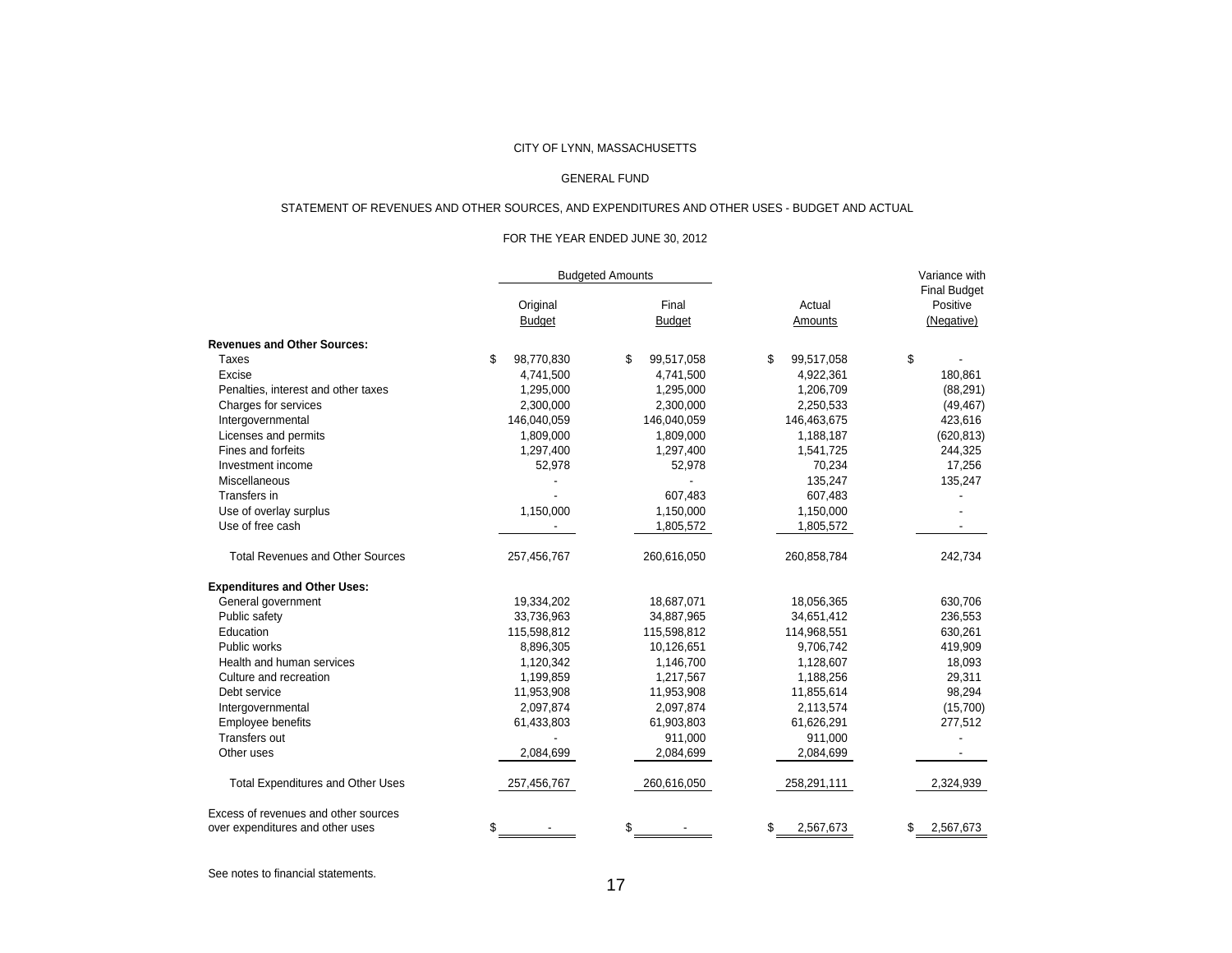#### PROPRIETARY FUNDS

#### STATEMENT OF NET ASSETS

#### JUNE 30, 2012

|                                                                                                                                   | <b>Business-Type Activities</b><br><b>Enterprise Fund</b> | Governmental<br>Activities   |
|-----------------------------------------------------------------------------------------------------------------------------------|-----------------------------------------------------------|------------------------------|
|                                                                                                                                   | Marina<br>Fund                                            | Internal<br>Service<br>Fund  |
| <b>ASSETS</b>                                                                                                                     |                                                           |                              |
| Current:<br>Cash and short-term investments<br>User fees, net of allowance for uncollectibles<br>Inventory<br>Other assets        | \$<br>45,939<br>42,458<br>30,056                          | \$<br>9,974,690<br>2,740,000 |
| Total current assets                                                                                                              | 118,453                                                   | 12,714,690                   |
| Noncurrent:<br>Capital assets, net<br>of accumulated depreciation                                                                 | 1,471,389                                                 |                              |
| Total noncurrent assets                                                                                                           | 1,471,389                                                 |                              |
| <b>TOTAL ASSETS</b>                                                                                                               | 1,589,842                                                 | 12,714,690                   |
| <b>LIABILITIES</b>                                                                                                                |                                                           |                              |
| Current:<br><b>Accrued liabilities</b><br>Other current liabilities<br>Current portion of long-term liabilities:<br>Bonds payable | 190,194<br>151,000<br>707,738                             | 3,164,327<br>5,405,908       |
| <b>Total current liabilities</b>                                                                                                  | 1,048,932                                                 | 8,570,235                    |
| Noncurrent:<br>Bonds payable, net of current portion                                                                              | 427,545                                                   |                              |
| <b>Total noncurrent liabilities</b>                                                                                               | 427,545                                                   |                              |
| <b>TOTAL LIABILITIES</b>                                                                                                          | 1,476,477                                                 | 8,570,235                    |
| <b>NET ASSETS</b>                                                                                                                 |                                                           |                              |
| Invested in capital assets, net of related debt<br>Unrestricted                                                                   | 541,714<br>(428, 349)                                     | 4,144,455                    |
| <b>TOTAL NET ASSETS</b>                                                                                                           | \$<br>113,365                                             | \$<br>4,144,455              |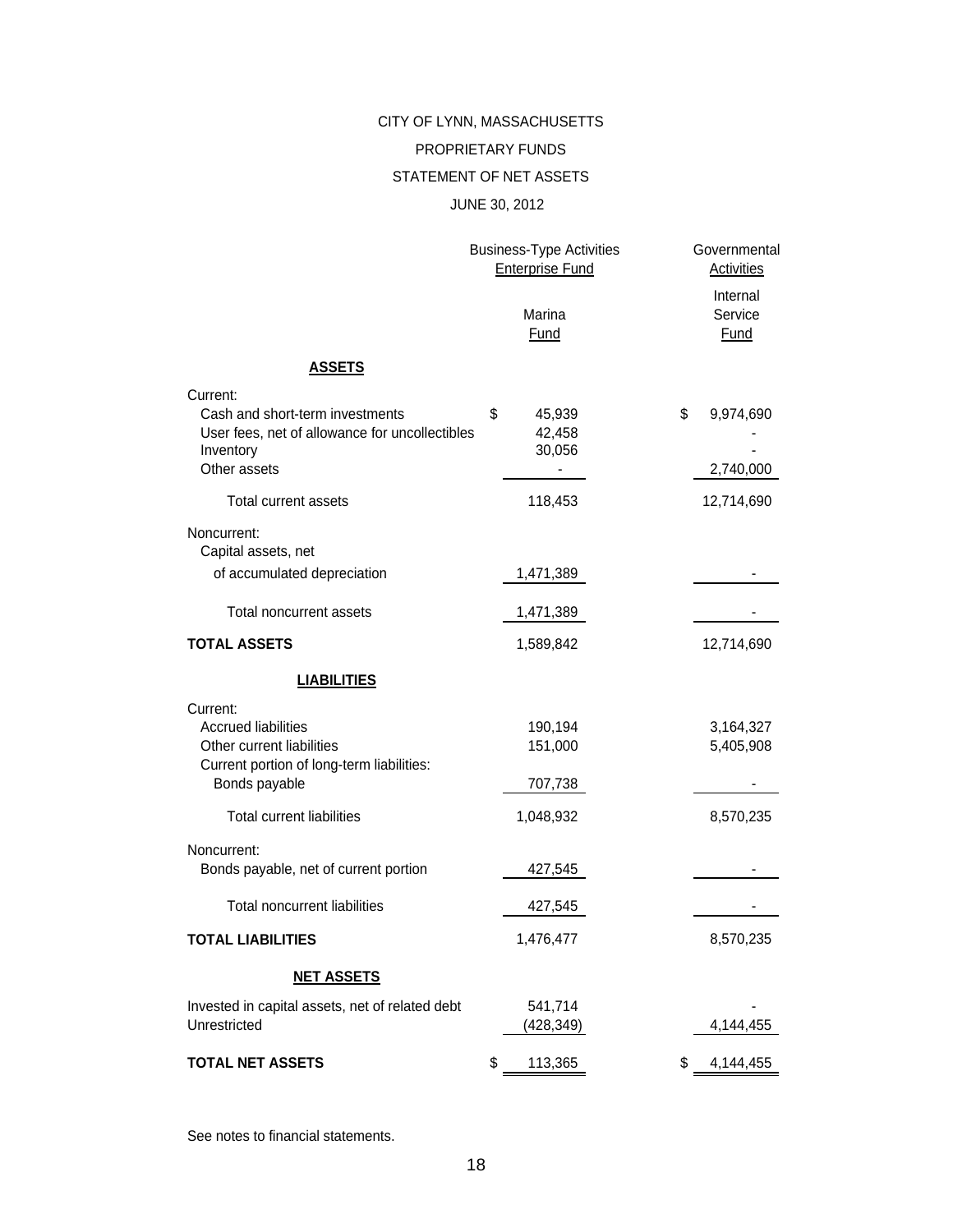#### PROPRIETARY FUNDS

#### STATEMENT OF REVENUES, EXPENSES AND CHANGES IN FUND NET ASSETS

#### FOR THE YEAR ENDED JUNE 30, 2012

|                                             | <b>Business-Type Activities</b><br><b>Enterprise Funds</b> | Governmental<br>Activities  |
|---------------------------------------------|------------------------------------------------------------|-----------------------------|
|                                             | Marina<br>Fund                                             | Internal<br>Service<br>Fund |
| <b>Operating Revenues:</b>                  |                                                            |                             |
| Charges for services                        | \$<br>430,523                                              | \$                          |
| Employee and employer contributions         |                                                            | 46,230,388                  |
| <b>Total Operating Revenues</b>             | 430,523                                                    | 46,230,388                  |
| <b>Operating Expenses:</b>                  |                                                            |                             |
| Personnel expenses                          | 112,710                                                    |                             |
| Non personnel expenses                      | 317,297                                                    |                             |
| Depreciation                                | 75,370                                                     |                             |
| Employee benefits                           |                                                            | 44,531,324                  |
| <b>Total Operating Expenses</b>             | 505,377                                                    | 44,531,324                  |
| Operating loss                              | (74, 854)                                                  | 1,699,064                   |
| <b>Nonoperating Revenues (Expenses):</b>    |                                                            |                             |
| Investment income                           | 44                                                         |                             |
| Interest expense                            | (72,900)                                                   |                             |
| Total Nonoperating Revenues (Expenses), Net | (72, 856)                                                  |                             |
| Change in net assets                        | (147, 710)                                                 | 1,699,064                   |
| Net Assets at Beginning of Year             | 261,075                                                    | 2,445,391                   |
| Net Assets at End of Year                   | 113,365<br>\$                                              | \$<br>4,144,455             |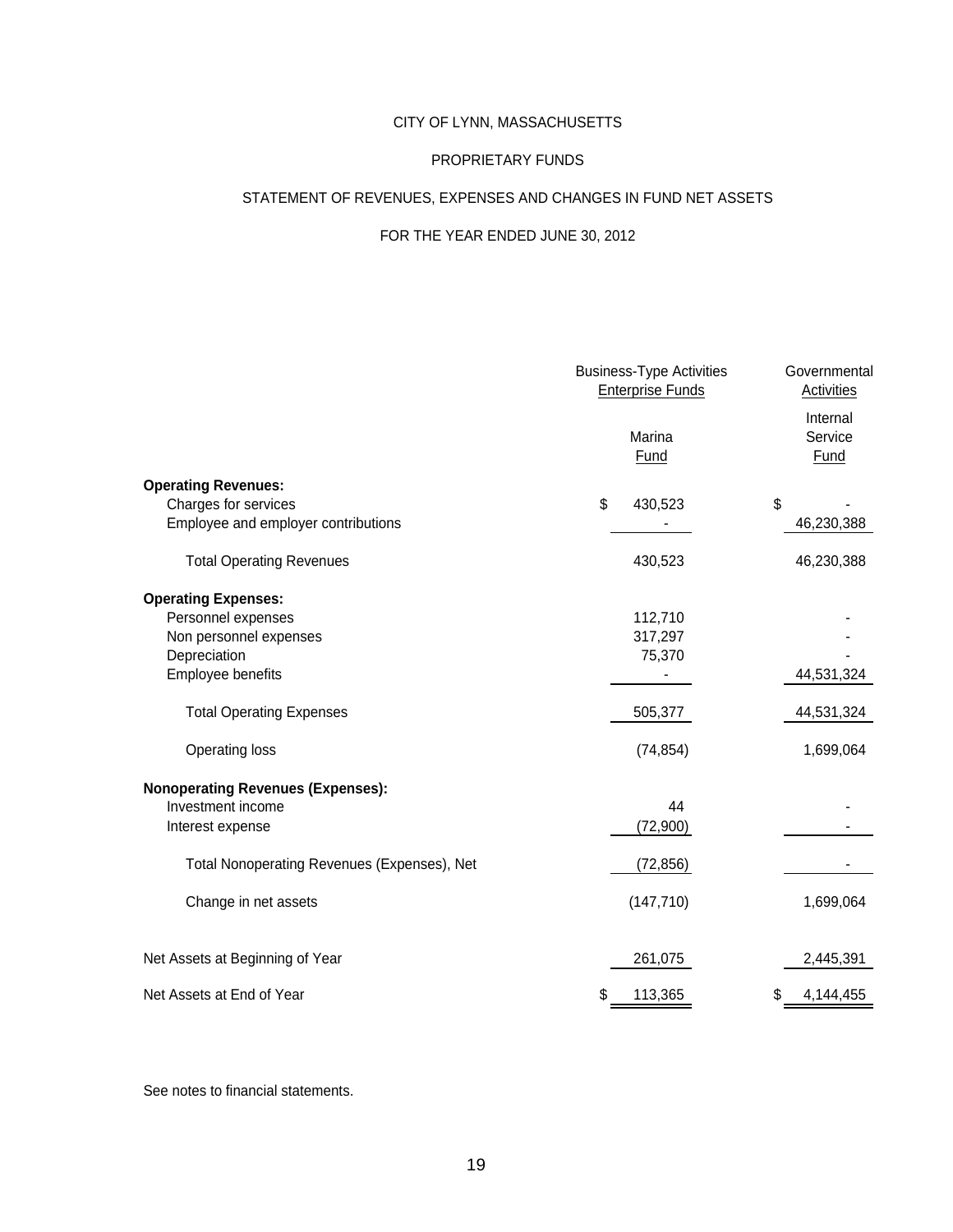#### PROPRIETARY FUNDS

#### STATEMENT OF CASH FLOWS

#### FOR THE YEAR ENDED JUNE 30, 2012

|                                                                                   | <b>Business-Type Activities</b><br><b>Enterprise Funds</b><br>Marina<br>Fund | Governmental<br><b>Activities</b><br>Internal<br>Service<br>Fund |
|-----------------------------------------------------------------------------------|------------------------------------------------------------------------------|------------------------------------------------------------------|
| <b>Cash Flows From Operating Activities:</b><br>Receipts from customers and users | \$<br>411,968                                                                | \$                                                               |
| Payments to vendors and employees                                                 | (358, 893)                                                                   |                                                                  |
| Receipts from employees and employer                                              |                                                                              | 46,230,388                                                       |
| Payments of employee benefits and expenses                                        |                                                                              | (45,718,220)                                                     |
| Net Cash Provided By Operating Activities                                         | 53,075                                                                       | 512,168                                                          |
| <b>Cash Flows From Capital and Related Financing Activities:</b>                  |                                                                              |                                                                  |
| Principal payments on bonds                                                       | (10, 490)                                                                    |                                                                  |
| Interest expense                                                                  | (72,900)                                                                     |                                                                  |
| Net Cash Used For Capital and Related Financing Activities                        | (83, 390)                                                                    |                                                                  |
| <b>Cash Flows From Investing Activities:</b>                                      |                                                                              |                                                                  |
| Investment income                                                                 | 44                                                                           |                                                                  |
| Net Cash Provided by Investing Activities                                         | 44                                                                           |                                                                  |
| Net Change in Cash and Short-Term Investments                                     | (30, 271)                                                                    | 512,168                                                          |
| Cash and Short-Term Investments, Beginning of Year                                | 76,210                                                                       | 9,462,522                                                        |
| Cash and Short-Term Investments, End of Year                                      | \$<br>45,939                                                                 | 9,974,690                                                        |
| Reconciliation of Operating Income to Net Cash                                    |                                                                              |                                                                  |
| Provided by (Used For) Operating Activities:                                      |                                                                              |                                                                  |
| Operating income (loss)                                                           | \$<br>(74, 854)                                                              | \$<br>1,699,064                                                  |
| Adjustments to reconcile operating income to net cash                             |                                                                              |                                                                  |
| provided by (used for) operating activities:<br>Depreciation                      | 75,370                                                                       |                                                                  |
| Changes in assets and liabilities:                                                |                                                                              |                                                                  |
| User fees                                                                         | (18, 555)                                                                    |                                                                  |
| Inventory                                                                         | 6,057                                                                        |                                                                  |
| Other assets                                                                      |                                                                              | (15,000)                                                         |
| <b>Accrued liabilities</b>                                                        | 65,057                                                                       | (1,554,056)                                                      |
| Other liabilities                                                                 | $\overline{\phantom{a}}$                                                     | 382,160                                                          |
| Net Cash Provided By Operating Activities                                         | \$<br>53,075                                                                 | 512,168<br>\$                                                    |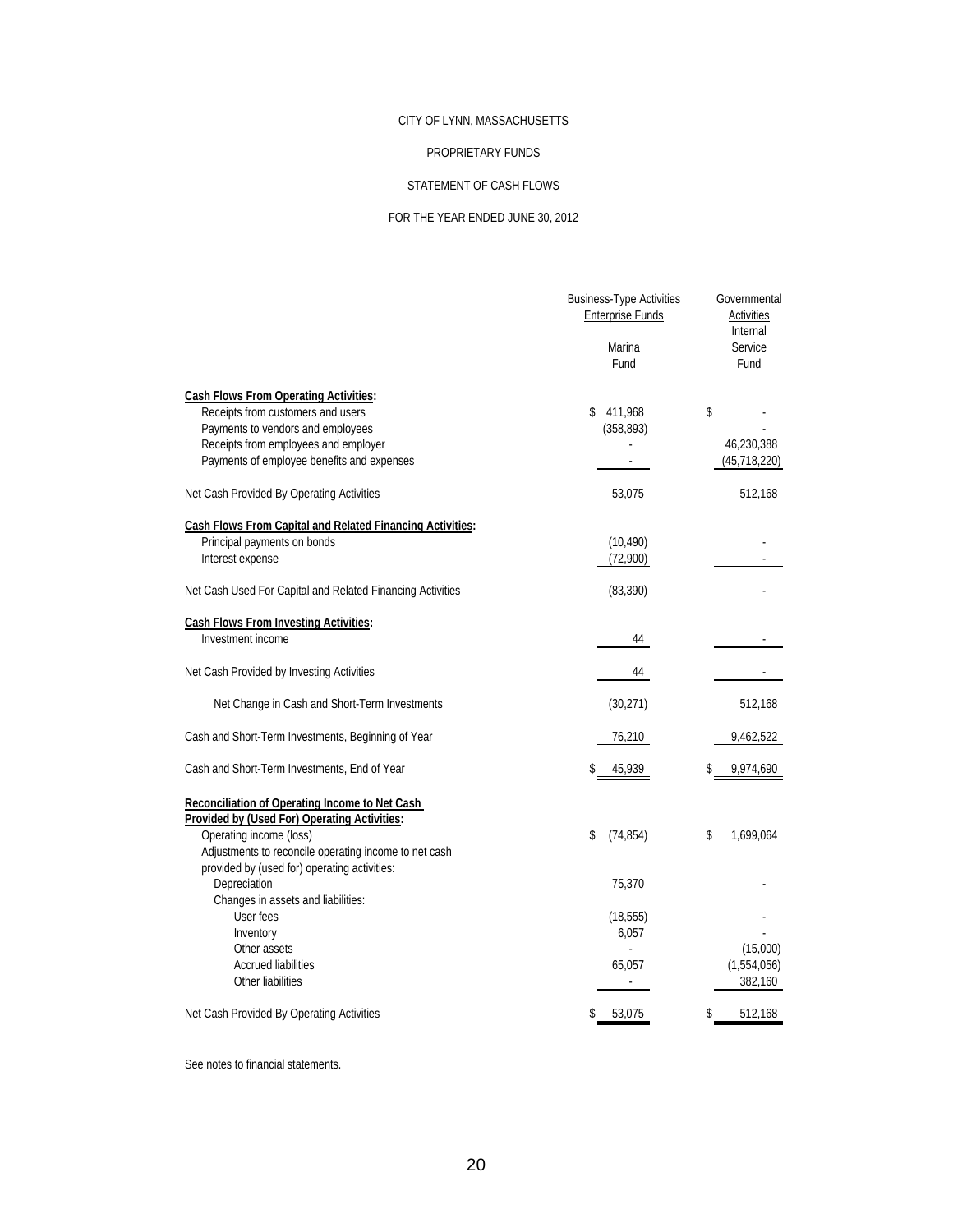#### FIDUCIARY FUNDS

#### STATEMENT OF FIDUCIARY NET ASSETS

### JUNE 30, 2012

|                                    | Pension            |               |
|------------------------------------|--------------------|---------------|
|                                    | <b>Trust Fund</b>  |               |
|                                    | (As of             | Agency        |
| <b>ASSETS</b>                      | December 31, 2011) | <b>Funds</b>  |
| Cash and short term investments    | \$<br>1,933,982    | 416,359<br>\$ |
| Investments                        | 197,422,590        |               |
| Accounts receivable                | 1,226,822          |               |
| <b>Total Assets</b>                | 200,583,394        | 416,359       |
| <b>LIABILITIES AND NET ASSETS</b>  |                    |               |
| <b>Other liabilities</b>           |                    | 416,359       |
| <b>Total Liabilities</b>           |                    | 416,359       |
|                                    |                    |               |
| <b>NET ASSETS</b>                  |                    |               |
| Total net assets held in trust for |                    |               |
| pension benefits                   | S<br>200,583,394   |               |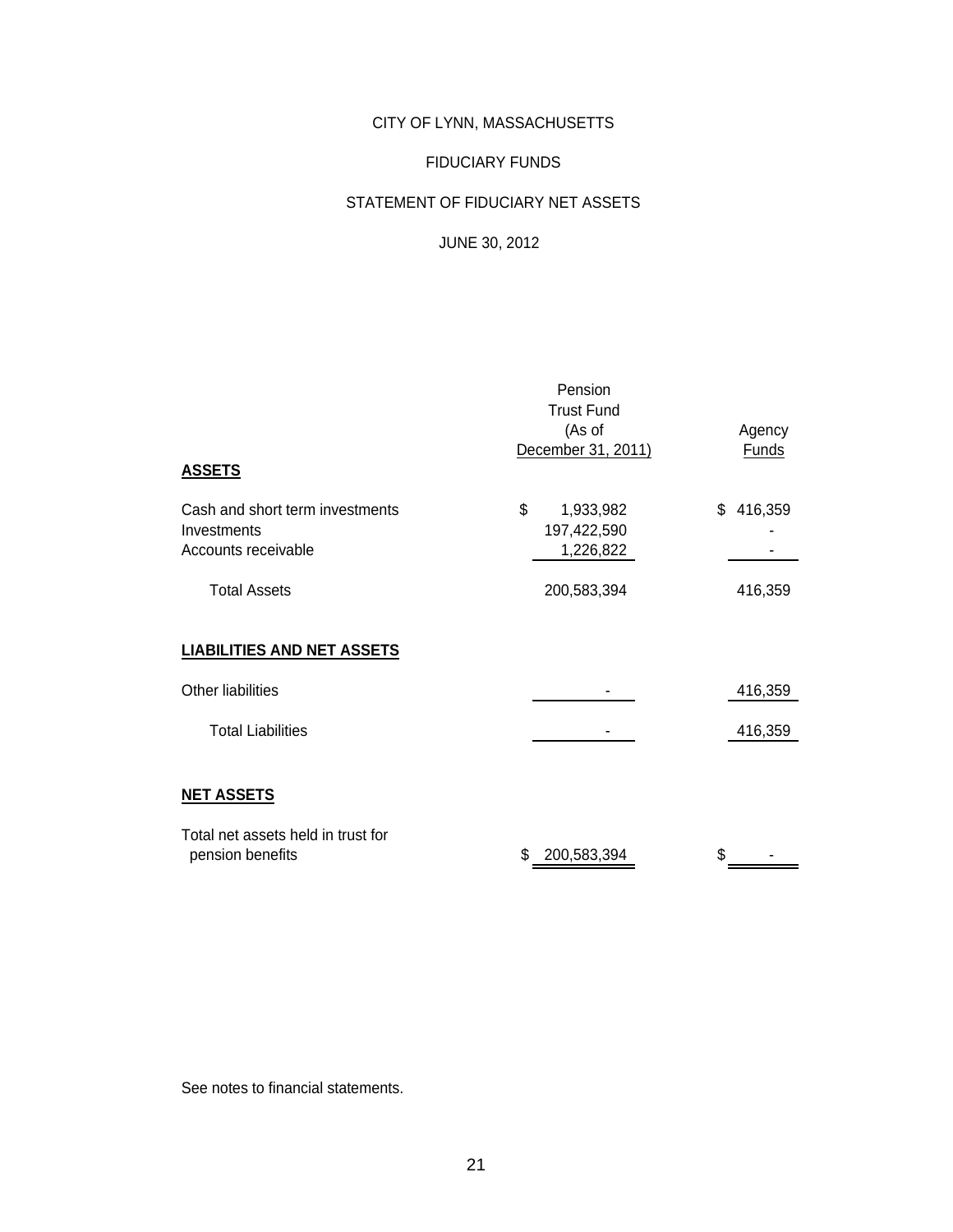#### FIDUCIARY FUNDS

#### STATEMENT OF CHANGES IN FIDUCIARY NET ASSETS

# FOR THE YEAR ENDED DECEMBER 31, 2011

|                                                    | Pension<br><b>Trust Fund</b> |
|----------------------------------------------------|------------------------------|
| <b>Additions:</b>                                  |                              |
| Contributions:                                     |                              |
| \$<br>Employers                                    | 24,700,000                   |
| Plan members                                       | 6,317,746                    |
| Other                                              | 1,499,177                    |
| <b>Total contributions</b>                         | 32,516,923                   |
| Investment Income (Gain):                          |                              |
| Change in fair value of investments                | 1,961,544                    |
| Less: management fees                              | (1, 259, 372)                |
| Net investment (gain)                              | 702,172                      |
| <b>Total additions</b>                             | 33,219,095                   |
| <b>Deductions:</b>                                 |                              |
| Benefit payments to plan members and beneficiaries | 31,246,992                   |
| Refunds to plan members                            | 303,792                      |
| Transfers to other systems                         | 341,433                      |
| Administrative expenses                            | 263,254                      |
| <b>Total deductions</b>                            | 32, 155, 471                 |
| Net increase                                       | 1,063,624                    |
| Net assets:                                        |                              |
| Beginning of year                                  | 199,519,770                  |
| End of year<br>\$                                  | 200,583,394                  |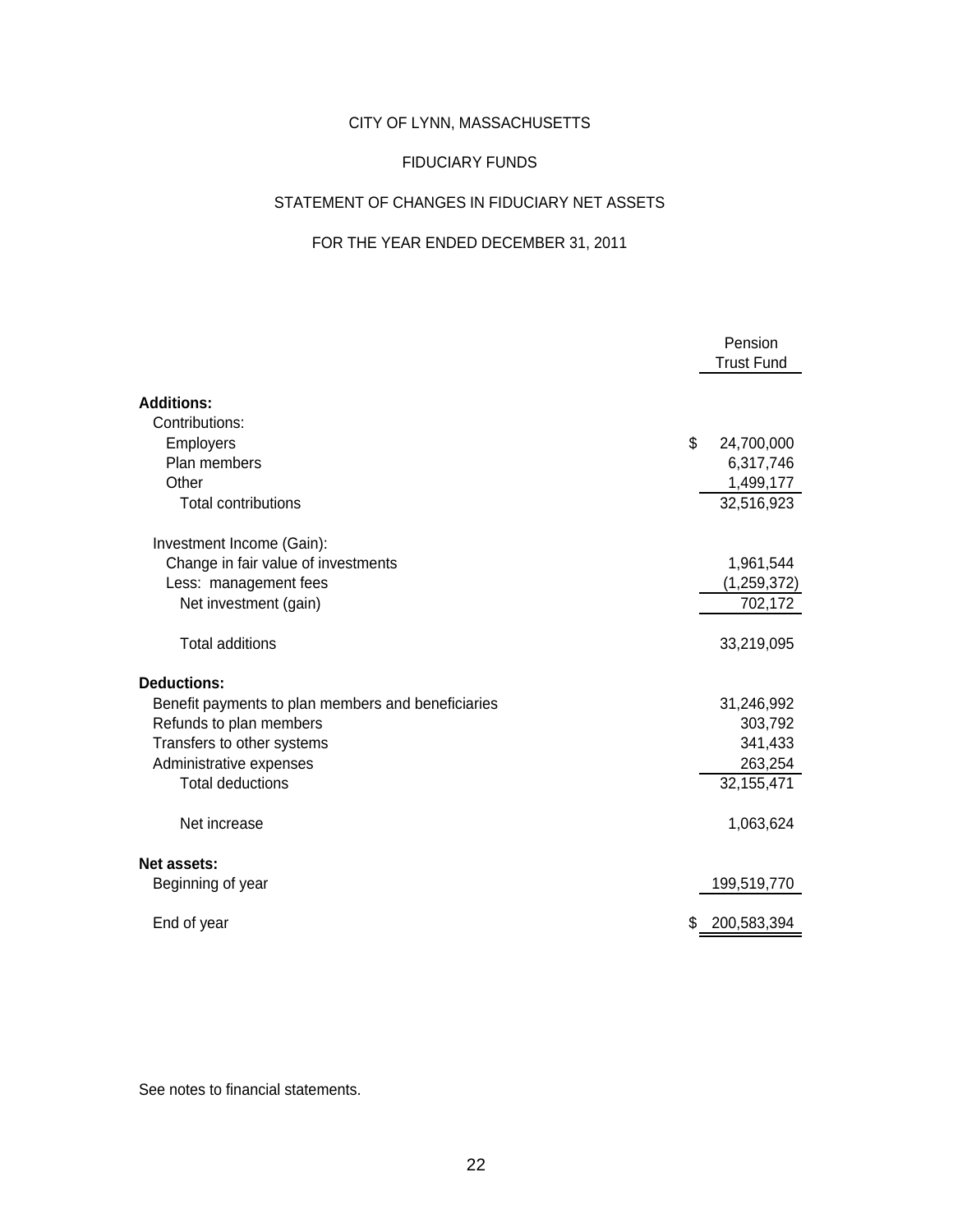## **Notes to Financial Statements**

# **1. Summary of Significant Accounting Policies**

The accounting policies of the City of Lynn (the City) conform to generally accepted accounting principles (GAAP) as applicable to governmental units. The following is a summary of the more significant policies:

## *A. Reporting Entity*

The government is a municipal corporation governed by an elected Council. As required by generally accepted accounting principles, these financial statements present the government and applicable component units for which the government is considered to be financially accountable. In fiscal year 2012, it was determined that no entities met the required GASB 39 criteria of component units. The Lynn Contributory Retirement System was established to provide retirement benefits primarily to employees and their beneficiaries. The System is presented using the accrual basis of accounting and is reported as a pension trust fund in the fiduciary fund financial statements. Additional financial information of the System can be obtained by contacting the System located at 3 City Hall Square, Lynn, MA 01901.

### *B. Government-wide and Fund Financial Statements*

### Government-wide Financial Statements

The government-wide financial statements (i.e., the Statement of Net Assets and the Statement of Activities) report information on all of the nonfiduciary activities of the primary government. For the most part, the effect of interfund activity has been removed from these statements. *Governmental activities*, which normally are supported by taxes and intergovernmental revenues, are reported separately from *business-type activities*, which rely to a significant extent on fees and charges for support. Likewise, the *primary government* is reported separately from certain legally separate component units for which the primary government is financially accountable.

The Statement of Activities demonstrates the degree to which the direct expenses of a given function or segment is offset by program revenues. *Direct expenses* are those that are clearly identifiable with a specific function or segment. Program revenues include (1) charges to customers or applicants who purchase, use, or directly benefit from goods, services, or privileges provided by a given function or segment and (2) grants and contributions that are restricted to meeting the operational or capital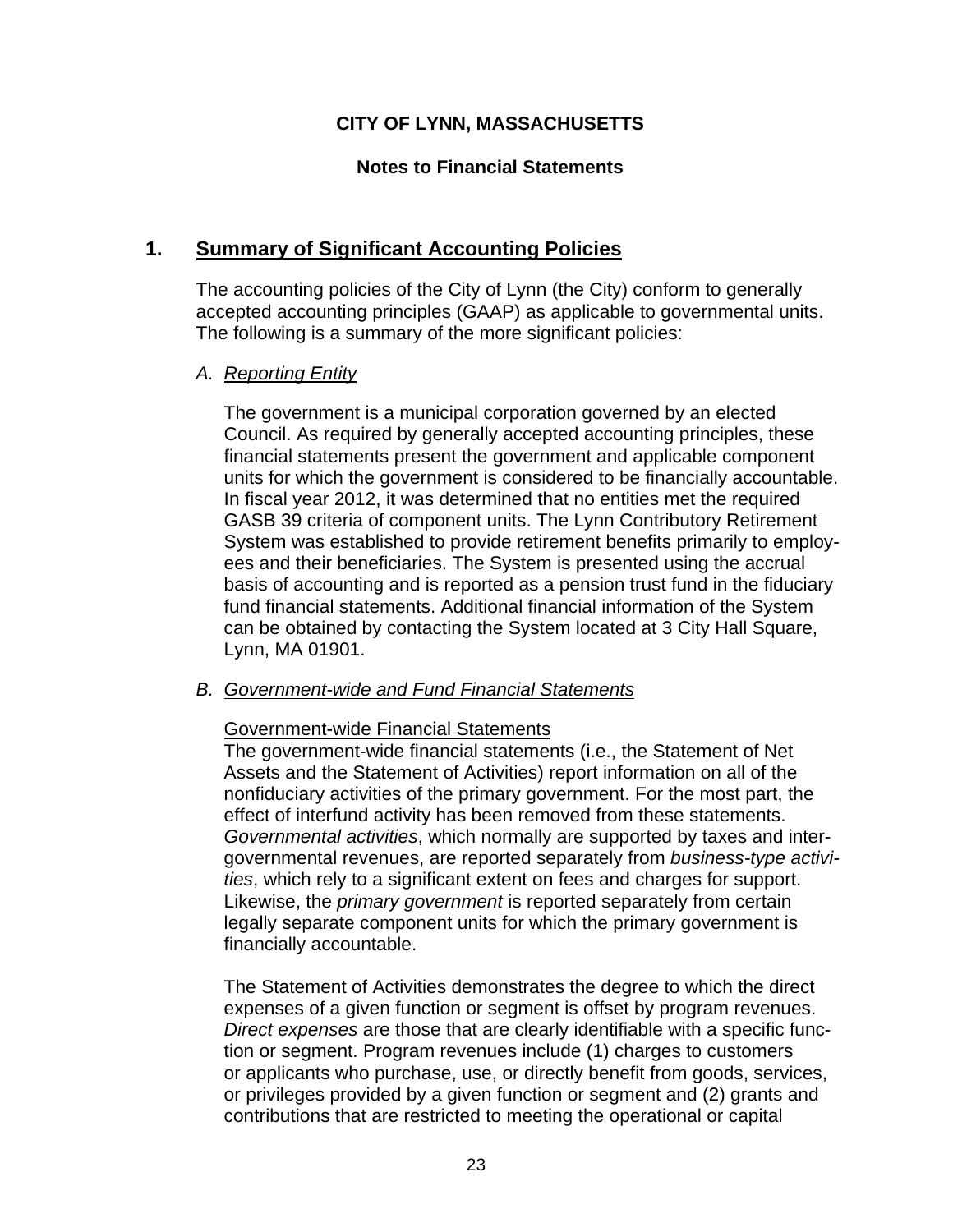requirements of a particular function or segment. Taxes and other items not properly included among program revenues are reported instead as *general revenues*.

#### Fund Financial Statements

Separate financial statements are provided for governmental funds, proprietary funds and fiduciary funds, even though the latter are excluded from the government-wide financial statements**.** Major individual governmental funds and major individual enterprise funds are reported as separate columns in the fund financial statements.

### *C. Measurement Focus, Basis of Accounting, and Financial Statement Presentation*

### Government-wide Financial Statements

The government-wide financial statements are reported using the *economic resources measurement focus* and the *accrual basis of accounting*, as is the proprietary fund and fiduciary fund financial statements. Revenues are recorded when earned and expenses are recorded when a liability is incurred, regardless of the timing of related cash flows. Property taxes are recognized as revenues in the year for which they are levied. Grants and similar items are recognized as revenue as soon as all eligibility requirements imposed by the provider have been met. As a general rule, the effect of interfund activity has been eliminated from the government-wide financial statements.

Amounts reported as *program revenues* include (1) charges to customers or applicants for goods, services, or privileges provided, (2) operating grants and contributions, and (3) capital grants and contributions, including special assessments. Internally dedicated resources are reported as *general revenues* rather than as program revenues. Likewise, general revenues include all taxes and excises.

### Fund Financial Statements

Governmental fund financial statements are reported using the *current financial resources measurement focus* and the *modified accrual basis of accounting*. Revenues are recognized as soon as they are both measurable and available. Revenues are considered to be available when they are collectible within the current period or soon enough thereafter to pay liabilities of the current period. For this purpose, the government considers property tax revenues to be available if they are collected within 60 days of the end of the current fiscal period. All other revenue items are considered to be measurable and available only when cash is received by the government. Expenditures generally are recorded when a liability is incurred, as under accrual accounting. However, debt service expenditures, as well as expenditures related to compensated absences and claims and judgments, are recorded only when payment is due.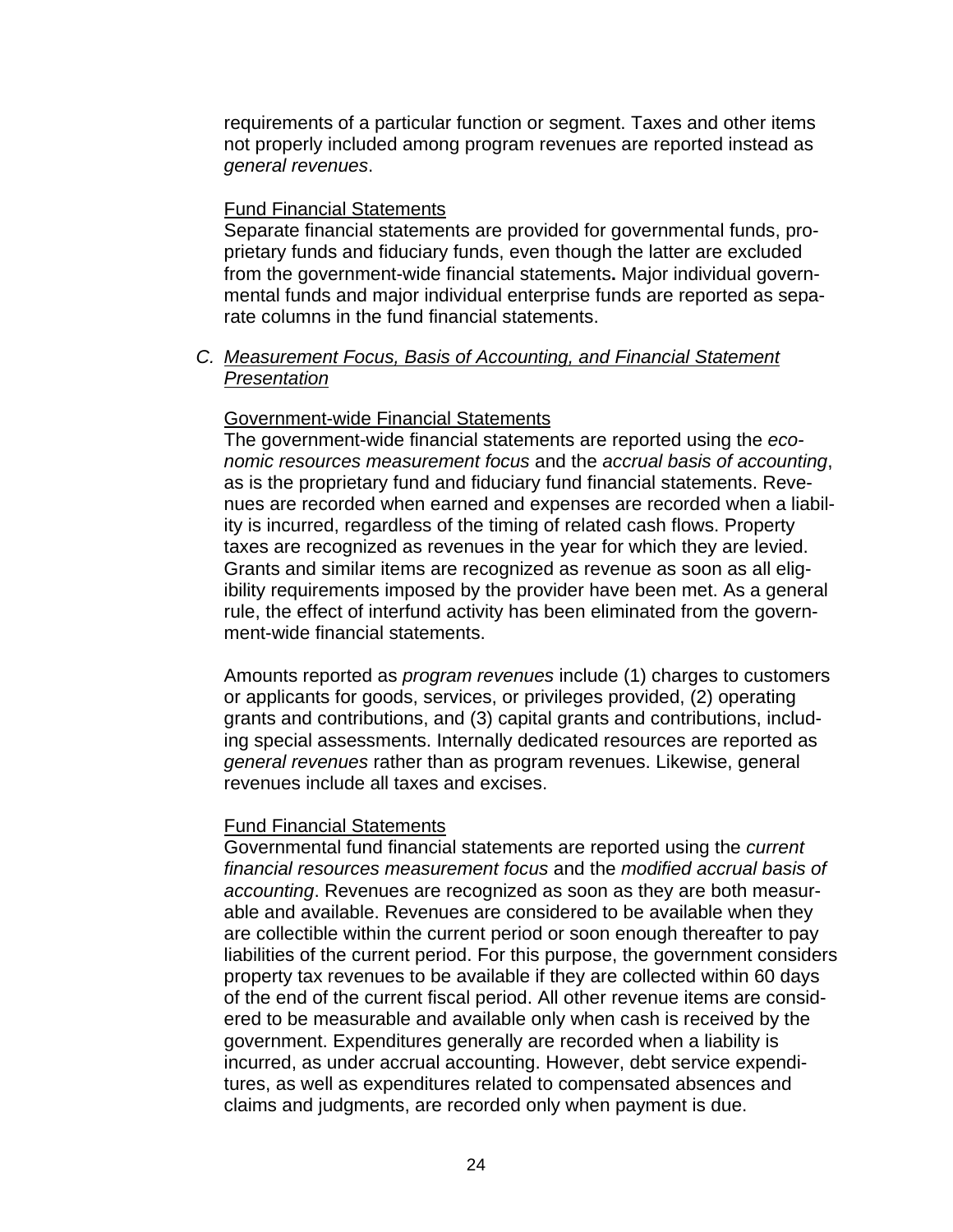The government reports the following major governmental funds:

 The *general fund* is the government's primary operating fund. It accounts for all financial resources of the general government, except those required to be accounted for in another fund.

Proprietary funds distinguish operating revenues and expenses from nonoperating items. Operating revenues and expenses generally result from providing services and producing and delivering goods in connection with a proprietary fund's principal ongoing operations. The principal operating revenues of the enterprise fund are charges to customers for sales and services. Operating expenses for enterprise funds include the cost of sales and services, administrative expenses and depreciation on capital assets. All revenues and expenses not meeting this definition are reported as nonoperating revenues and expenses.

Private-sector standards of accounting and financial reporting issued prior to December 1, 1989 generally are followed in both the government-wide and proprietary fund financial statements to the extent that those standards do not conflict with or contradict guidance of the Governmental Accounting Standards Board. Governments also have the *option* of following subsequent private-sector guidance for their business-type activities and enterprise funds, subject to this same limitation. The government has elected not to follow subsequent private-sector guidance.

The government reports the following major proprietary funds:

• Seaport Marina Operations

The self-insured employee health program is reported as an internal service fund in the accompanying financial statements.

The *pension trust fund* accounts for the activities of the Employees Contributory Retirement System, which accumulates resources for pension benefit payments to qualified employees.

The *Agency Fund* is used to account for student activity funds and police details. Agency funds report only assets and liabilities, and thus have no measurement focus.

### *D. Cash and Short-Term Investments*

Cash balances from all funds, except those required to be segregated by law, are combined to form a consolidation of cash. Cash balances are invested to the extent available, and interest earnings are recognized in the General Fund. Certain special revenue, proprietary, and fiduciary funds segregate cash, and investment earnings become a part of those funds.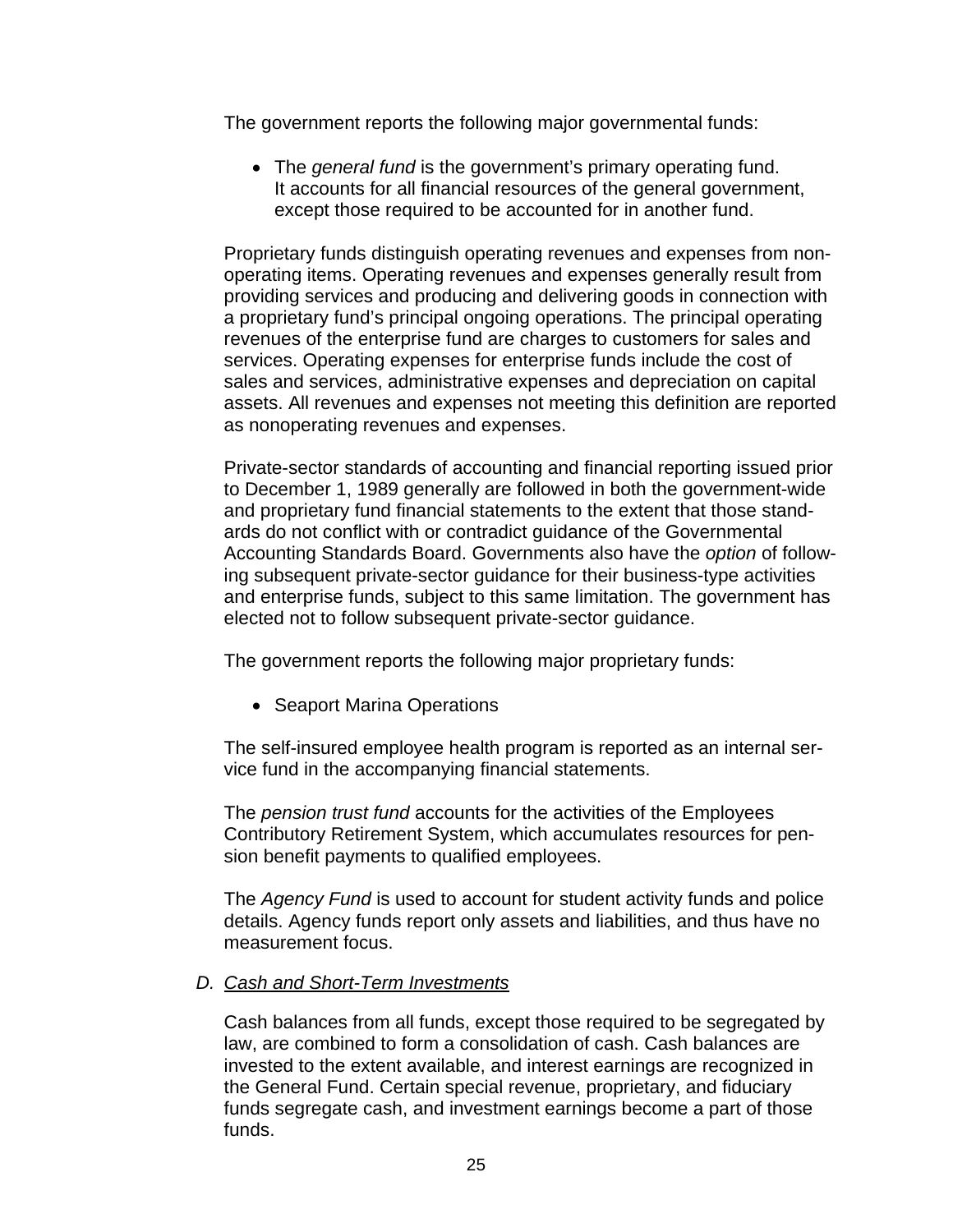Deposits with financial institutions consist primarily of demand deposits, certificates of deposits, and savings accounts. A cash and investment pool is maintained that is available for use by all funds. Each fund's portion of this pool is reflected on the combined financial statements under the caption "cash and short-term investments". The interest earnings attributable to each fund type are included under investment income.

For purpose of the Statement of Cash Flows, the proprietary funds consider investments with original maturities of three months or less to be short-term investments.

#### *E. Investments*

State and local statutes place certain limitations on the nature of deposits and investments available. Deposits in any financial institution may not exceed certain levels within the financial institution. Non-fiduciary fund investments can be made in securities issued by or unconditionally guaranteed by the U.S. Government or agencies that have a maturity of one year or less from the date of purchase and repurchase agreements guaranteed by such securities with maturity dates of no more than 90 days from the date of purchase.

Investments for the Contributory Retirement System and Trust Funds consist of marketable securities, bonds and short-term money market investments. Investments are carried at market value.

### *F. Property Tax Limitations*

Legislation known as "Proposition 2½" has limited the amount of revenue that can be derived from property taxes. The prior fiscal year's tax levy limit is used as a base and cannot increase by more than 2.5 percent (excluding new growth), unless an override is voted. The actual fiscal year 2012 tax levy reflected an excess capacity of \$4,704.

### *G. Interfund Receivables and Payables*

Transactions between funds that are representative of lending/borrowing arrangements outstanding at the end of the fiscal year are referred to as "due from/to other funds" (i.e., the current portion of interfund loans).

### *H. Inventories*

Inventories are valued at cost using the first-in/first-out (FIFO) method. The costs of governmental fund-type inventories are recorded as expenditures when purchased rather than when consumed. No significant inventory balances were on hand in governmental funds.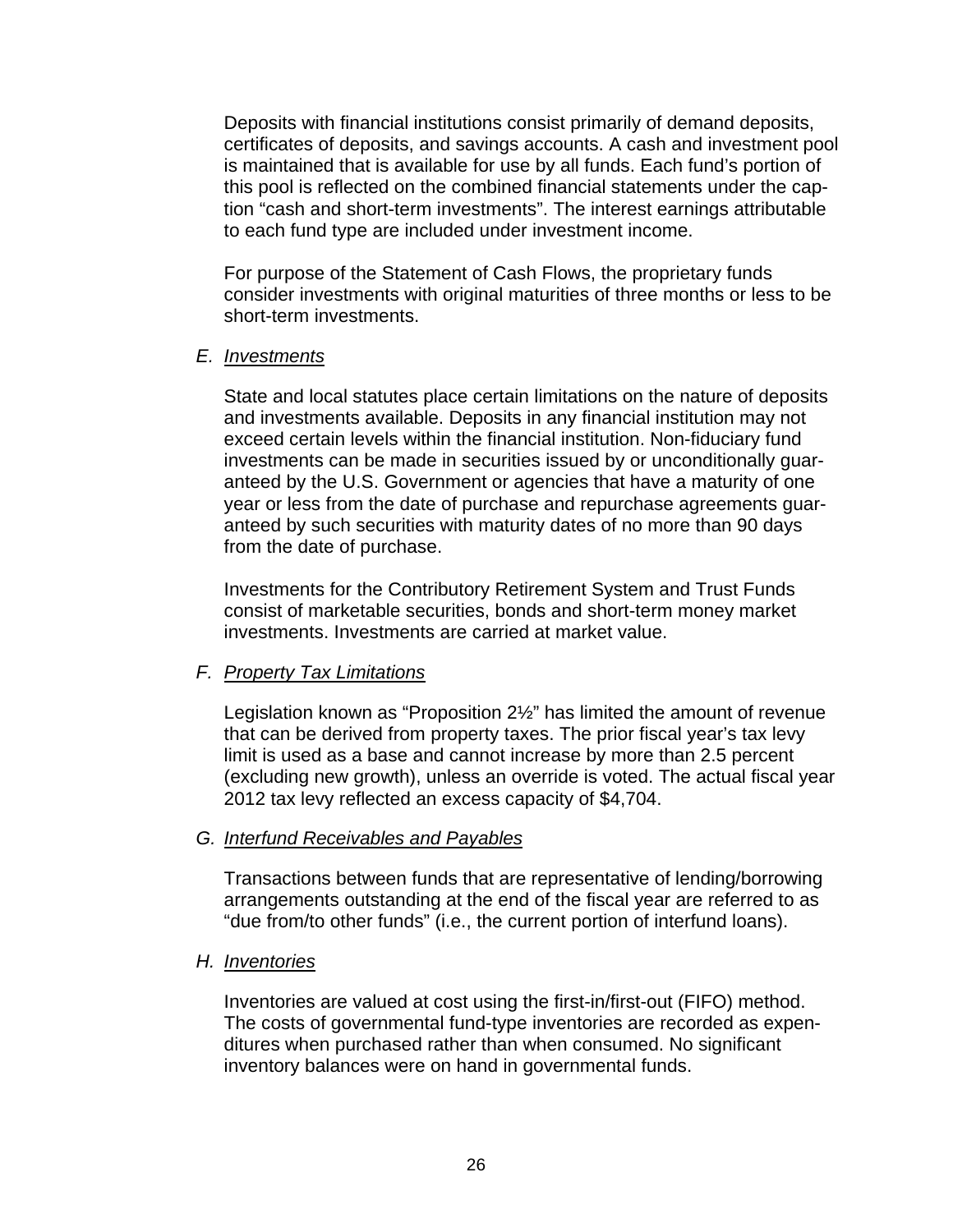## *I. Capital Assets*

Capital assets, which include property, plant, equipment, and infrastructure assets are reported in the applicable governmental or business-type activities columns in the government-wide financial statements. Capital assets are defined by the government as assets with an initial individual cost of more than \$25,000 and an estimated useful life in excess of two years. Such assets are recorded at historical cost or estimated historical cost if purchased or constructed. Donated capital assets are recorded at estimated fair market value at the date of donation.

The costs of normal maintenance and repairs that do not add to the value of the asset or materially extend assets lives are not capitalized.

Major outlays for capital assets and improvements are capitalized as projects are constructed. Interest incurred during the construction phase of capital assets of business-type activities is included as part of the capitalized value of the assets constructed.

Property, plant, and equipment are depreciated using the straight-line method over the following estimated useful lives:

| Assets                       | Years     |
|------------------------------|-----------|
| <b>Buildings</b>             | 50        |
| <b>Building improvements</b> | 20        |
| Vehicles                     | 8         |
| Office equipment             | $5 - 10$  |
| Computer equipment           | $5 - 10$  |
| Infrastructure               | $10 - 20$ |

### *J. Compensated Absences*

It is the government's policy to permit employees to accumulate earned but unused vacation and sick pay benefits. All vested sick and vacation pay is accrued when incurred in the government-wide, proprietary, and fiduciary fund financial statements. A liability for these amounts is reported in governmental funds only if they have matured, for example, as a result of employee resignations and retirements.

### *K. Long-Term Obligations*

In the government-wide financial statements, and proprietary fund types in the fund financial statements, long-term debt, and other long-term obligations are reported as liabilities in the applicable governmental activities, business-type activities, or proprietary fund type Statement of Net Assets.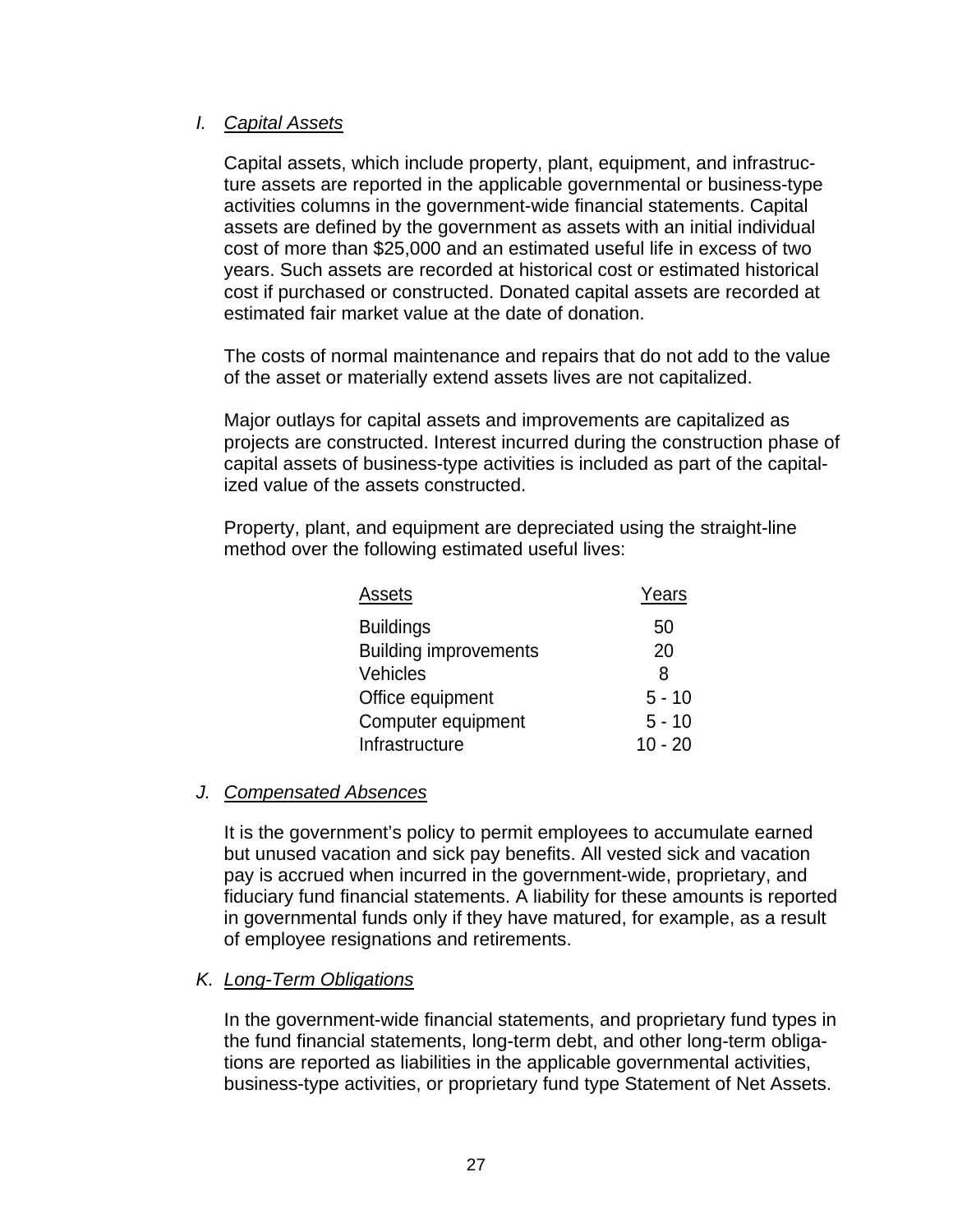## *L. Fund Equity*

Fund equity at the governmental fund financial reporting level is classified as "fund balance". Fund equity for all other reporting is classified as "net assets".

*Fund Balance* - Generally, fund balance represents the difference between the current assets and current liabilities. The City reserves those portions of fund balance that are legally segregated for a specific future use or which do not represent available, spendable resources and therefore, are not available for appropriation or expenditure. Unassigned fund balance indicates that portion of fund balance that is available for appropriation in future periods.

The City's fund balance classification policies and procedures are as follows:

- 1) Nonspendable funds are either unspendable in the current form (i.e., inventory or prepaid items) or can never be spent (i.e., perpetual care).
- 2) Restricted funds are used solely for the purpose in which the fund was established. In the case of special revenue funds, these funds are created by statute or otherwise have external constraints on how the funds can be expended.
- 3) Committed funds are reported and expended as a result of motions passed by the highest decision making authority in the government (i.e., the City Council).
- 4) Assigned funds are used for specific purposes as established by management. These funds, which include encumbrances, have been assigned for specific goods and services ordered but not yet paid for. This account also includes fund balance (free cash) voted to be used in the subsequent fiscal year.
- 5) Unassigned funds are available to be spent in future periods.

When an expenditure is incurred that would qualify for payment from multiple fund balance types, the Town uses the following order to liquidate liabilities: restricted, committed, assigned and unassigned.

*Net Assets* - Net assets represent the difference between assets and liabilities. Net assets invested in capital assets, net of related debt, consist of capital assets, net of accumulated depreciation, reduced by the outstanding balances of any borrowing used for the acquisition, construction or improvement of those assets. Net assets are reported as restricted when there are limitations imposed on their use either through the enabling legislation adopted by the City or through external restrictions imposed by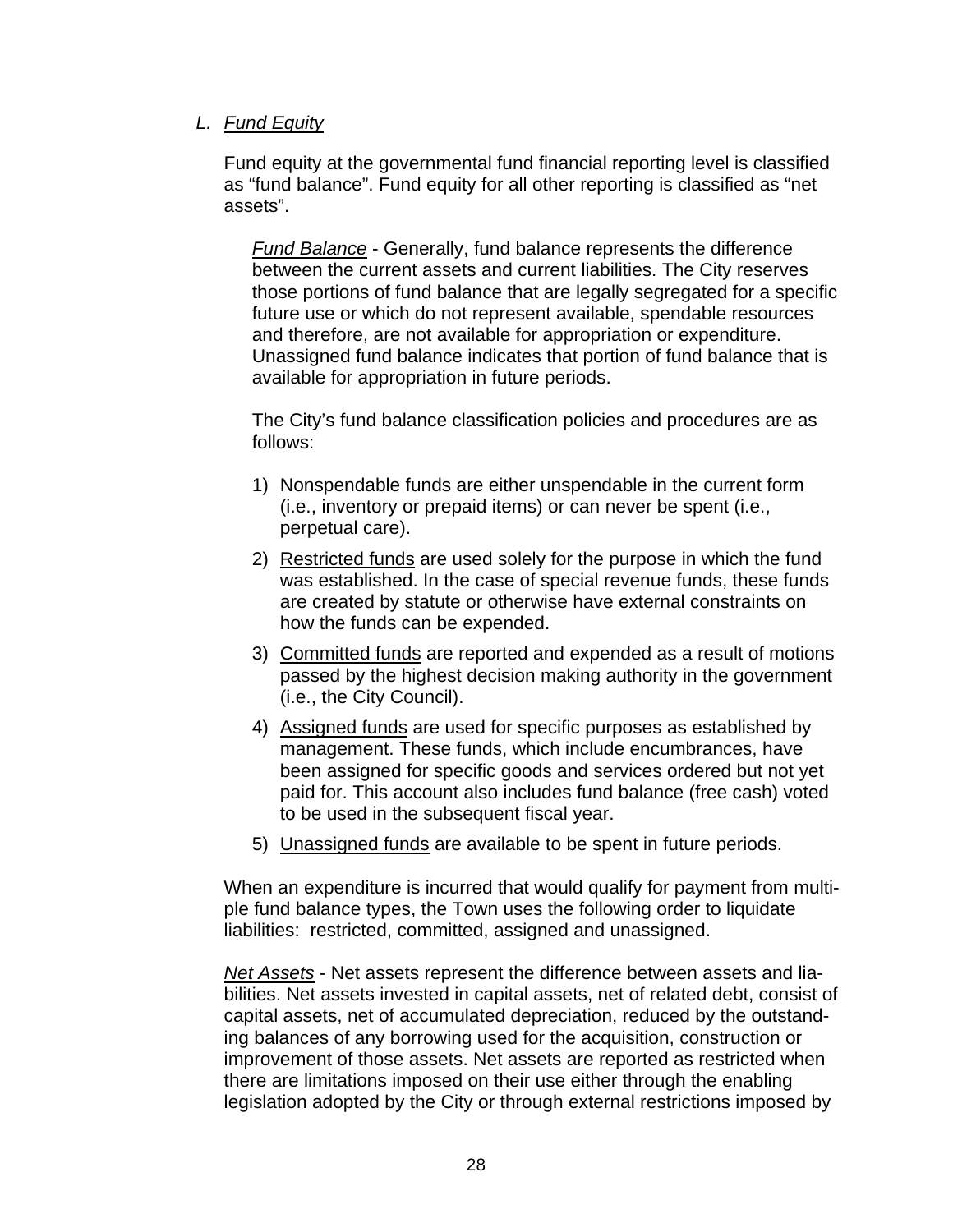creditors, grantors, or laws or regulations of other governments. All other net assets are reported as unrestricted.

#### *M. Use of Estimates*

The preparation of basic financial statements in conformity with generally accepted accounting principles requires management to make estimates and assumptions that affect the reported amounts of assets and liabilities and disclosures for contingent assets and liabilities at the date of the basic financial statements, and the reported amounts of the revenues and expenditures/expenses during the fiscal year. Actual results could vary from estimates that were used.

# **2. Stewardship, Compliance, and Accountability**

## *A. Budgetary Information*

The Mayor presents an operating and capital budget for the proposed expenditures of the fiscal year commencing the following July 1. The budget, as enacted by City Council, establishes the legal level of control and specifies that certain appropriations are to be funded by particular revenues. The original budget is amended during the fiscal year at special town meetings as required by changing conditions. In cases of extraordinary or unforeseen expenses, the City Council is empowered to transfer funds from the Reserve Fund (a contingency appropriation) to a departmental appropriation. "Extraordinary" includes expenses which are not in the usual line, or are great or exceptional. "Unforeseen" includes expenses which are not foreseen as of the time of the annual meeting when appropriations are voted.

Departments are limited to the line items as voted. Certain items may exceed the line item budget as approved if it is for an emergency and for the safety of the general public. These items are limited by the Massachusetts General Laws and must be raised in the next year's tax rate.

Formal budgetary integration is employed as a management control device during the year for the General Fund and Proprietary Funds. Effective budgetary control is achieved for all other funds through provisions of the Massachusetts General Laws.

At year-end, appropriation balances lapse, except for certain unexpended capital items and encumbrances which will be honored during the subsequent year.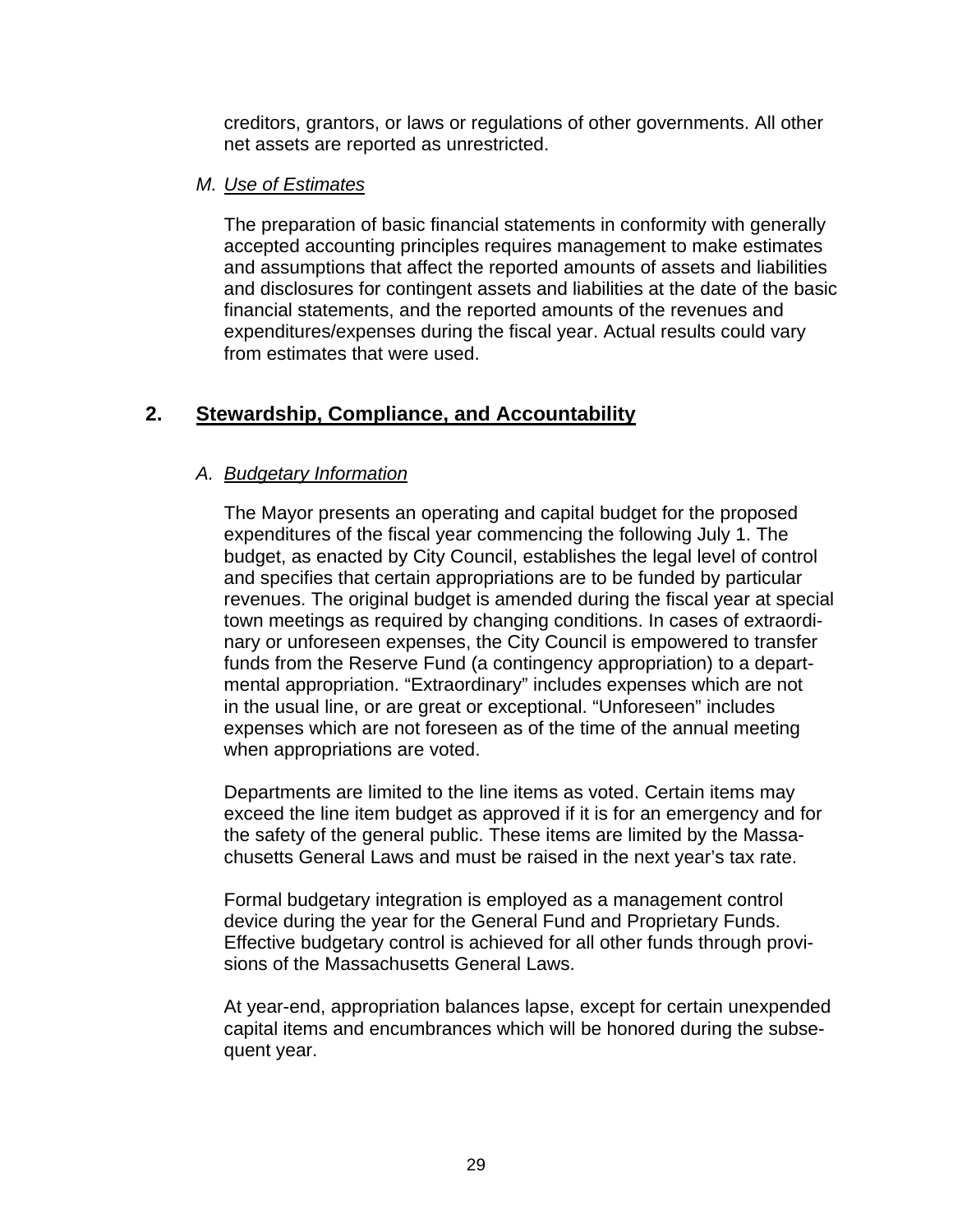### *B. Budgetary Basis*

The General Fund final appropriation appearing on the "Budget and Actual" page of the fund financial statements represents the final amended budget after all reserve fund transfers and supplemental appropriations.

### *C. Budget/GAAP Reconciliation*

The budgetary data for the general and proprietary funds is based upon accounting principles that differ from generally accepted accounting principles (GAAP). Therefore, in addition to the GAAP basis financial statements, the results of operations of the general fund are presented in accordance with budgetary accounting principles to provide a meaningful comparison to budgetary data.

The following is a summary of adjustments made to the actual revenues and other sources, and expenditures and other uses, to conform to the budgetary basis of accounting.

| <b>General Fund</b>                                                                      | <b>Revenues</b><br>and Other<br><b>Financing Sources</b> | <b>Expenditures</b><br>and Other<br><b>Financing Uses</b> |
|------------------------------------------------------------------------------------------|----------------------------------------------------------|-----------------------------------------------------------|
| Revenues/Expenditures                                                                    |                                                          |                                                           |
| (GAAP Basis)                                                                             | \$<br>283,476,431                                        | \$<br>279,502,668                                         |
| Other financing sources/uses<br>(GAAP Basis)                                             | 607,483                                                  | 911,000                                                   |
| Subtotal (GAAP Basis)                                                                    | 284,083,914                                              | 280,413,668                                               |
| Adjust tax revenue to accrual basis                                                      | 128,721                                                  |                                                           |
| Reverse beginning of year appropriation<br>carryforwards from expenditures               |                                                          | (2,539,119)                                               |
| Add end-of-year appropriation<br>carryforwards from expenditures                         |                                                          | 4,641,286                                                 |
| To reverse the effect of non-<br>budgeted State contributions<br>for teachers retirement | (26,309,423)                                             | (26, 309, 423)                                            |
| Recognize use of fund balance as funding<br>source                                       | 2,955,572                                                | 2,084,699                                                 |
| <b>Budgetary Basis</b>                                                                   | \$<br>260,858,784                                        | \$<br>258,291,111                                         |

# *D. Deficit Fund Equity*

The following funds had deficits as of June 30, 2012: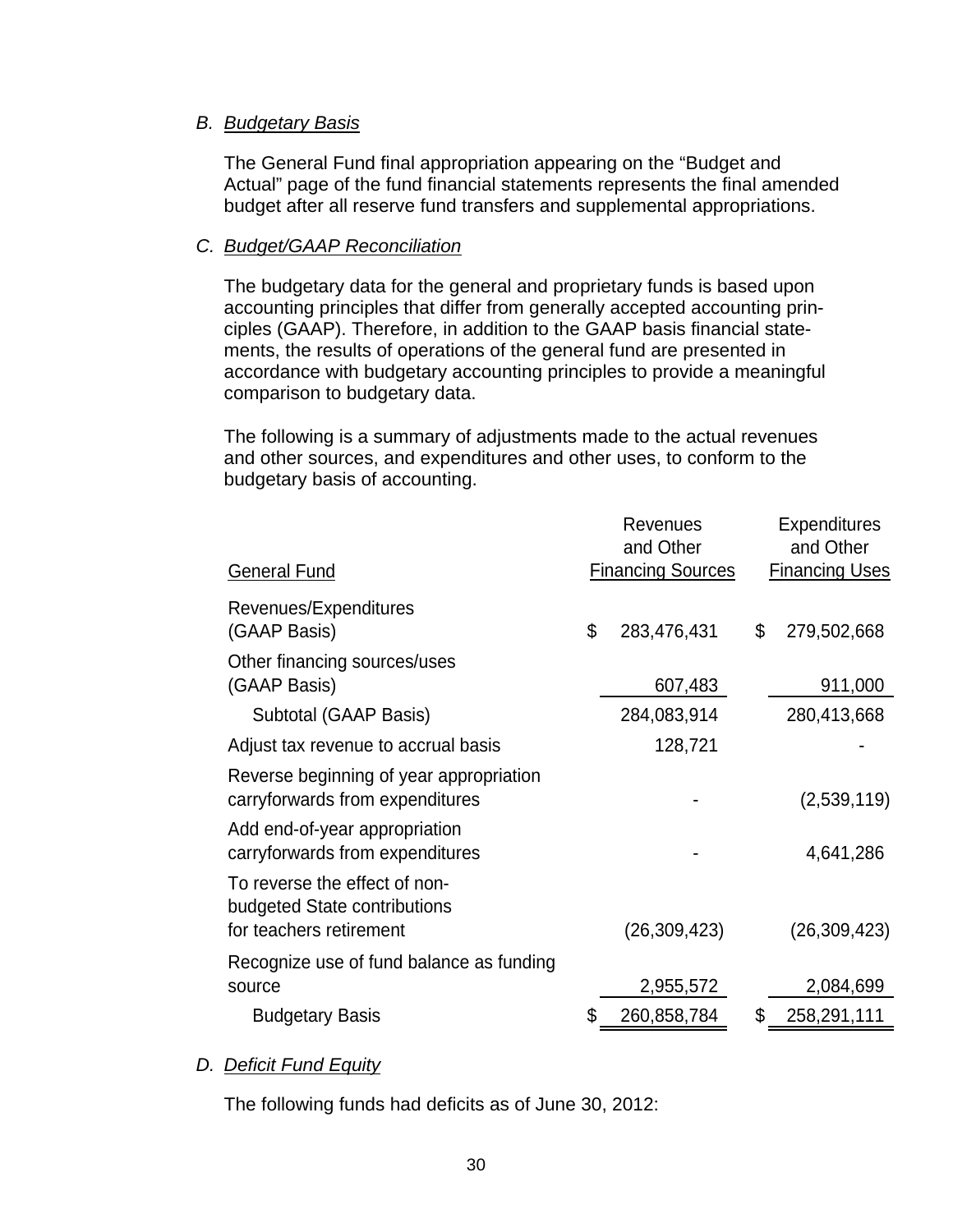| Non-major Governmental Funds:       |                   |
|-------------------------------------|-------------------|
| Chapter 90                          | \$<br>(2,289,839) |
| <b>JAG ARRA Police</b>              | (173,900)         |
| CPC Phase 7                         | (82, 716)         |
| Early Childhood SPED Stimulus       | (65, 740)         |
| 911 Fire Support                    | (44, 594)         |
| <b>Title I Dissemination</b>        | (31, 464)         |
| 510 F Grant                         | (13,079)          |
| <b>After School Meals</b>           | (11, 640)         |
| McKinney-Vento ARRA Grant           | (10, 454)         |
| <b>School Sale</b>                  | (6,900)           |
| <b>Mass Family Network</b>          | (5,301)           |
| <b>EC Allocation</b>                | (5, 191)          |
| <b>School Achievement</b>           | (1,995)           |
| Curriculum, Instruction, Assessment | (1,000)           |
| State 911 Training Grant            | (701)             |
|                                     |                   |
| Agency Funds:                       |                   |
| <b>Police Detail</b>                | (25, 486)         |
| <b>Electrical Detail</b>            | (10,084)          |
| <b>Fire Detail</b>                  | (7, 975)          |
| Division of Fish & Wildlife         | (1,874)           |
|                                     |                   |

The deficits in these funds will be eliminated through future departmental or intergovernmental revenues, bond proceeds, and transfers from other funds.

# **3. Cash and Short-Term Investments**

*Custodial Credit Risk* - Deposits. Custodial credit risk is the risk that in the event of a bank failure, the City's and Contributory Retirement System's (the "System") deposits may not be returned. Massachusetts General Law Chapter 44, Section 55, limits deposits "in a bank or trust company or banking company to an amount not exceeding sixty percent of the capital and surplus of such bank or trust company or banking company, unless satisfactory security is given to it by such bank or trust company or banking company for such excess." The City and System do not have a deposit policy for custodial credit risk.

As of June 30, 2012 and December 31, 2011, \$57,803,674 and \$2,060,868 of the City's and System's bank balances of \$68,206,873 and \$2,310,868 respectively, were exposed to custodial credit risk as uninsured or uncollateralized. However, the City has a system in place to verify the creditworthiness of the financial institutions in which it has placed its funds.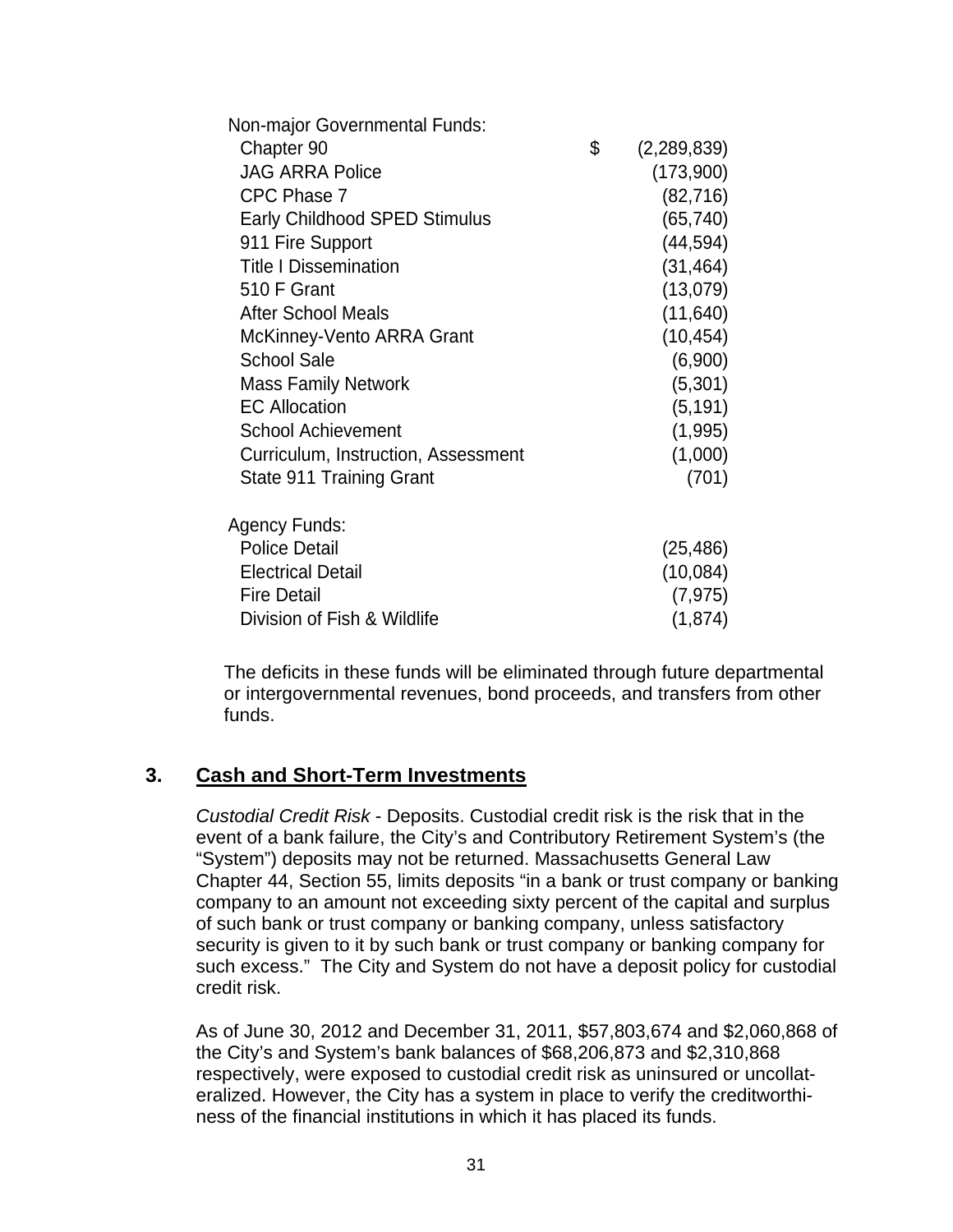Of the System's total exposed balance, \$1,600,307 was invested in PRIT.

### **4. Investments**

#### *A. Credit Risk*

Generally, credit risk is the risk that an issuer of an investment will not fulfill its obligation to the holder of the investment. For short-term investments that were purchased using surplus revenues, Massachusetts General Law, Chapter 44, Section 55, limits the City's investments to the top rating issued by at least one nationally recognized statistical rating organization (NRSROs).

Presented below are the City's investments at year-end (in thousands):

| <b>Investment Type</b>    | <b>Fair Value</b> |
|---------------------------|-------------------|
| U.S. Treasury notes       | \$<br>1,997       |
| Corporate bonds           | 2,011             |
| Corporate equities        | 1,687             |
| Mutual funds              | 418               |
| Federal agency securities | 648               |
| <b>Total investments</b>  | \$<br>6,761       |

Massachusetts General Law, Chapter 32, Section 23, limits the investment of System funds, to the extent not required for current disbursements, in the PRIT Fund or in securities, other than mortgages or collateral loans, which are legal for the investment of funds in savings banks under the laws of the Commonwealth, provided that no more than the established percentage of assets, is invested in any one security.

In accordance with Chapter 32 Section 22 of the Massachusetts General Laws, the System has transferred its investments to the Commonwealth's PRIT fund because its funding ratio and rate of return in prior years has not met the standards established by PERAC.

Presented below are the investments of the Lynn Contributory Retirement System as of December 31, 2011 (in thousands):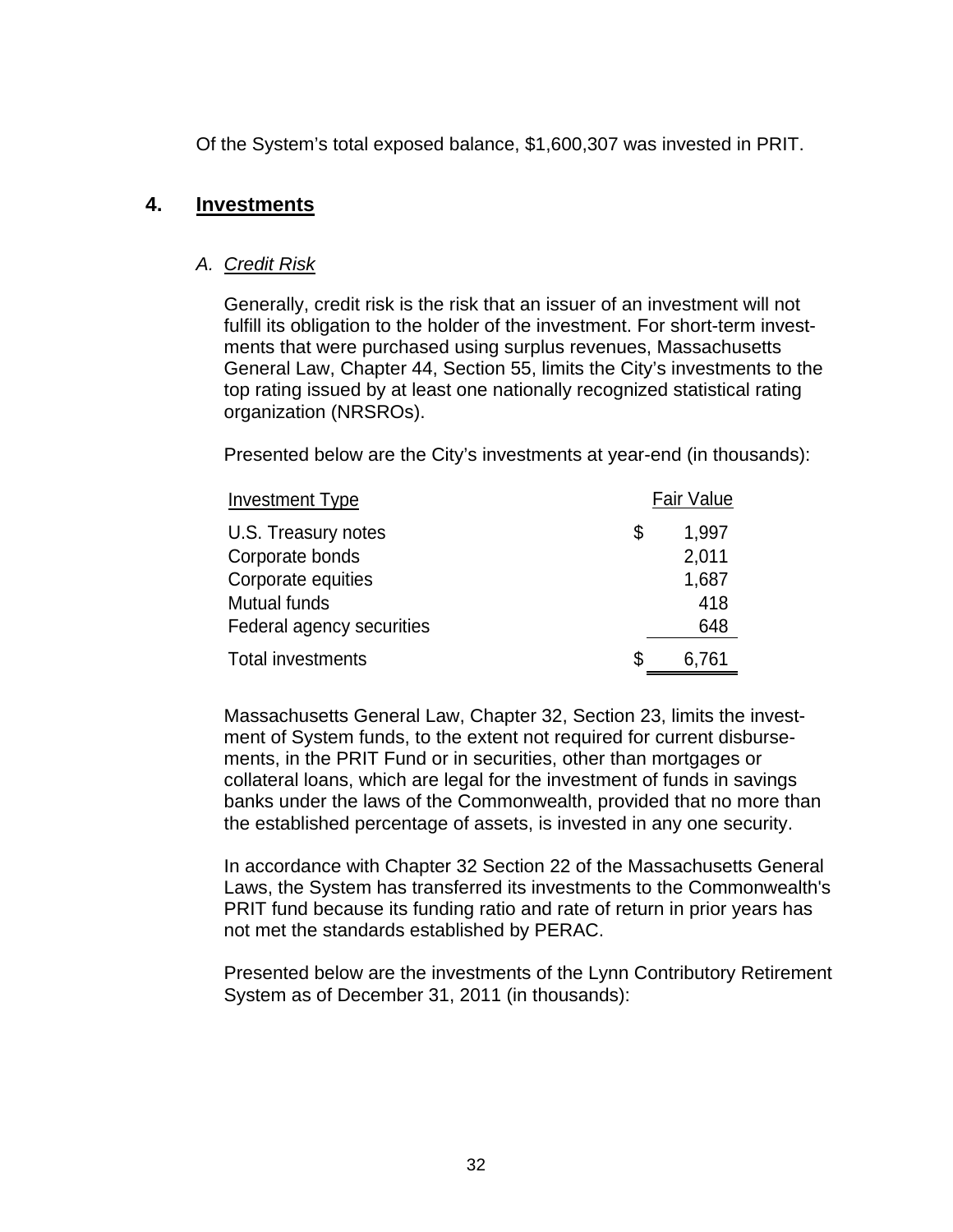| Investment Type        |     | <b>Fair Value</b> |
|------------------------|-----|-------------------|
| Pooled funds           | \$. | 19.160            |
| State investment pool* |     | 178,263           |
| Total investments      |     | 197,423           |

#### These investment types are not rated.

*\*Fair value is the same as the value of the pool share. The Pension Reserves Investment Trust*  was created under Massachusetts General Law, Chapter 32, Section 22, in December 1983. The *Pension Reserves Investment Trust is operated under contract with a private investment advisor, approved by the Pension Reserves Investment Management Board. The Pension Reserves Investment Management Board shall choose an investment advisor by requesting proposals from advisors and reviewing such proposals based on criteria adopted under Massachusetts General Law, Chapter 30B.* 

### *B. Custodial Credit Risk*

The custodial credit risk for investments is the risk that, in the event of the failure of the counterparty (e.g. broker-dealer) to a transaction, a government will not be able to recover the value of its investment or collateral securities that are in the possession of another party. The City and System do not have policies for custodial credit risk.

The System's investments of \$197,422,590 were exposed to custodial credit risk because the related securities are uninsured, unregistered, or held by the System's brokerage firm, which is also the Counterparty to these securities. The System manages this risk with SIPC, Excess SIPC and because the assets are held in separately identifiable trust accounts. Of the System's total exposure, \$178,263,493 is invested in the State Investment Pool (PRIT).

All the City's investments of \$6,761,224 were subject to custodial credit risk exposure because the related securities are uninsured, unregistered and/or held by the City's brokerage firm, which is also the Counterparty to these securities. The City manages this custodial credit risk with SIPC and excess SIPC.

#### *C. Concentration of Credit Risk*

The City and Contributory Retirement System do not have an investment in one issuer greater than 5% of total investments, other than U.S. Treasury Notes and PRIT.

#### *D. Interest Rate Risk*

Interest rate risk is the risk that changes in market interest rates will adversely affect the fair value of an investment. Generally, the longer the maturity of an investment, the greater the sensitivity of its fair value to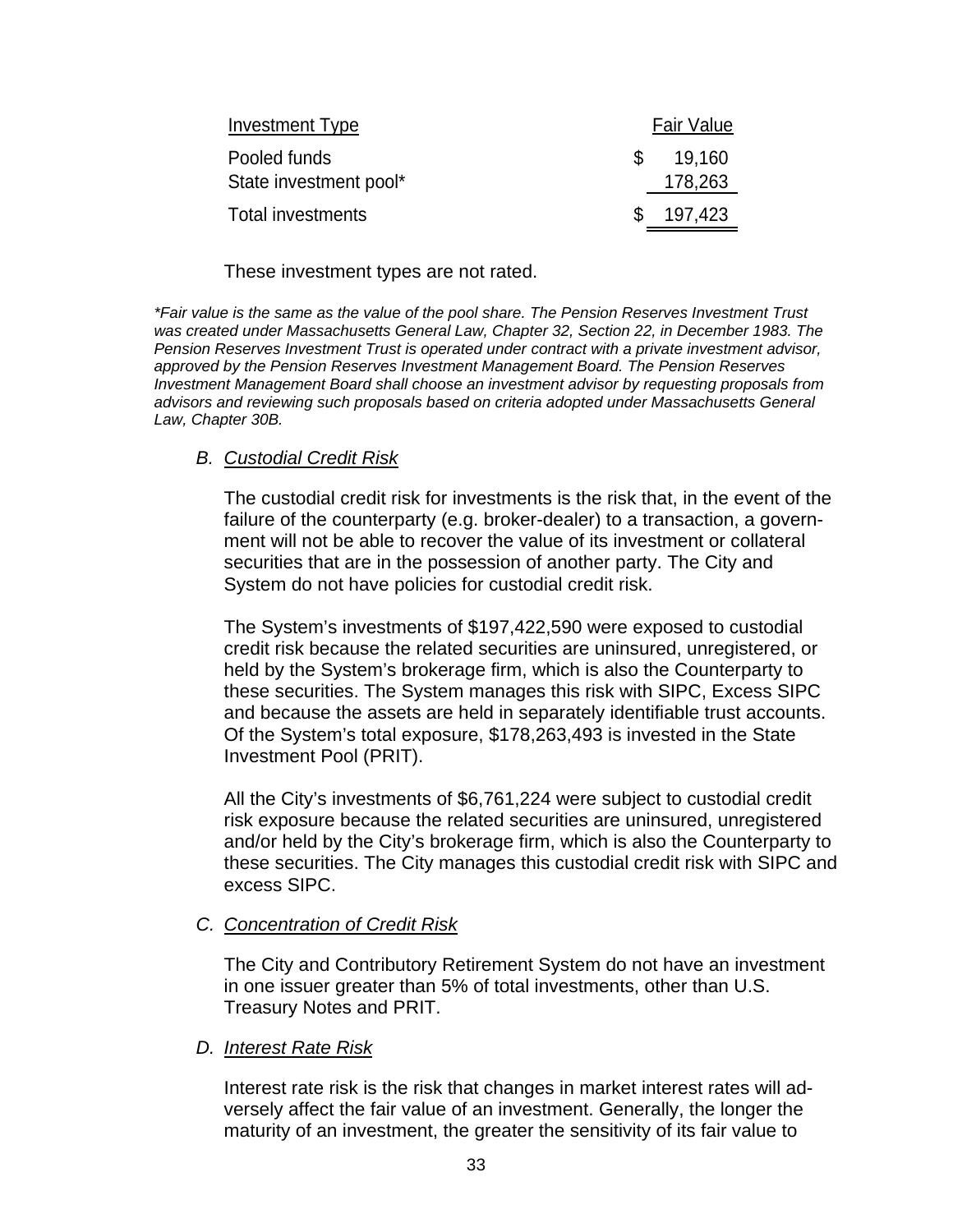changes in market interest rates. The City and System do not have a formal investment policy that limits investment maturities as a means of managing its exposure to fair value losses arising from increasing interest rates.

Information about the credit quality and sensitivity of the fair values of the City's investments subject to market interest rate fluctuations is as follows (in thousands):

|                                 |    |            | <b>Investment Maturities (in Years)</b> |                |    |            |   |          |      |         |         |
|---------------------------------|----|------------|-----------------------------------------|----------------|----|------------|---|----------|------|---------|---------|
|                                 |    | Fair       |                                         | Less           |    |            |   |          |      | Greater | Average |
| <b>Investment Type</b>          |    | Value      |                                         | Than 1         |    | $1 - 5$    |   | $6 - 10$ |      | Than 10 | Rating  |
| <b>Debt-related Securities:</b> |    |            |                                         |                |    |            |   |          |      |         |         |
| Corporate bonds                 | S. | $2,011$ \$ |                                         | $\blacksquare$ | \$ | $1,045$ \$ |   | 966      | - \$ |         | A1      |
| U.S. Treasury notes             |    | 1,997      |                                         | ۰              |    | 1,053      |   | 944      |      | ۰       | Aaa     |
| Federal agency securities       |    | 648        |                                         | ۰              |    |            |   | 76       |      | 572     | Aaa     |
| Total                           | S  | 4,656      | - \$                                    | ۰              | S. | 2,098      | S | 1,986    | \$   | 572     |         |

## *E. Foreign Currency Risk*

Foreign currency risk is the risk that changes in foreign exchange rates will adversely affect the fair value of an investment. The City does not have a policy for foreign currency risk. The System's policy is that holdings in foreign issuers shall be limited to those denominated in U.S. dollars and listed and traded on major domestic exchanges.

# **5. Taxes Receivable**

Real estate and personal property taxes are levied and based on values assessed on January 1st of every year. Assessed values are established by the Board of Assessor's for 100% of the estimated fair market value. Taxes are due on a quarterly basis and are subject to penalties and interest if they are not paid by the respective due date. Real estate and personal property taxes levied are recorded as receivables in the fiscal year they relate to.

Fourteen days after the due date for the final tax bill for real estate taxes, a demand notice may be sent to the delinquent taxpayer. Fourteen days after the demand notice has been sent, the tax collector may proceed to file a lien against the delinquent taxpayers' property. The City has an ultimate right to foreclose on property for unpaid taxes. Personal property taxes cannot be secured through the lien process.

Taxes receivable at June 30, 2012 consist of the following (in thousands):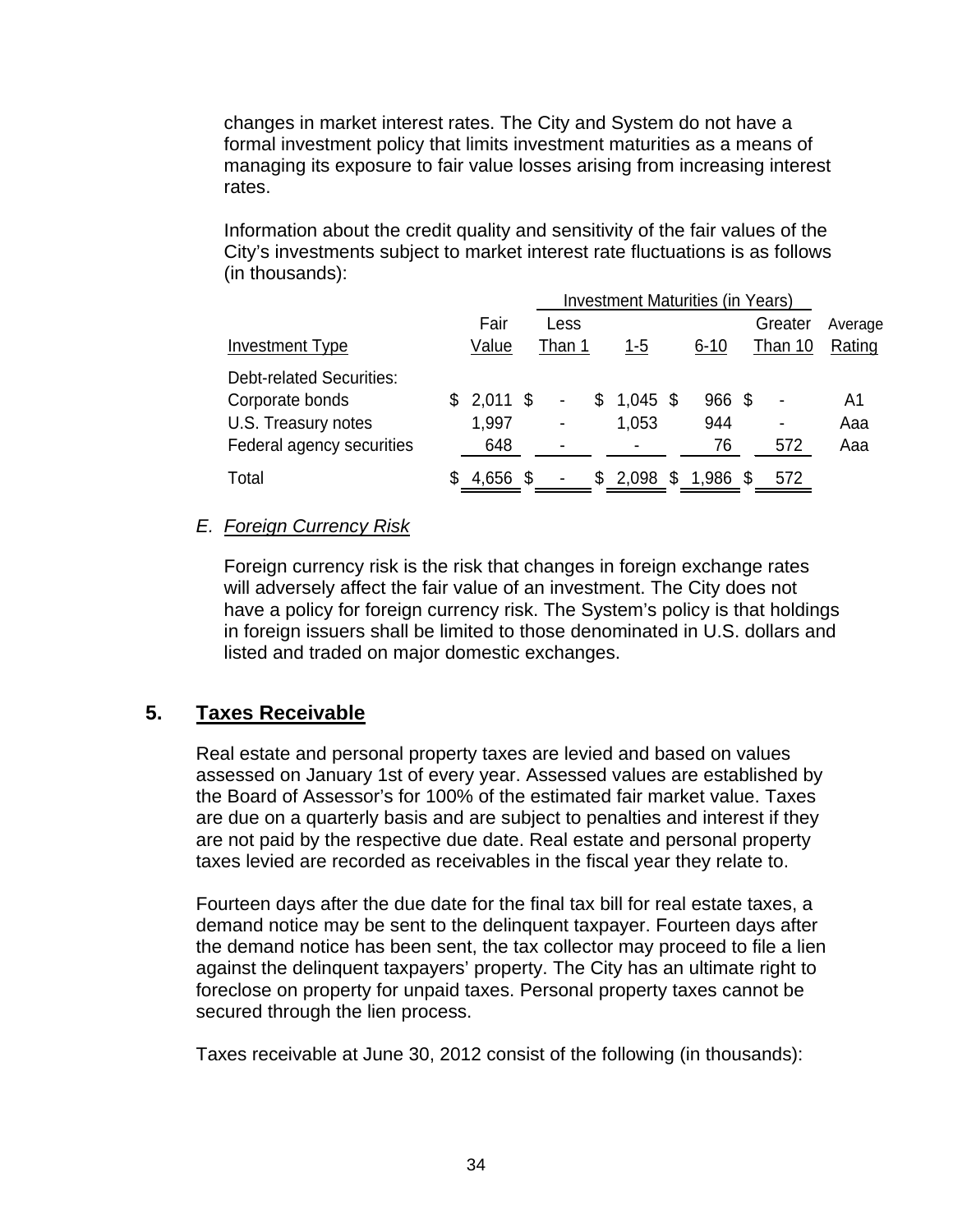| <b>Real Estate</b>       |             |             |
|--------------------------|-------------|-------------|
| 2012                     | \$<br>2,833 |             |
| 2011                     | 55          |             |
| 2010                     | 22          |             |
| Prior                    | 7           |             |
|                          |             | 2,917       |
| <b>Personal Property</b> |             |             |
| 2012                     | 141         |             |
| 2011                     | 100         |             |
| 2010                     | 47          |             |
| 2009                     | 42          |             |
| 2008                     | 31          |             |
| 2007                     | 20          |             |
| 2006                     | 25          |             |
| Prior                    | 1,050       |             |
|                          |             | 1,456       |
| <b>Tax Liens</b>         |             | 1,242       |
| <b>Deferred Taxes</b>    |             | 1,035       |
| Total                    |             | \$<br>6,650 |

# **6. Allowance for Doubtful Accounts**

The receivables reported in the accompanying entity-wide financial statements reflect the following estimated allowances for doubtful accounts (in thousands):

|                | Governmental |
|----------------|--------------|
| Property taxes | \$2,049      |
| Excises        | 4,435        |

# **7. Intergovernmental Receivables**

This balance represents reimbursements requested from Federal and State agencies for expenditures incurred in fiscal 2012. Of the \$24,460,238 of intergovernmental receivables, \$18,408,895 is due from the Massachusetts School Building Authority for reimbursement of school construction projects.

# **8. Interfund Fund Receivables/Payables and Transfer In/Out**

Although self-balancing funds are maintained, most transactions flow through the general fund. In order to obtain accountability for each fund, interfund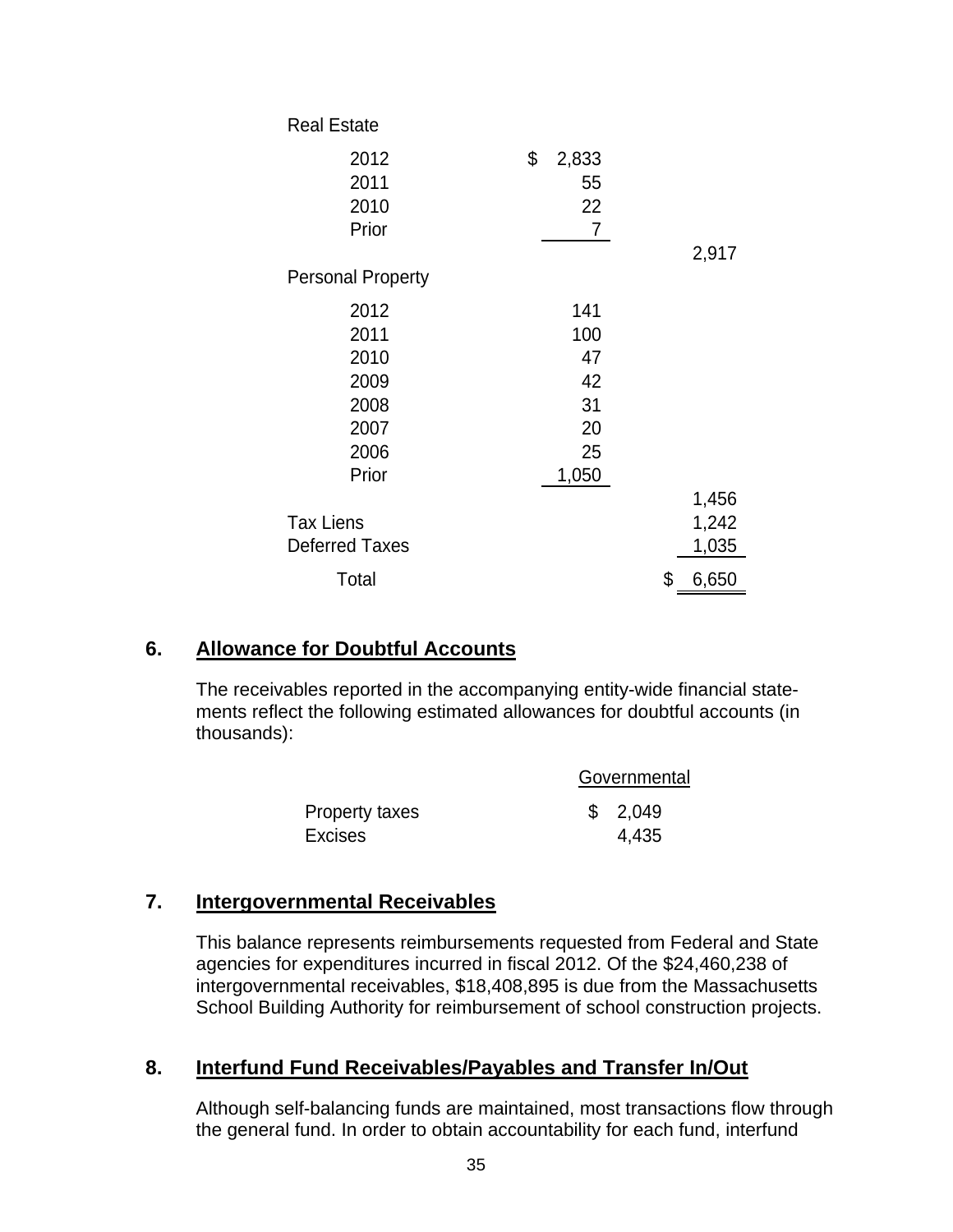receivable and payable accounts must be utilized. The following is an analysis of the June 30, 2012 balances in interfund receivable and payable accounts:

|                                     | Due From           | Due To             |
|-------------------------------------|--------------------|--------------------|
| Fund                                | <b>Other Funds</b> | <b>Other Funds</b> |
| <b>General Fund</b>                 | 27,970             |                    |
| <b>Nonmajor Governmental Funds:</b> |                    |                    |
| Trust and Agency Funds:             |                    |                    |
| Library trust fund                  |                    | 27,970             |
| Total                               | 27,970             | 27,970             |

The City reports interfund transfers between many of its funds. The sum of all transfers presented in the table agrees with the sum of interfund transfers presented in the governmental fund financial statements. The following is an analysis of interfund transfers made in fiscal year 2012:

| Fund                                | Transfers In    | <b>Transfers Out</b> |
|-------------------------------------|-----------------|----------------------|
| General Fund                        | \$<br>607,483   | \$<br>911,000        |
| <b>Nonmajor Governmental Funds:</b> |                 |                      |
| <b>Special Revenue Funds:</b>       |                 |                      |
| Worker's compensation fund          |                 | 320,000              |
| Insurance reimbursements fund       |                 | 188,946              |
| Parking meter fund                  |                 | 45,500               |
| Precinct officers fund              |                 | 34,500               |
| Partners health care fund           |                 | 18,537               |
| <b>Capital Project Funds:</b>       |                 |                      |
| <b>Classical HS project</b>         | 861,000         |                      |
| Other city improvements             | 50,000          |                      |
| Total                               | \$<br>1,518,483 | 1,518,483            |

# **9. Capital Assets**

Capital asset activity for the year ended June 30, 2012 was as follows (in thousands):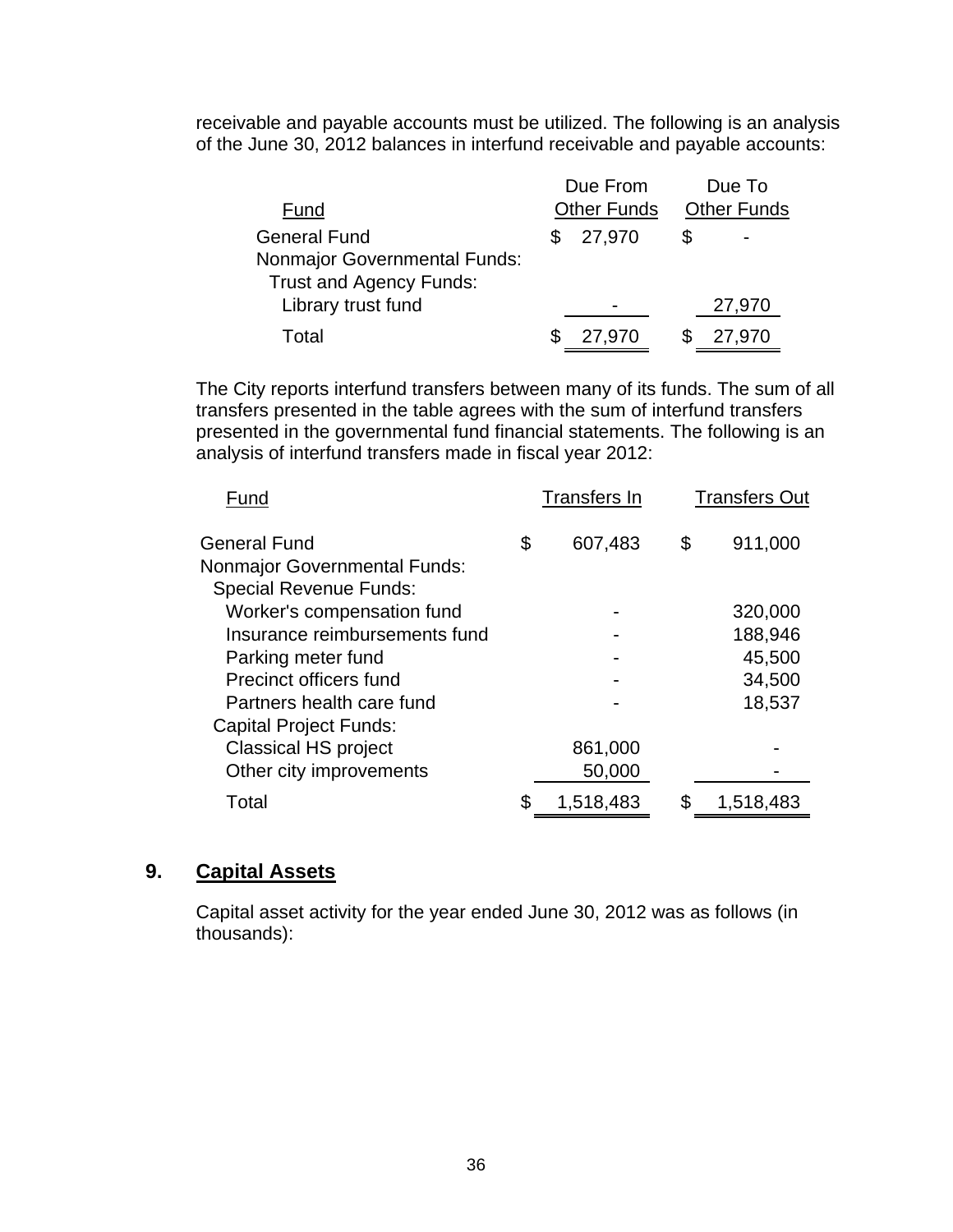|                                              | Beginning<br><b>Balance</b> | Increases   | Decreases | Ending<br><b>Balance</b> |
|----------------------------------------------|-----------------------------|-------------|-----------|--------------------------|
| <b>Governmental Activities:</b>              |                             |             |           |                          |
| Capital assets, being depreciated:           |                             |             |           |                          |
| Buildings and improvements                   | \$<br>240,532               | \$<br>1,651 | \$        | \$<br>242,183            |
| Machinery, equipment, and furnishings        | 21,337                      | 2,052       | (950)     | 22,439                   |
| Land improvements                            | 4,552                       | 147         |           | 4,699                    |
| Infrastructure                               | 17,675                      | 2,360       |           | 20,035                   |
| Total capital assets, being depreciated      | 284,096                     | 6,210       | (950)     | 289,356                  |
| Less accumulated depreciation for:           |                             |             |           |                          |
| Buildings and improvements                   | (90, 509)                   | (4, 943)    |           | (95, 452)                |
| Machinery, equipment, and furnishings        | (14, 324)                   | (1, 387)    | 933       | (14, 778)                |
| Land improvements                            | (1,827)                     | (175)       |           | (2,002)                  |
| Infrastructure                               | (9,599)                     | (552)       |           | (10, 151)                |
|                                              |                             |             |           |                          |
| Total accumulated depreciation               | (116, 259)                  | (7,057)     | 933       | (122, 383)               |
| Total capital assets, being depreciated, net | 167,837                     | (847)       | (17)      | 166,973                  |
| Capital assets, not being depreciated:       |                             |             |           |                          |
| Land                                         | 8,369                       |             |           | 8,369                    |
| Total capital assets, not being depreciated  | 8,369                       |             |           | 8,369                    |
| Governmental activities capital assets, net  | 176,206                     | \$<br>(847) | 17        | \$<br>175,342            |

|                                              |    | Beginning<br><b>Balance</b> | Increases  |    | Decreases | Ending<br><b>Balance</b> |
|----------------------------------------------|----|-----------------------------|------------|----|-----------|--------------------------|
| <b>Business-Type Activities:</b>             |    |                             |            |    |           |                          |
| Capital assets, being depreciated:           |    |                             |            |    |           |                          |
| Buildings and improvements                   | \$ | 2,043                       | \$         | \$ |           | \$<br>2,043              |
| Machinery, equipment, and furnishings        |    | 489                         |            |    | (55)      | 434                      |
| Land improvements                            |    | 38                          |            |    |           | 38                       |
| Infrastructure                               |    | 263                         |            |    |           | 263                      |
| Total capital assets, being depreciated      |    | 2,833                       |            |    | (55)      | 2,778                    |
| Less accumulated depreciation for:           |    |                             |            |    |           |                          |
| Buildings and improvements                   |    | (663)                       | (41)       |    |           | (704)                    |
| Machinery, equipment, and furnishings        |    | (427)                       | (9)        |    | 55        | (381)                    |
| Land improvements                            |    | (38)                        |            |    |           | (38)                     |
| Infrastructure                               |    | (158)                       | (26)       |    |           | (184)                    |
| Total accumulated depreciation               |    | (1, 286)                    | (76)       |    | 55        | (1, 307)                 |
| Total capital assets, being depreciated, net |    | 1,547                       | (76)       |    |           | 1,471                    |
| Business-type activities capital assets, net | S  | 1,547                       | \$<br>(76) | S  |           | \$<br>1,471              |

Depreciation expense was charged to functions of the City as follows (in thousands):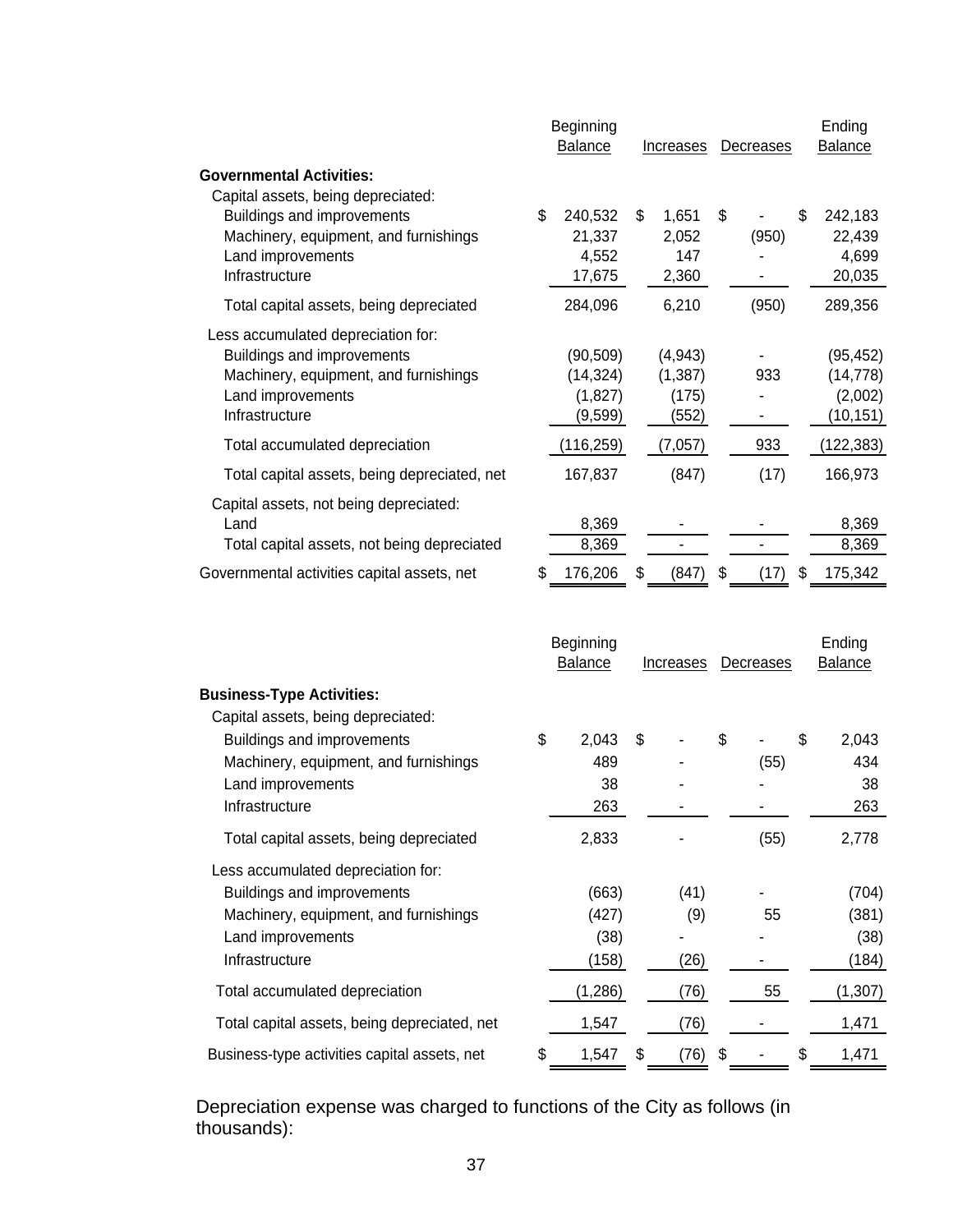| <b>Governmental Activities:</b>                       |    |       |
|-------------------------------------------------------|----|-------|
| General government                                    | \$ | 1,204 |
| Public safety                                         |    | 846   |
| Education                                             |    | 3,820 |
| <b>Public works</b>                                   |    | 638   |
| Culture and recreation                                |    | 549   |
| Total depreciation expense - governmental activities  |    | 7,057 |
|                                                       |    |       |
| <b>Business-Type Activities:</b>                      |    |       |
| Marina                                                | S  | 76    |
| Total depreciation expense - business-type activities |    | 76    |

# **10. Warrants and Accounts Payable**

Warrants payable represent 2012 expenditures paid by July 15, 2012. Accounts payable represent additional 2012 expenditures paid after July 15, 2012.

### **11. Deferred Revenue**

Governmental funds report *deferred revenue* in connection with receivables for revenues that are not considered to be available to liquidate liabilities of the current period.

The balance of the General Fund deferred revenues account is equal to the total of all June 30, 2012 receivable balances, except real and personal property taxes that are accrued for subsequent 60-day collections.

### **12. Tax Refunds Payable**

This balance consists of an estimate of refunds due to property tax payers for potential abatements. These cases are currently pending with the state Appellate Tax Board.

### **13. Capital Lease Obligations**

The City is the lessee of certain equipment under capital leases expiring in various years through 2014. Future minimum lease payments under the capital leases consisted of the following as of June 30, 2012: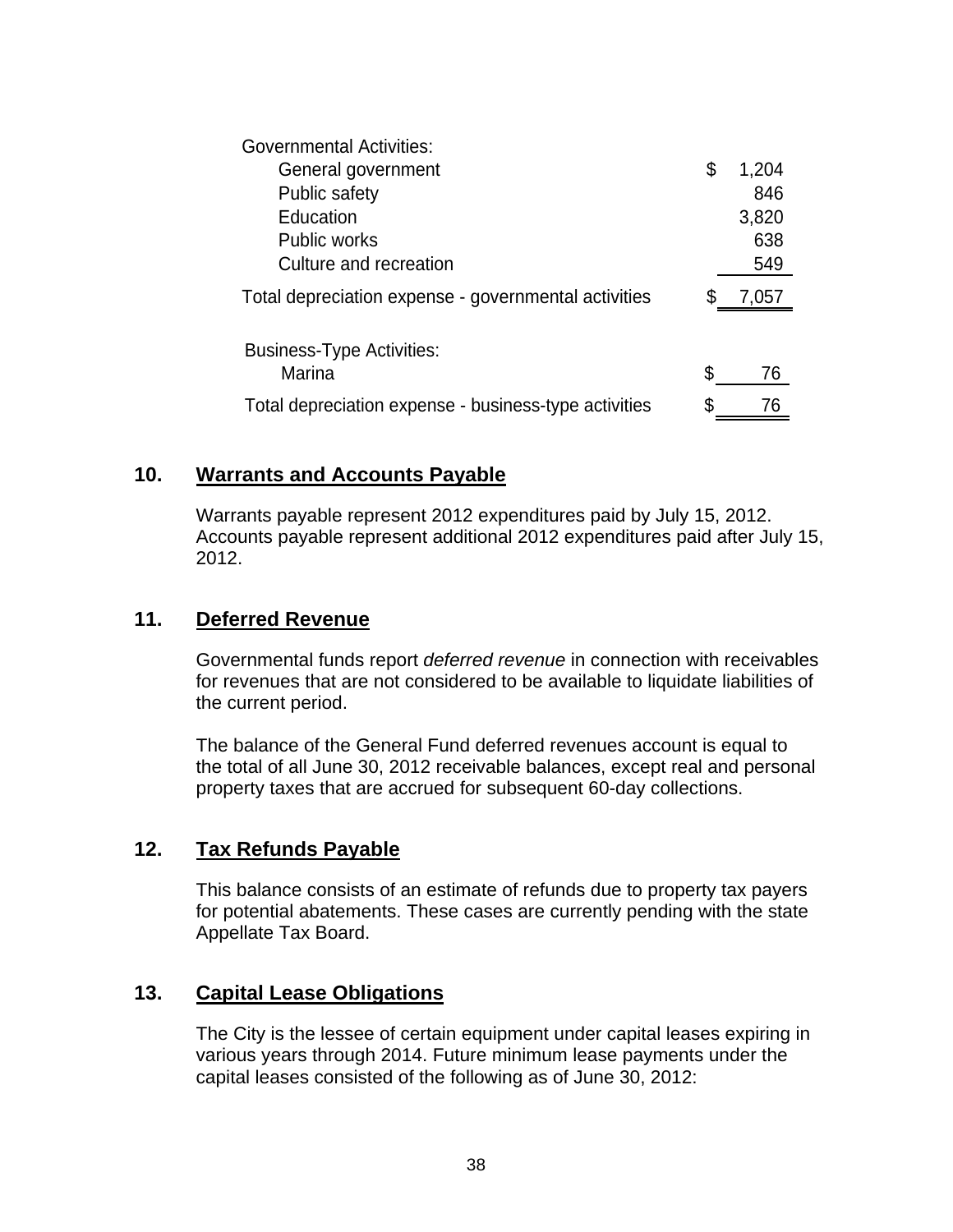| <b>Fiscal</b>                                                      | Capital                |
|--------------------------------------------------------------------|------------------------|
| Year                                                               | Leases                 |
| 2013<br>2014                                                       | \$<br>237,610<br>9,625 |
| Total minimum lease payments<br>Less amounts representing interest | 247,235<br>(9, 439)    |
| Present Value of Minimum Lease Payments                            | 237,796                |

# **14. Long-Term Debt**

# *A. General Obligation Bonds*

The City issues general obligation bonds to provide funds for the acquisition and construction of major capital facilities. General obligation bonds have been issued for both governmental and business-type activities. General obligation bonds currently outstanding are as follows:

| <b>Governmental Activities:</b>                  | Serial<br><b>Maturities</b><br><b>Through</b> | Interest<br>Rate(s) $%$ | Amount<br>Outstanding<br>as of<br>6/30/12 |
|--------------------------------------------------|-----------------------------------------------|-------------------------|-------------------------------------------|
| HUD 108 Note (1)                                 | 08/01/12                                      | $1.2 - 4.6$             | \$<br>75,000                              |
| HUD 108 2004 A $(1)$                             | 08/01/12                                      | $2.3 - 5.0$             | 130,000                                   |
| Lynn Arts CCMC <sup>(1)</sup>                    | 07/25/16                                      | $4.9 - 6.6$             | 210,000                                   |
| School Gen Obligation refunding bonds            | 09/01/17                                      | $2.0 - 4.0$             | 11,115,000                                |
| General Obligation refunding bonds               | 12/01/17                                      | $2.0 - 5.0$             | 25,330,000                                |
| <b>New Police Station</b>                        | 01/15/21                                      | $3.4 - 4.5$             | 1,240,000                                 |
| <b>New Police Station</b>                        | 10/01/24                                      | $3.0 - 6.0$             | 10,050,000                                |
| Police Station, Manning Field                    | 03/01/26                                      | $4.0 - 6.0$             | 4,385,000                                 |
| Remodeling                                       | 07/15/27                                      | $4.0 - 6.0$             | 8,055,000                                 |
| <b>Pine Grove Cemetery</b>                       | 03/01/28                                      | $3.0 - 5.0$             | 880,000                                   |
| <b>Power Lines</b>                               | 09/01/28                                      | $2.0 - 4.0$             | 2,875,000                                 |
| <b>Classical High School</b>                     | 03/01/29                                      | $3.0 - 5.0$             | 3,570,000                                 |
| <b>Total Governmental Activities:</b><br>$(1) -$ |                                               |                         | 67,915,000                                |

 $(1)$  Repaid through CDBG program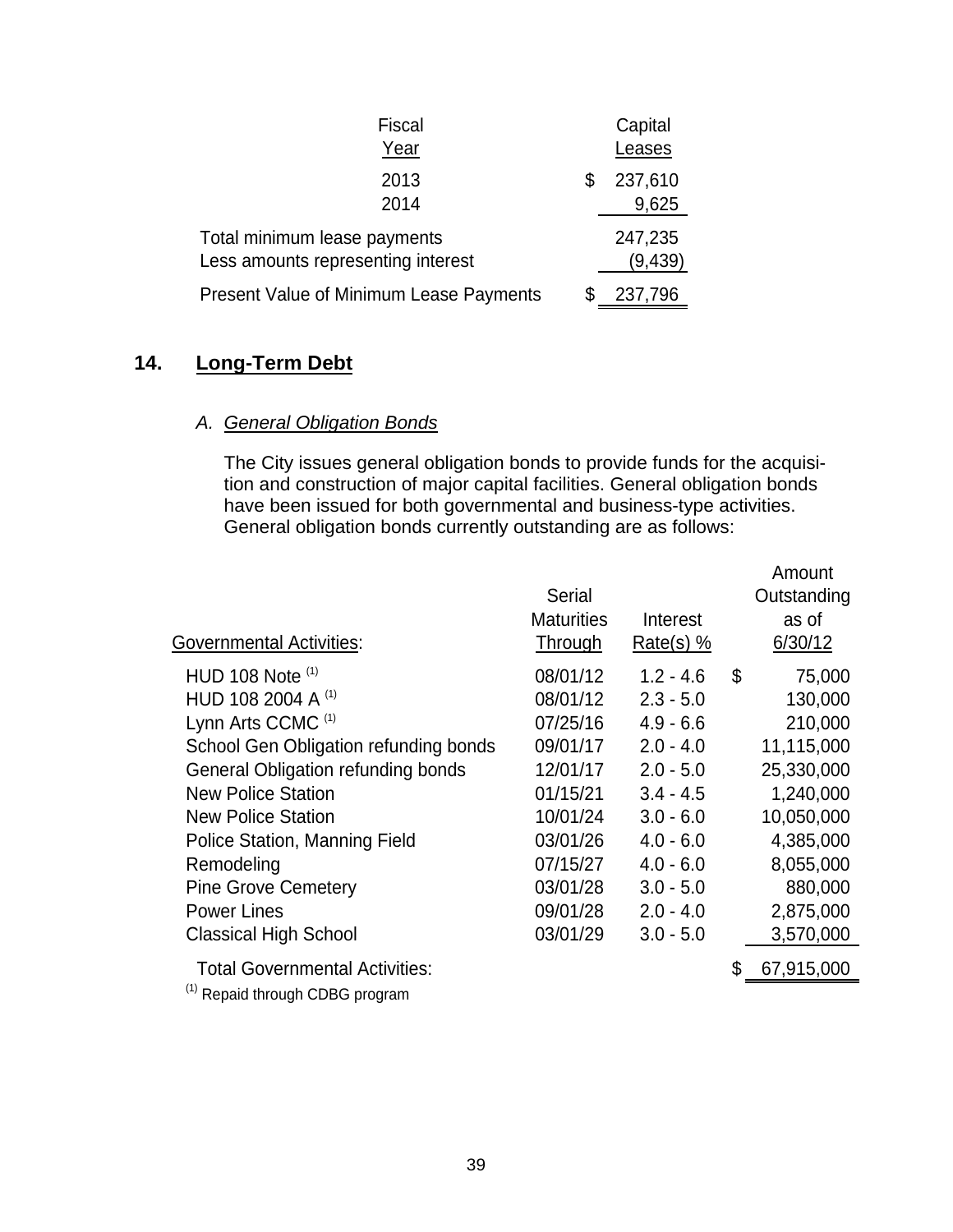|                                        | Serial<br><b>Maturities</b> | Interest    | Amount<br>Outstanding<br>as of |
|----------------------------------------|-----------------------------|-------------|--------------------------------|
| <b>Business-Type Activities:</b>       | Through                     | Rate(s) $%$ | 6/30/12                        |
| Marina<br>Marina                       | 02/01/14<br>04/14/26        | 7.0<br>4.5  | \$<br>929,675<br>205,608       |
| <b>Total Business-Type Activities:</b> |                             |             | 1,135,283                      |

### *B. Future Debt Service*

The annual payments to retire all general obligation long-term debt outstanding as of June 30, 2012 are as follows:

| <b>Governmental</b>                                                | <b>Principal</b>                                                                               |    |                                                                                       | <u>Total</u>                                                                                        |
|--------------------------------------------------------------------|------------------------------------------------------------------------------------------------|----|---------------------------------------------------------------------------------------|-----------------------------------------------------------------------------------------------------|
| 2013<br>2014<br>2015<br>2016<br>2017<br>2018 - 2022<br>2023 - 2027 | \$<br>8,895,000<br>8,950,000<br>9,210,000<br>9,500,000<br>9,825,000<br>13,420,000<br>7,080,000 | \$ | 2,667,965<br>2,311,179<br>1,949,059<br>1,564,545<br>1,143,421<br>2,918,488<br>854,977 | \$<br>11,562,965<br>11,261,179<br>11,159,059<br>11,064,545<br>10,968,421<br>16,338,488<br>7,934,977 |
| 2028 - 2032                                                        | 1,035,000                                                                                      |    | 49,006                                                                                | 1,084,006                                                                                           |
| Total<br><b>Business-Type</b>                                      | \$67,915,000<br><b>Principal</b>                                                               |    | \$13,458,640<br><b>Interest</b>                                                       | \$ 81,373,640<br><u>Total</u>                                                                       |
| 2013<br>2014<br>2015<br>2016<br>2017<br>2018 - 2022<br>2023 - 2027 | \$<br>707,738<br>244,386<br>12,003<br>12,555<br>13,132<br>75,280<br>70,189                     | \$ | 40,536<br>24,828<br>7,997<br>7,445<br>6,868<br>24,719<br>6,349                        | \$<br>748,274<br>269,214<br>20,000<br>20,000<br>20,000<br>99,999<br>76,538                          |
| Total                                                              | \$<br>1,135,283                                                                                | \$ | 118,742                                                                               | \$<br>1,254,025                                                                                     |

The general fund has been designated as the source, except as noted on the previous page, to repay the governmental-type general obligation long-term debt outstanding as of June 30, 2012.

# *C. Changes in General Long-Term Liabilities*

During the year ended June 30, 2012, the following changes occurred in long-term liabilities (in thousands):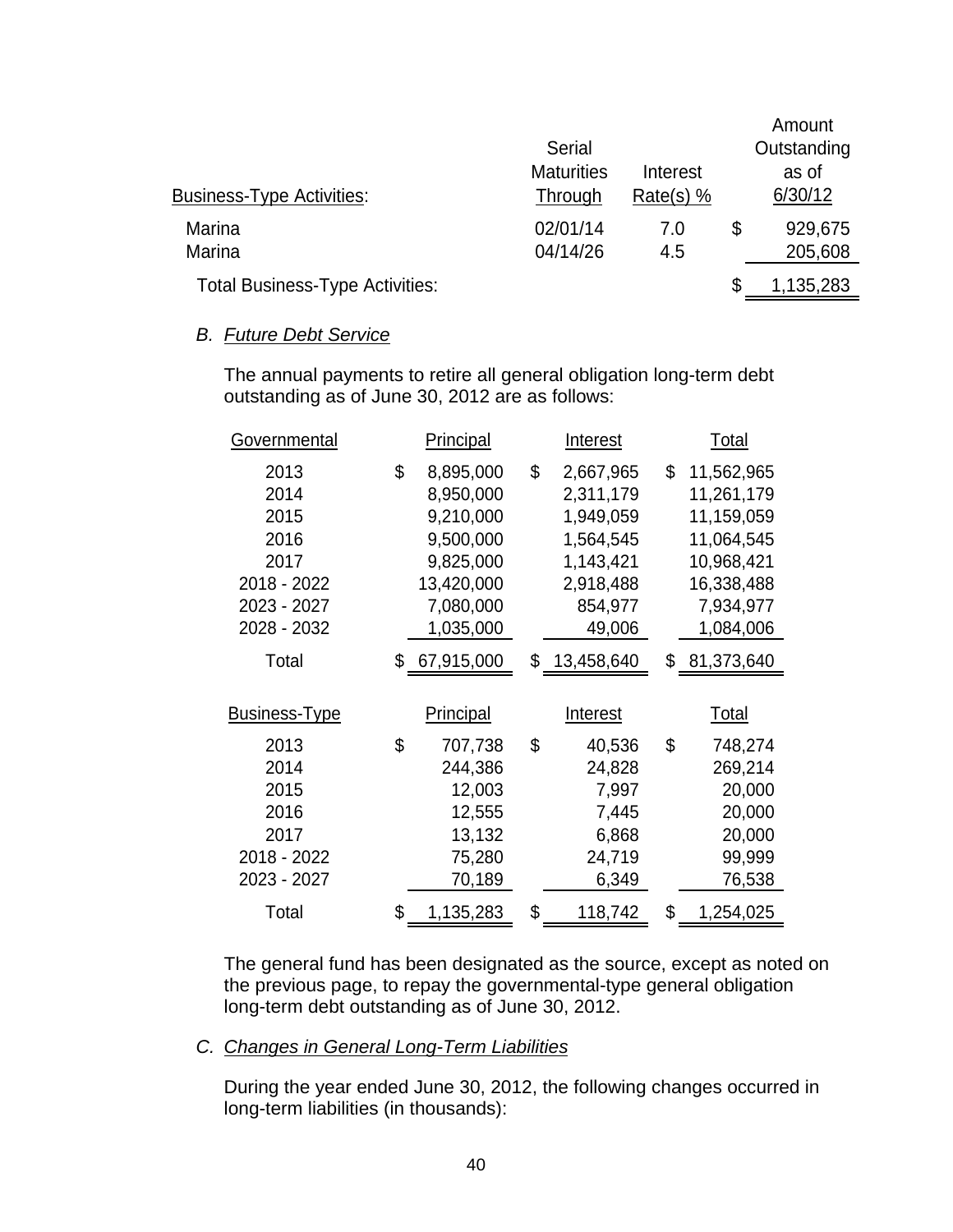|                                 |    |                |              |                 |                |                |    | Equals    |
|---------------------------------|----|----------------|--------------|-----------------|----------------|----------------|----|-----------|
|                                 |    | Total          |              |                 | Total          | Less           |    | Long-Term |
|                                 |    | <b>Balance</b> |              |                 | <b>Balance</b> | Current        |    | Portion   |
|                                 |    | 7/1/11         | Additions    | Reductions      | 6/30/12        | Portion        |    | 6/30/12   |
| Governmental Activities         |    |                |              |                 |                |                |    |           |
| Bonds payable                   | \$ | 76,997         | \$           | \$<br>(9,082)   | \$<br>67,915   | \$<br>(8, 895) | \$ | 59,020    |
| Other:                          |    |                |              |                 |                |                |    |           |
| Capital leases                  |    | 889            | 27           | (678)           | 238            | (229)          |    | 9         |
| Accrued employee benefits       |    | 3,410          |              | (538)           | 2,872          | (287)          |    | 2,585     |
| Workers compensation            |    | 998            | 74           |                 | 1,072          | (107)          |    | 965       |
| Bond premium liability          |    | 1,552          |              | (222)           | 1,330          | (222)          |    | 1,108     |
| Net OPEB obligation             |    | 78,683         | 41,444       | (13, 824)       | 106,303        |                |    | 106,303   |
| Totals                          | \$ | 162,529        | \$<br>41,545 | \$<br>(24, 344) | \$<br>179,730  | \$<br>(9,740)  | S  | 169,990   |
|                                 |    |                |              |                 |                |                |    |           |
| <b>Business-Type Activities</b> |    |                |              |                 |                |                |    |           |
| Bonds payable                   | \$ | 1,145          | \$           | \$<br>(10)      | \$<br>1,135    | \$<br>(708)    | \$ | 427       |
| Totals                          | S  | 1,145          | \$           | \$<br>(10)      | \$<br>1,135    | \$<br>(708)    | \$ | 427       |

# **15. Restricted Net Assets**

The accompanying entity-wide financial statements report restricted net assets when external constraints from grantors or contributors are placed on net assets.

Permanent fund restricted net assets are segregated between nonexpendable and expendable. The nonexpendable portion represents the original restricted principal contribution, and the expendable represents accumulated earnings which are available to be spent based on donor restrictions.

# **16. Governmental Funds - Balances**

Fund balances are segregated to account for resources that are either not available for expenditure in the future or are legally set aside for a specific future use.

The City implemented GASB Statement No. 54 (GASB 54), *Fund Balance Reporting and Governmental Fund Type Definitions,* which enhances the usefulness of fund balance information by providing clearer fund balance classifications that can be more consistently applied and by clarifying existing governmental fund type definitions.

The following types of fund balances are reported at June 30, 2012:

Nonspendable - Represents amounts that cannot be spent because they are either (a) not in spendable form or (b) legally or contractually required to be maintained intact. This fund balance classification includes general fund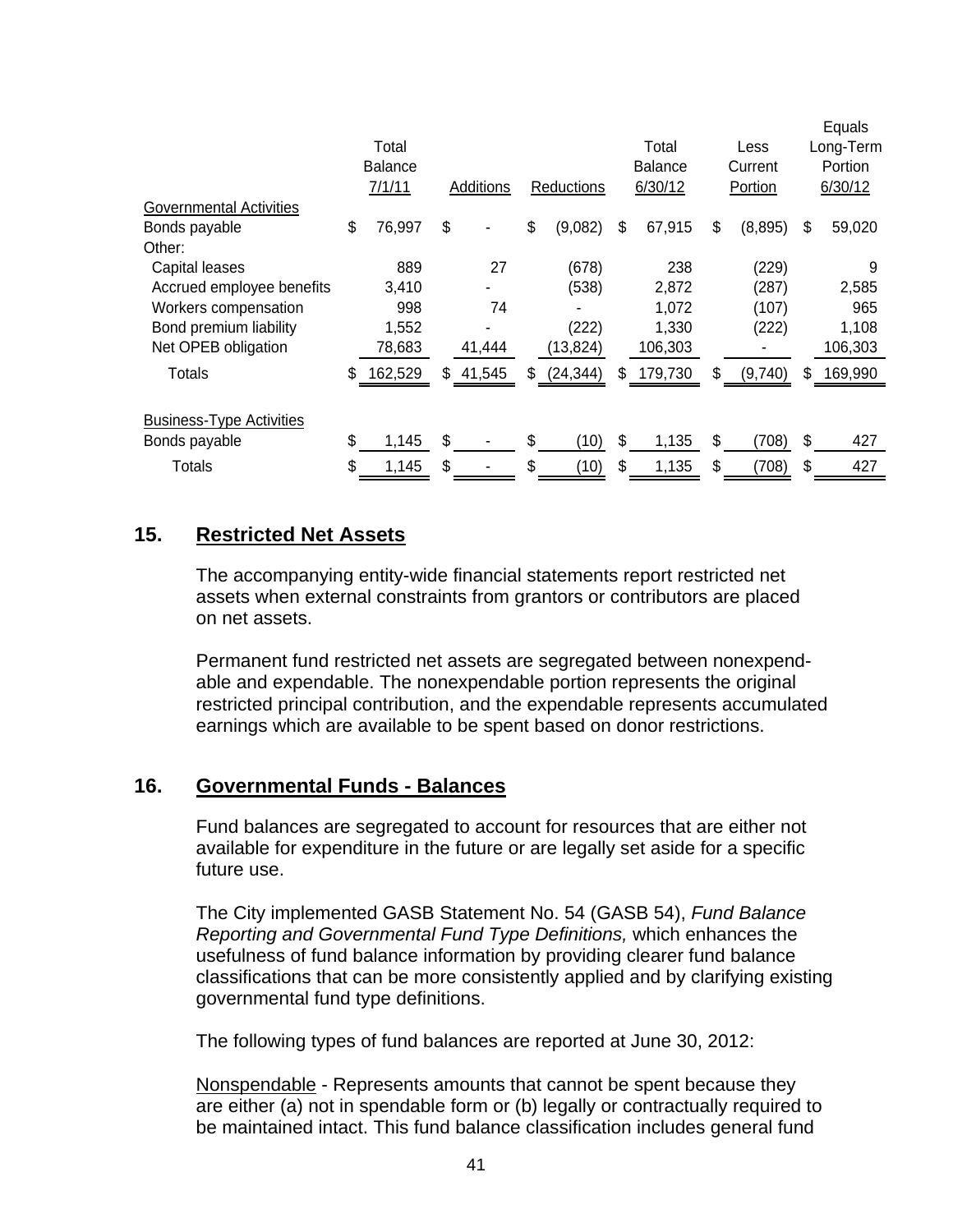reserves for prepaid expenditures and nonmajor governmental fund reserves for the principal portion of permanent trust funds.

Restricted - Represents amounts that are restricted to specific purposes by constraints imposed by creditors, grantors, contributors, or laws or regulations of other governments, or constraints imposed by law through constitutional provisions or enabling legislation. This fund balance classification includes general fund encumbrances funded by bond issuances, various special revenue funds, and the income portion of permanent trust funds.

Assigned - Represents amounts that are constrained by the City's intent to use these resources for a specific purpose. This fund balance classification includes general fund encumbrances that have been established by various City departments for the expenditure of current year budgetary financial resources upon vendor performance in the subsequent budgetary period. The City follows an informal policy that permits management to assign fund balance amounts to a specific purpose, although fund balance to be applied against a subsequent year's budget is voted by the City Council.

Unassigned - Represents amounts that are available to be spent in future periods.

|                                              | General<br>Fund | Nonmajor<br>Governmental<br>Funds |    | Total<br>Governmental<br>Funds |
|----------------------------------------------|-----------------|-----------------------------------|----|--------------------------------|
| Nonspendable                                 |                 |                                   |    |                                |
| Chapter 90 deficit balance                   | \$<br>1,093,096 | \$                                | \$ | 1,093,096                      |
| NOAA Marina Ioan                             | 929,675         |                                   |    | 929,675                        |
| Nonexpendable permanent funds                |                 | 6,628,552                         |    | 6,628,552                      |
| <b>Total Nonspendable</b>                    | 2,022,771       | 6,628,552                         |    | 8,651,323                      |
| Restricted                                   |                 |                                   |    |                                |
| <b>Community Development</b>                 |                 | 359,193                           |    | 359,193                        |
| School lunch                                 |                 | 2,342,277                         |    | 2,342,277                      |
| Other school revolving                       |                 | 391,100                           |    | 391,100                        |
| City federal grants                          |                 | 59,107                            |    | 59,107                         |
| School federal grants                        |                 | 7,057,334                         |    | 7,057,334                      |
| City state grants and contributions          |                 | 1,575,789                         |    | 1,575,789                      |
| School state grants and contributions        |                 | 4,139,255                         |    | 4,139,255                      |
| Cemetery                                     |                 | 834,344                           |    | 834,344                        |
| Sale of public property                      |                 | 724,472                           |    | 724,472                        |
| Workers compensation refunds                 |                 | 502.721                           |    | 502,721                        |
| Parks and recreation                         |                 | 442,321                           |    | 442,321                        |
| Other miscellaneous grants and contributions |                 | 2,332,452                         |    | 2,332,452                      |
| Lynn Housing Authority                       |                 | 484,205                           |    | 484,205                        |
| Other special revenue funds                  |                 | 175,521                           |    | 175,521                        |
| Classical HS capital project                 |                 | 282,764                           |    | 282,764                        |
| Other city capital projects                  |                 | 33,050                            |    | 33,050                         |
| Expendable permanent funds                   |                 | 251,358                           |    | 251,358                        |
| <b>Total Restricted</b>                      |                 | 21,987,263                        |    | 21,987,263                     |

Following is a breakdown of the City's fund balances at June 30, 2012:

(continued)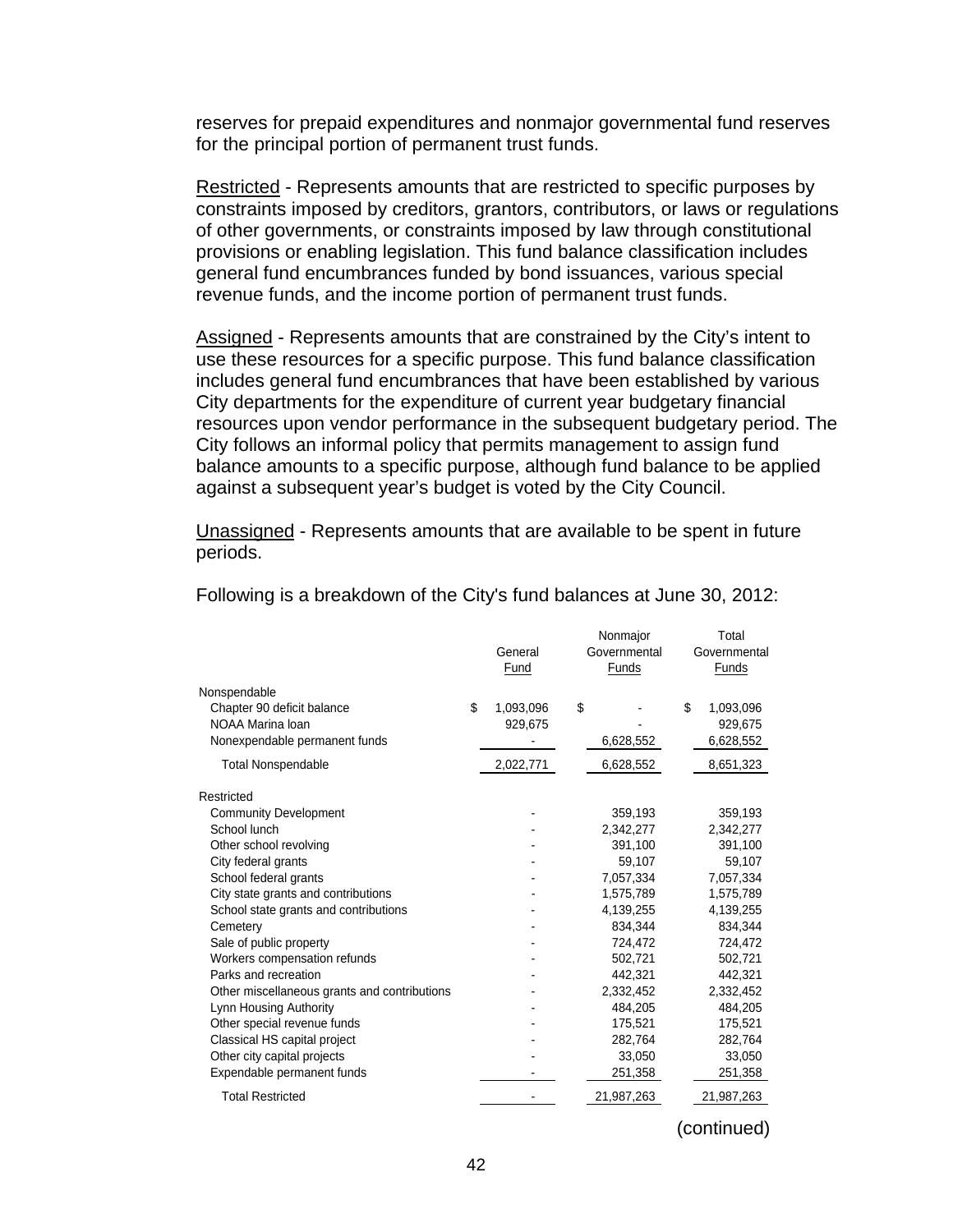#### (continued)

|                              |   |            | Nonmajor         | Total            |
|------------------------------|---|------------|------------------|------------------|
|                              |   | General    | Governmental     | Governmental     |
|                              |   | Fund       | Funds            | <b>Funds</b>     |
| Committed                    |   |            |                  |                  |
| Classical HS capital project |   |            | 861,000          | 861,000          |
| Other city capital projects  |   |            | 50,000           | 50,000           |
| <b>Total Committed</b>       |   |            | 911,000          | 911,000          |
| Assigned                     |   |            |                  |                  |
| For encumbrances:            |   |            |                  |                  |
| General government           |   | 516,719    |                  | 516,719          |
| Public safety                |   | 556,066    |                  | 556,066          |
| Education                    |   | 3,127,096  |                  | 3,127,096        |
| Public works                 |   | 303,889    |                  | 303,889          |
| Health and human services    |   | 2,343      |                  | 2,343            |
| Culture and recreation       |   | 1,285      |                  | 1,285            |
| Employee benefits            |   | 133,888    |                  | 133,888          |
| <b>Total Assigned</b>        |   | 4,641,286  |                  | 4,641,286        |
| Unassigned                   |   | 21,848,049 | (2,745,661)      | 19,102,388       |
| <b>Total Fund Balance</b>    | S | 28,512,106 | \$<br>26,781,154 | \$<br>55,293,260 |

# **17. Commitments and Contingencies**

Outstanding Legal Issues - There are several pending legal issues in which the City is involved. The City's management is of the opinion that the potential future settlement of such claims would not materially affect its financial statements taken as a whole.

Grants - Amounts received or receivable from grantor agencies are subject to audit and adjustment by grantor agencies, principally the federal government. Any disallowed claims, including amounts already collected, may constitute a liability of the applicable funds. The amount of expenditures which may be disallowed by the grantor cannot be determined at this time, although the City expects such amounts, if any, to be immaterial.

Lynn Classical High School - The City of Lynn constructed a new high school on a former capped landfill site. The school has suffered structural damages resulting from shifting in the foundation slab and support system. Engineers believe repair to the existing structure can remediate the problem.

Costs needed for remediation are estimated at \$14 million including repairs, engineering, air quality monitoring, and costs of recovery from various parties participating in the design and construction.

The City has initiated claims for damages, and as of June 30, 2012 had received \$10.2 million in settlement claims.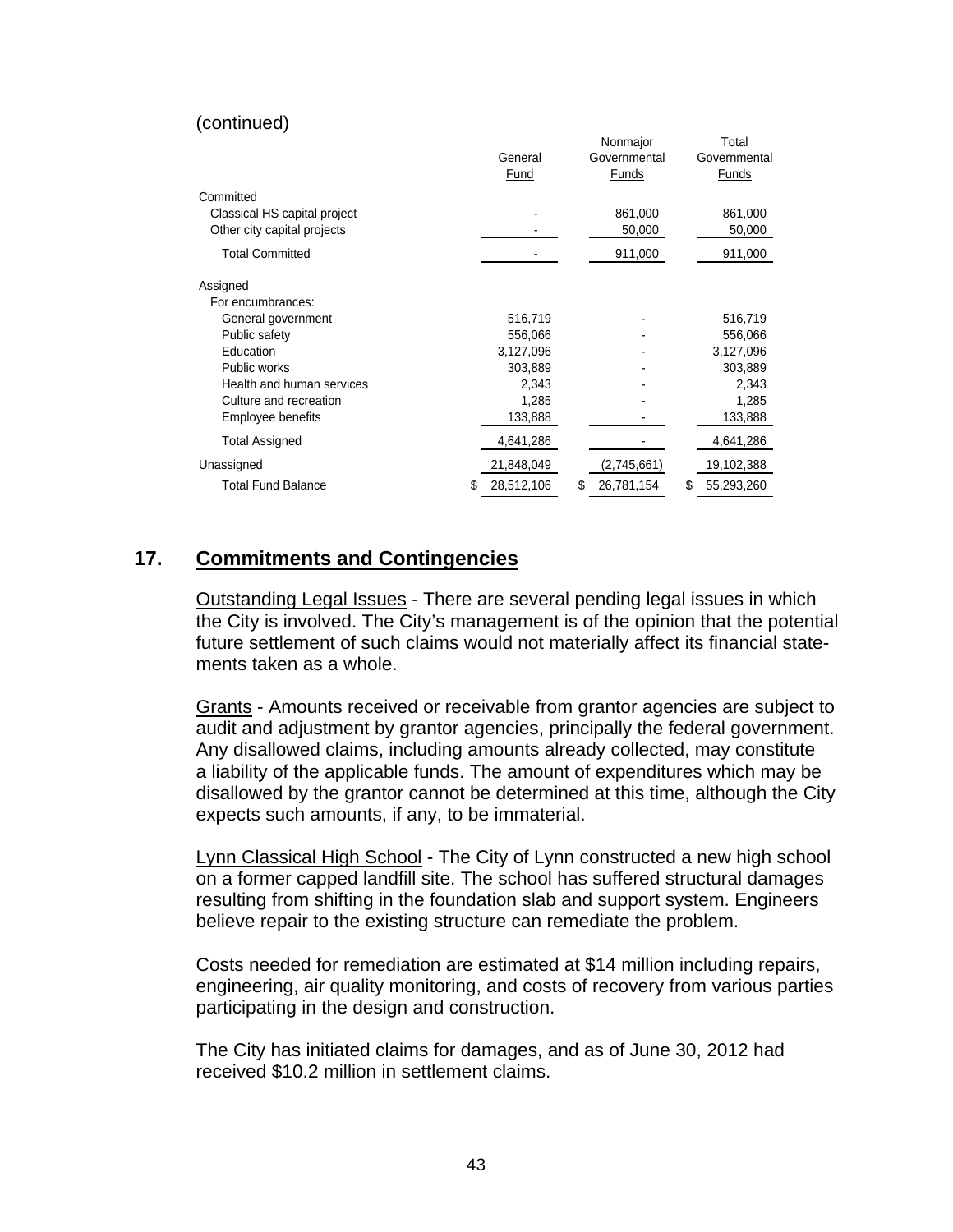# **18. Post-Employment Healthcare and Life Insurance Benefits**

# **Other Post-Employment Benefits**

GASB Statement 45, *Accounting and Financial Reporting by Employers for Post-Employment Benefits Other Than Pensions,* requires governments to account for other post-employment benefits (OPEB), primarily healthcare, on an accrual basis rather than on a pay-as-you-go basis. The effect is the recognition of an actuarially required contribution as an expense on the Statement of Activities when a future retiree earns their post-employment benefits, rather than when they use their post-employment benefit. To the extent that an entity does not fund their actuarially required contribution, a post-employment benefit liability is recognized on the Statement of Net Assets over time.

### *A. Plan Description*

In addition to providing the pension benefits described, the City provides post-employment healthcare and life insurance benefits for retired employees through the City's plan. The benefits, benefit levels, employee contributions and employer contributions are governed by Chapter 32 of the Massachusetts General Laws. As of June 30, 2012 the actuarial valuation date, approximately 2,278 retirees and 2,553 active employees meet the eligibility requirements. The plan does not issue a separate financial report.

### *B. Benefits Provided*

The City provides medical, prescription drug, mental health/substance abuse and life insurance to retirees and their covered dependents. All active employees who retire from the City and meet the eligibility criteria will receive these benefits.

### *C. Funding Policy*

Retirees contribute various amounts based on active blended rates of the cost of the health plan, as determined by the City. The City contributes the remainder of the health plan costs on a pay-as-you-go basis.

### *D. Annual OPEB Costs and Net OPEB Obligation*

The City's fiscal 2012 annual OPEB expense is calculated based on the annual required contribution of the employer (ARC), an amount actuarially determined in accordance with the parameters of GASB Statement No. 45. The ARC represents a level of funding that, if paid on an ongoing basis, is projected to cover the normal cost per year and amortize the unfunded actuarial liability over a period of thirty years.

The following table shows the components of the City's annual OPEB cost for the year ending June 30, 2012, the amount actually contributed to the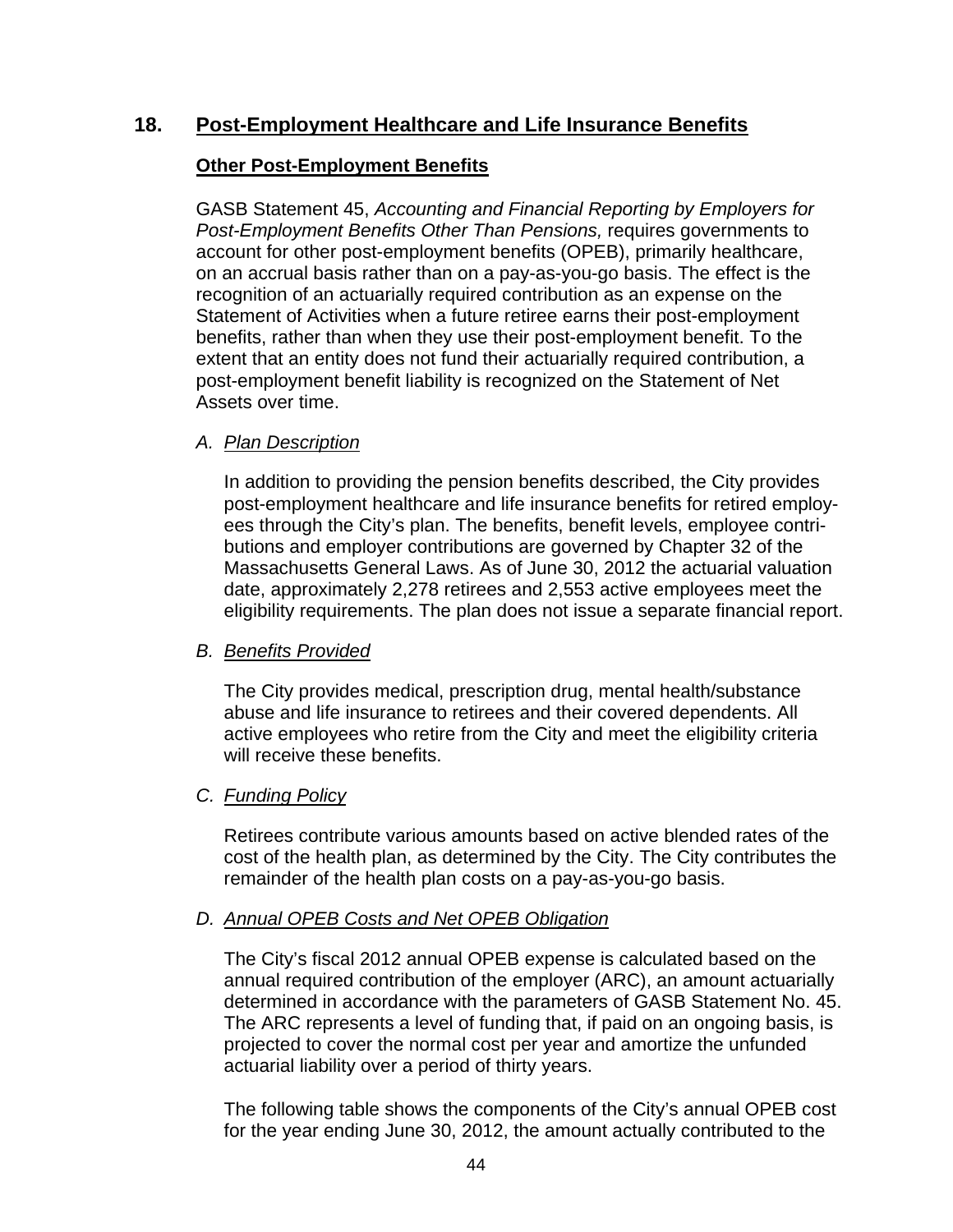plan, and the change in the City's net OPEB obligation based on an actuarial valuation as of June 30, 2012 (in thousands):

| <b>Annual Required Contribution (ARC)</b> | S  | 41,218    |
|-------------------------------------------|----|-----------|
| Interest on net OPEB obligation           |    | 2,773     |
| Adjustment to ARC                         |    | (2, 547)  |
| Annual OPEB cost                          |    | 41,444    |
| Contributions made                        |    | (13, 824) |
| Increase in net OPEB obligation           |    | 27,620    |
| Net OPEB obligation - beginning of year   |    | 78,683    |
| Net OPEB obligation - end of year         | \$ | 106,303   |

The City's annual OPEB cost, the percentage of annual OPEB cost contributed to the plan, and the net OPEB obligation were as follows:

|                   |                    | Percentage of           |               |
|-------------------|--------------------|-------------------------|---------------|
|                   | <b>Annual OPEB</b> | <b>OPEB</b>             | Net OPEB      |
| Fiscal year ended | Cost               | <b>Cost Contributed</b> | Obligation    |
| 2012              | \$<br>41,444       | 33.36%                  | \$<br>106,303 |
| 2011              | \$<br>34,495       | 35.25%                  | \$<br>78,683  |
| 2010              | \$<br>32,896       | 35.25%                  | \$<br>56,348  |
| 2009              | \$<br>28,993       | 37.96%                  | \$<br>35,048  |
| 2008              | \$<br>27,498       | 37.96%                  | \$<br>17,060  |

The City's net OPEB obligation as of June 30, 2012 is recorded as a component of the "other long-term liabilities" line item.

#### *E. Funded Status and Funding Progress*

The funded status of the plan as of June 30, 2012 the date of the most recent actuarial valuation was as follows (in thousands):

| Actuarial accrued liability (AAL)<br>Actuarial value of plan assets | 648,817 |
|---------------------------------------------------------------------|---------|
| Unfunded actuarial accrued liability (UAAL)                         | 648,817 |
| Funded ratio (actuarial value of plan assets/AAL)                   | $0\%$   |
| Covered payroll (active plan members)                               | 150,247 |
| UAAL as a percentage of covered payroll                             | 431.8%  |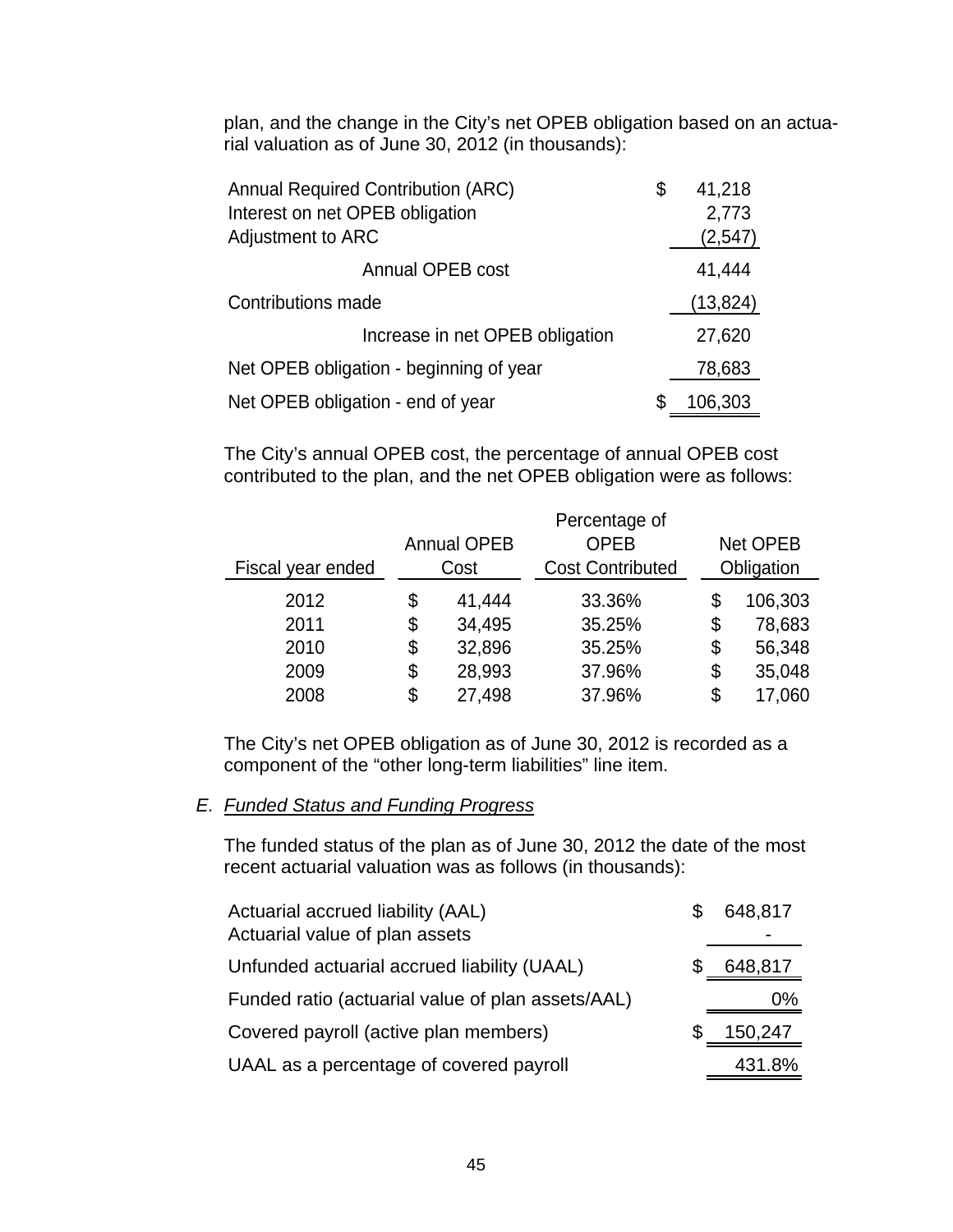Actuarial valuations of an ongoing plan involve estimates of the value of reported amount and assumptions about the probability of occurrence of events far into the future. Examples included assumptions about future employment, mortality, and the healthcare cost trend. Amounts determined regarding the funded status of the plan and the annual required contributions of the employer are subject to continual revision as actual results are compared with past expectations and new estimates are made about the future. The schedule of funding progress, presented as required supplementary information following the notes to the financial statements, presents multiyear trend information that shows whether the actuarial value of plan assets is increasing or decreasing over time relative to the actuarial accrued liabilities for benefits.

### *F. Actuarial Methods and Assumptions*

Projections of benefits for financial reporting purposes are based on the plan as understood by the City and the plan members and include the types of benefits provided at the time of each valuation and the historical pattern of sharing of benefit costs between the City and plan members to that point. The actuarial methods and assumptions used include techniques that are designed to reduce short-term volatility in actuarial accrued liabilities and the actuarial value of assets, consistent with the long-term perspective of the calculations.

In the June 30, 2012 actuarial valuation, the projected unit credit cost method was used. The actuarial value of assets was not determined as the City has not advance funded its obligation. The actuarial assumptions included a 3.5% investment rate of return and an initial annual healthcare cost trend rate of 8.5% which decreases to a 4.5% long-term rate for all healthcare benefits after eight years. The amortization costs for the initial UAAL is a level percentage of payroll for a period of 30 years, on a closed basis. This has been calculated assuming the amortization payment increases at a rate of 4.0%.

# **19. Contributory Retirement System**

### *A. Plan Description and Contribution Information*

Substantially all employees of the City (except teachers and administrators under contract employed by the School Department) are members of the Lynn Contributory Retirement System (LCRS), a cost sharing, multiple employer defined benefit PERS. Eligible employees must participate in the LCRS. The pension plan provides pension benefits, deferred allowances, and death and disability benefits. Chapter 32 of the Massachusetts General Laws establishes the authority of the LCRS Retirement Board. Chapter 32 also establishes contribution percentages and benefits paid.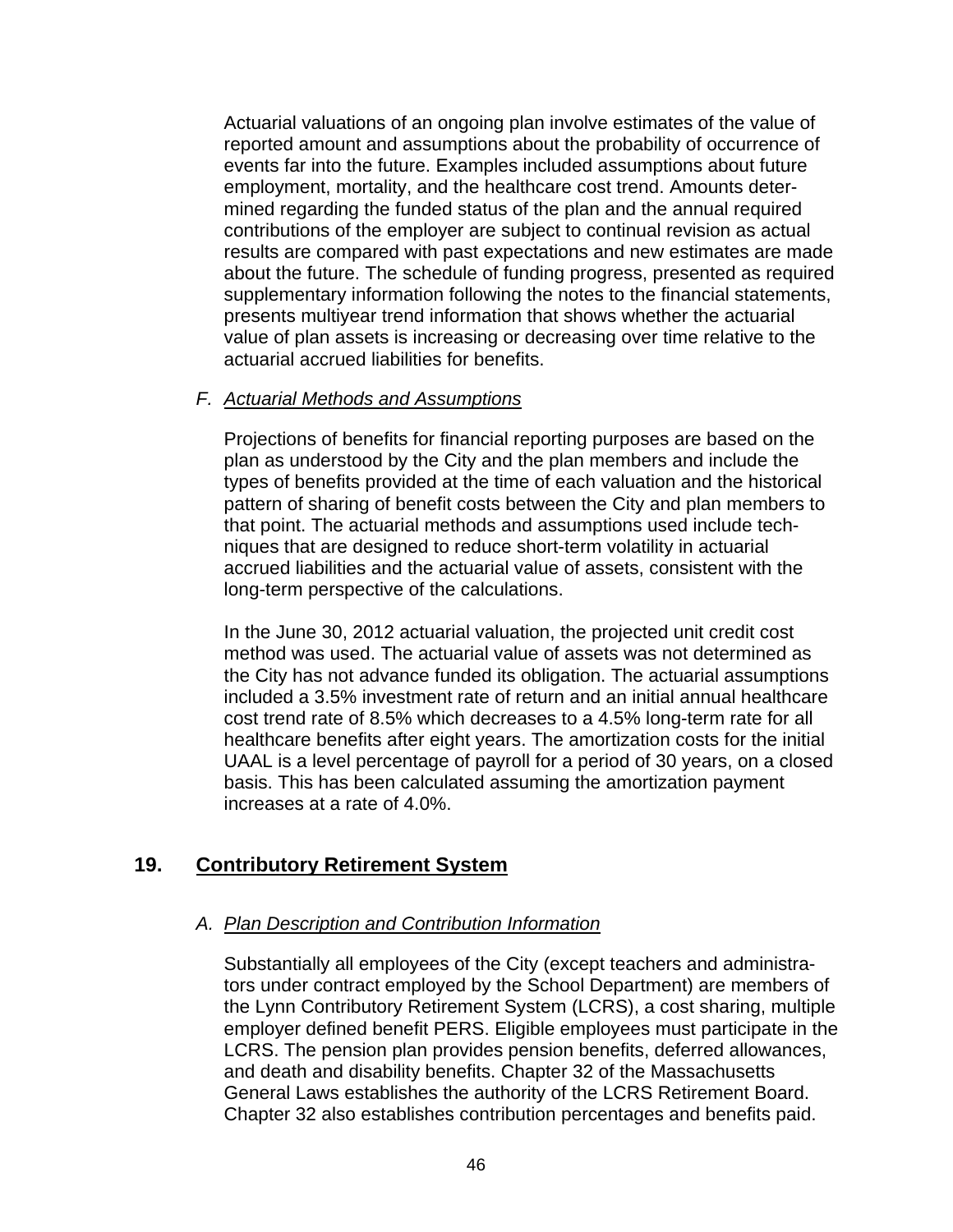The LCRS Retirement Board does not have the authority to amend benefit provisions. As required by Massachusetts General Laws, the System issues a separate report to the Commonwealth's Public Employee Retirement Administration Commission.

Membership of each plan consisted of the following at December 31, 2011:

| Retirees and beneficiaries receiving benefits | 1,198 |
|-----------------------------------------------|-------|
| Inactive members                              | 209   |
| Active plan members                           | 1,296 |
| Total                                         | 2,703 |
| Number of participating employers             | 3     |

Employee contribution percentages are specified in Chapter 32 of the Massachusetts General Laws. The percentage is determined by the participant's date of entry into the system. All employees hired after January 1, 1979 contribute an additional 2% on all gross regular earnings over the rate of \$30,000 per year. The percentages are as follows:

| Before January 1, 1975              | 5% |
|-------------------------------------|----|
| January 1, 1975 - December 31, 1983 | 7% |
| January 1, 1984 - June 30, 1996     | 8% |
| Beginning July 1, 1996              | 9% |

Employers are required to contribute at actuarially determined rates as accepted by the Public Employee Retirement Administration Commission (PERAC). The City's Schedule of Employer Contributions is as follows:

> Schedule of Employer Contributions: Year Ended Annual Required Percentage <u>June 30</u> Contribution Contributed 2003 \$ 14,054,394 100% 2004 14,693,491 100% 2005 16,354,707 100% 2006 17,501,805 100% 2007 18,282,652 100% 2008 19,500,000 100% 2009 20,700,000 100% 2010 22,000,000 100% 2011 23,500,000 100% 2012 24,700,000 100%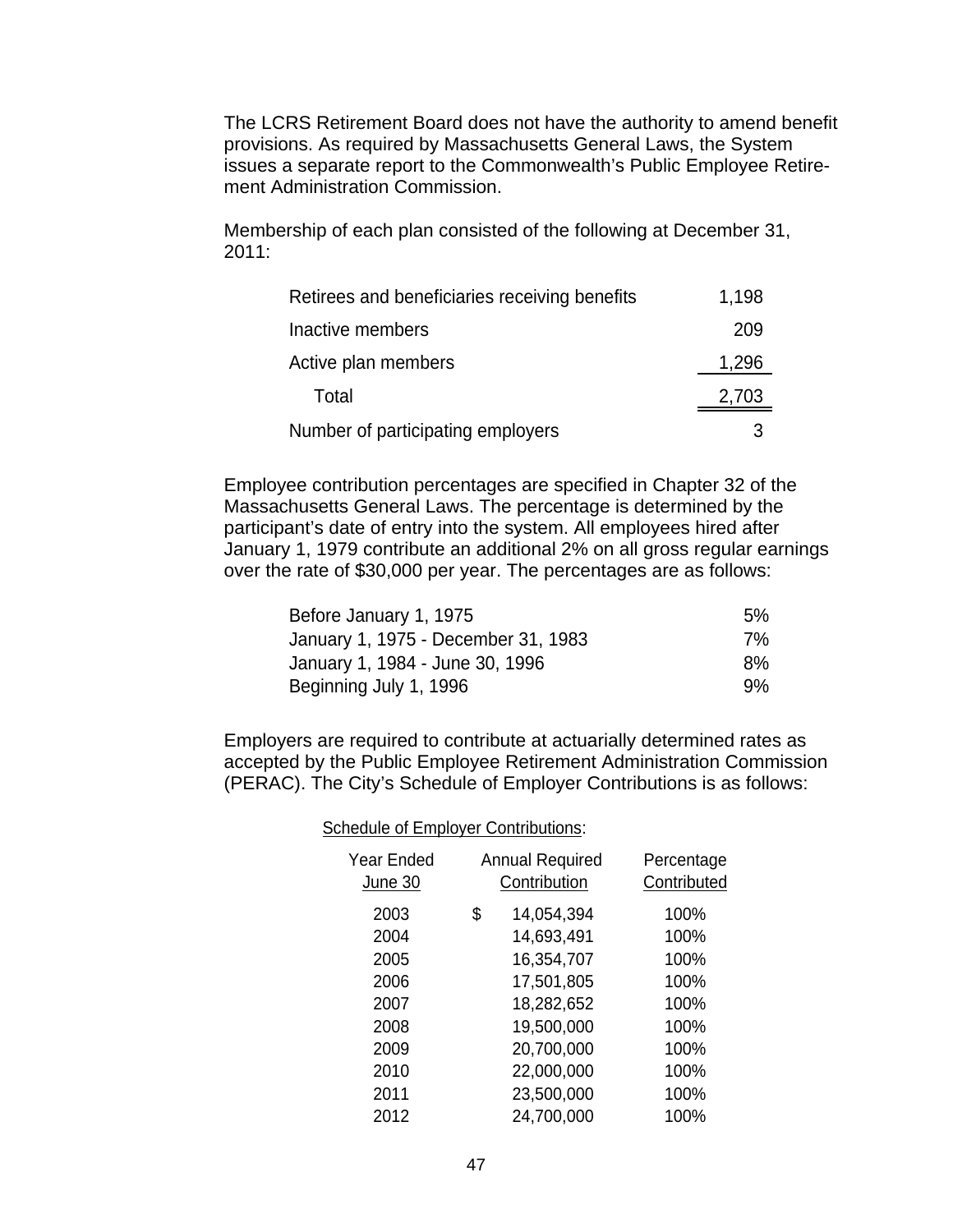#### *B. Summary of Significant Accounting Policies*

Basis of Accounting - Contributory retirement system financial statements are prepared using the accrual basis of accounting. Plan member contributions are recognized in the period in which the contributions are due. Employer contributions are recognized when due and the employer has made a formal commitment to provide the contributions. Benefits and refunds are recognized when due and payable in accordance with the terms of the plan.

Method Used to Value Investments - Investments are reported at fair value in accordance with PERAC requirements.

#### *C. Funded Status and Funding Progress*

The information presented below is from the Lynn Contributory Retirement System's most recent valuation.

| Actuarial<br>Valuation<br>Date | Actuarial<br>Value of<br>Assets<br><u>(a)</u> | Actuarial<br>Accrued<br>Liability<br>$(AAL)$ -<br>Entry Age<br><u>(b)</u> | Unfunded<br>AAL<br>(UAAL)<br>$(b-a)$ | Funded<br>Ratio<br><u>(a/b)</u> | Covered<br>Payroll<br><u>(c)</u> | UAAL as<br>a Percent-<br>age of<br>Covered<br>Payroll<br>$[(b-a)/c]$ |
|--------------------------------|-----------------------------------------------|---------------------------------------------------------------------------|--------------------------------------|---------------------------------|----------------------------------|----------------------------------------------------------------------|
| 01/01/11                       | \$219,472                                     | \$477,096                                                                 | \$257,624                            | 46.0%                           | \$65,301                         | 394.5%                                                               |

The Schedule of Funding Progress following the notes to the financial statements presents multi-year trend information about the actuarial value of plan assets relative to the actuarial accrued liability for benefits.

### *D. Actuarial Methods and Assumptions*

The annual required contribution for the current year was determined as part of the actuarial valuation using the entry age normal actuarial cost method. Under this method an unfunded actuarial accrued liability of \$477 million was calculated. The actuarial assumptions included (a) 8.0% investment rate of return and (b) a projected salary increase of 4.75%, 5.00%, and 5.25% per year. Liabilities for cost of living increases have been assumed at an annual increase of 3.0%, on the first \$12,000 of benefit payments. The actuarial value of assets is determined by projecting the market value of assets as of the beginning of the prior plan year with the assumed rate of return during that year (8.0%) and accounting for deposits and disbursements with interest at the assumed rate of return.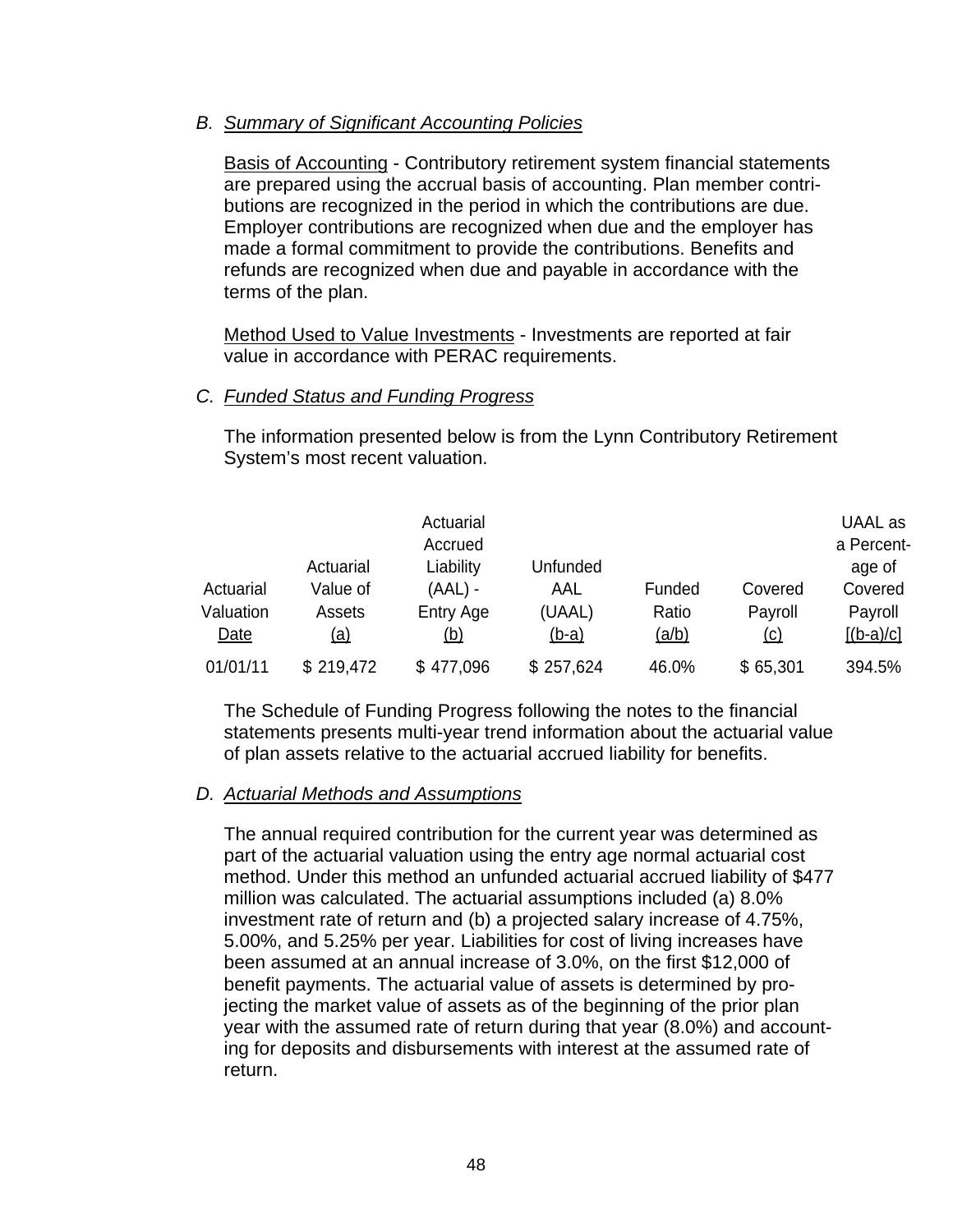An adjustment is then applied to recognize the difference between the actual investment return and expected return over a five-year period. As of December 31, 2011, the unfunded actuarially accrued liability is being amortized over 20 years using an open group method which assumes a 4.0% per year increase in payroll.

### *E. Teachers*

As required by State statutes, teachers of the City are covered by the Massachusetts Teachers Retirement System (MTRS). The MTRS is funded by contributions from covered employees and the Commonwealth of Massachusetts. The City is not required to contribute.

All persons employed on at least a half-time basis, who are covered under a contractual agreement requiring certification by the Board of Education are eligible, and must participate in the MTRS.

Based on the Commonwealth of Massachusetts' retirement laws, employees covered by the pension plan must contribute a percentage of gross earnings into the pension fund. The percentage is determined by the participant's date of entry into the system and gross earnings, up to \$30,000, as follows:

| Before January 1, 1975              | 5%       |
|-------------------------------------|----------|
| January 1, 1975 - December 31, 1983 | $7\%$ *  |
| January 1, 1984 - June 30, 1996     | $8\%$ *  |
| July 1, 1996 - June 30, 2001        | $.9\%$ * |
| Beginning July 1, 2001              | 11%      |

\*Effective January 1, 1990, all participants hired after January 1, 1979, who have not elected to increase to 11%, contribute an additional 2% of salary in excess of \$30,000.

The City's current year covered payroll for teachers and administrators was unavailable.

In fiscal year 2012, the Commonwealth of Massachusetts contributed \$26,309,423 to the MTRS on behalf of the City. This is included in the education expenditures and intergovernmental revenues in the general fund.

# **20. Self-Insurance**

The City self-insures against claims for workers compensation, unemployment and most employee health coverage. Annual estimated requirements for claims are provided in the City's annual operating budget.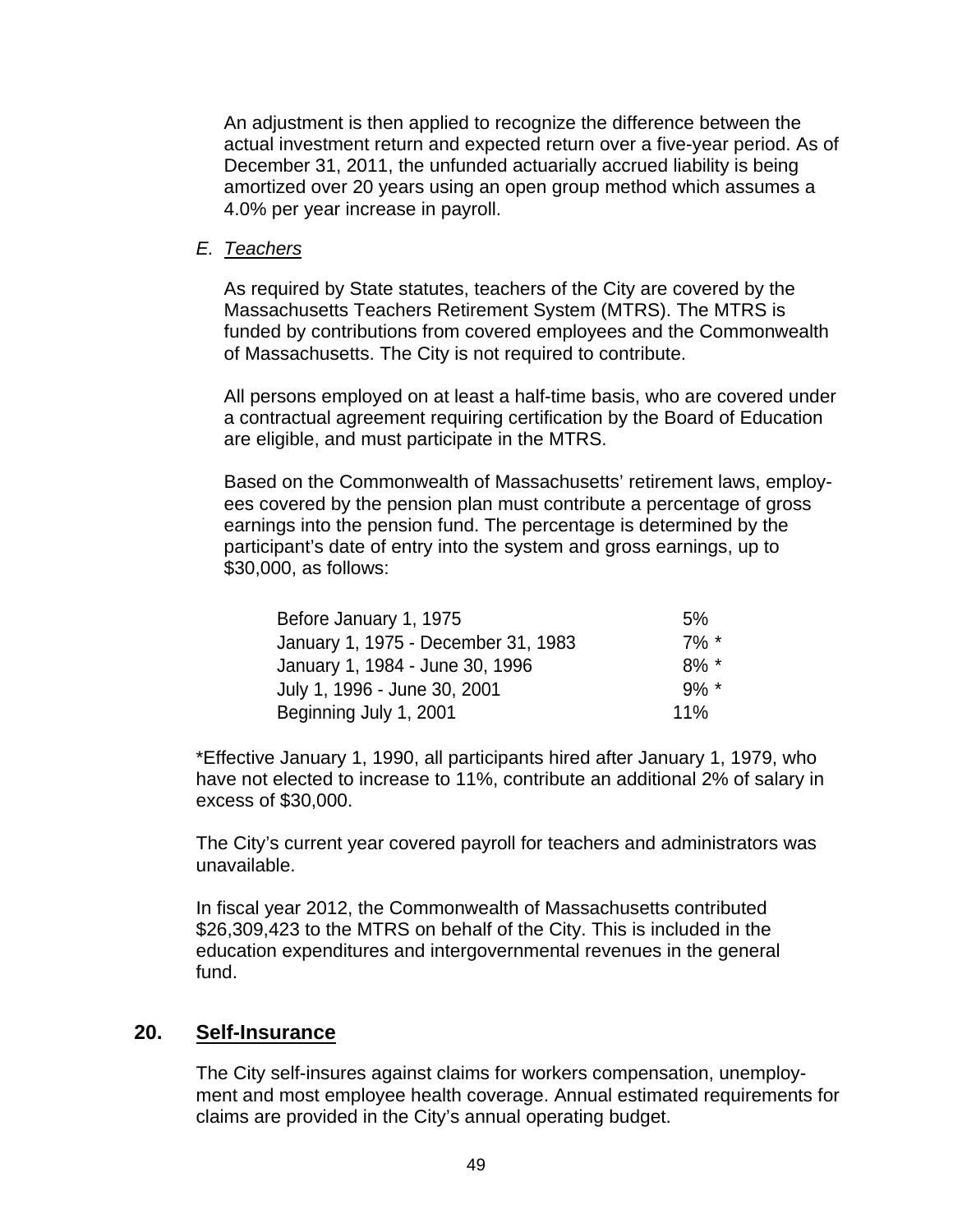### Health Insurance

The City contracts with an insurance carrier for excess liability coverage and an insurance consultant for claims processing. Under the terms of its insurance coverage, the City is liable for claims up to \$2,000,000 per individual. The claims liability represents an estimate of claims incurred but unpaid at year-end, based on past historical costs and claims paid subsequent to yearend.

Changes in the aggregate liability for claims for the year ended June 30, 2012 are as follows:

|                                                   |   | Health<br>Coverage |
|---------------------------------------------------|---|--------------------|
| Claims liability, beginning of year               | S | 9,742,131          |
| Claims incurred/recognized<br>in fiscal year 2012 |   | 44,531,324         |
| Claims paid in fiscal year 2012                   |   | (45,703,220)       |
| Claims liability, end of year                     |   | 8,570,235          |

The \$5,405,908 estimated liability for claims incurred but not reported includes only an estimate for known loss events expected to later be presented as claims. The City is unable to estimate the amount of unknown loss events expected to become claims and expected future developments on claims already reported.

# **21. Risk Management**

The government is exposed to various risks of loss related to torts; theft of, damage to and destruction of assets; errors and omissions; and natural disasters for which the government carries commercial insurance. There were no significant reductions in insurance coverage from the previous year and have been no material settlements in excess of coverage in any of the past three fiscal years.

# **22. Implementation of New GASB Standards**

The GASB has issued Statement 68 Accounting and Financial Reporting for Pensions, which is required to be implemented in fiscal year 2015. Management's current assessment is that this pronouncement will have a significant impact on the City's basic financial statements by recognizing as a liability and expense, the City's applicable portion of the City of Lynn's actuarially accrued liability.